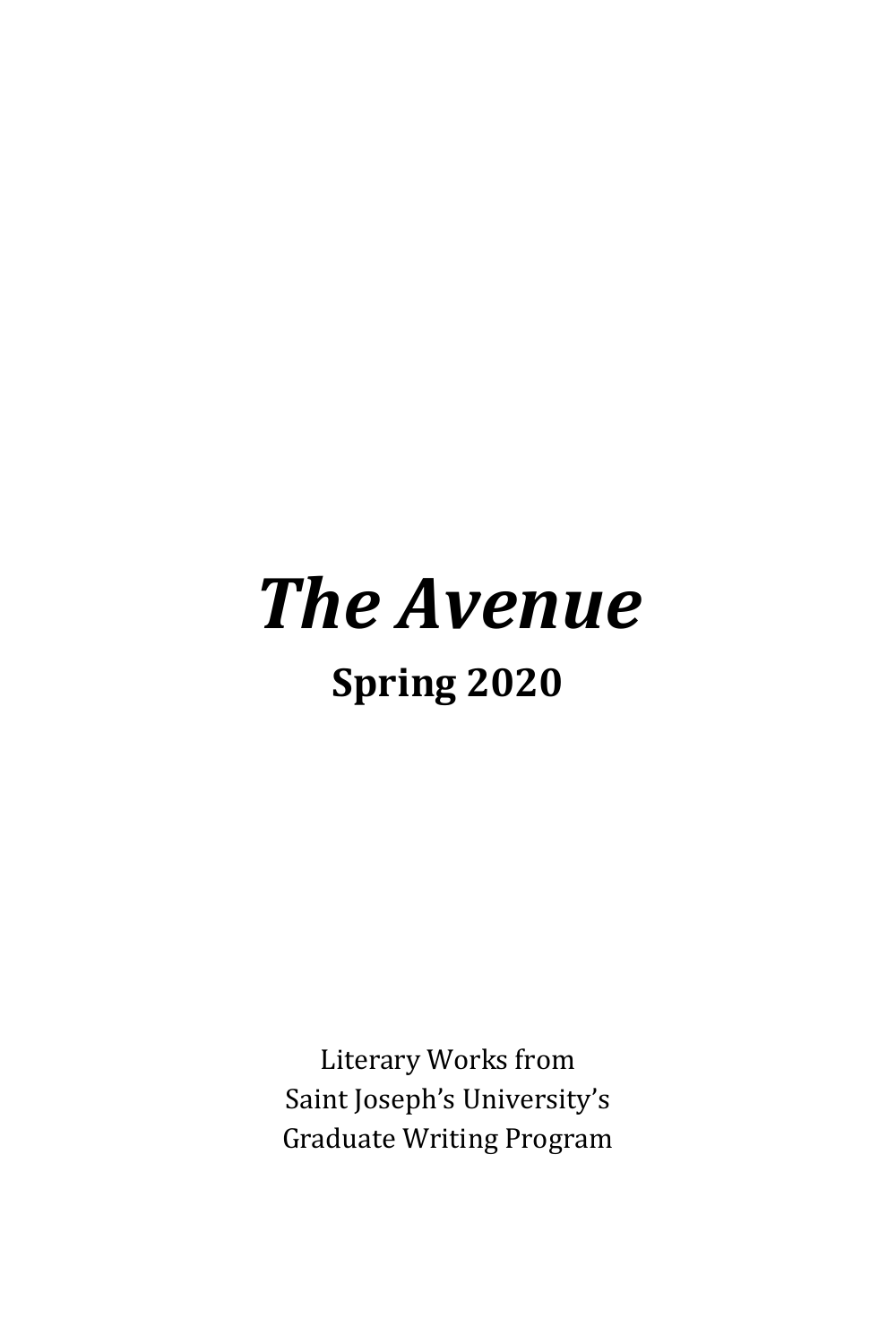**Editor-in-Chief** Hope Charney

**Associate Editors**  Kevin Pitts Rebecca Lane

**Marketing** Rebecca Lane

**Formatting**  Hope Charney

**Cover Photo** Leon Jackson Davenport

**Faculty Advisor** Tenaya Darlington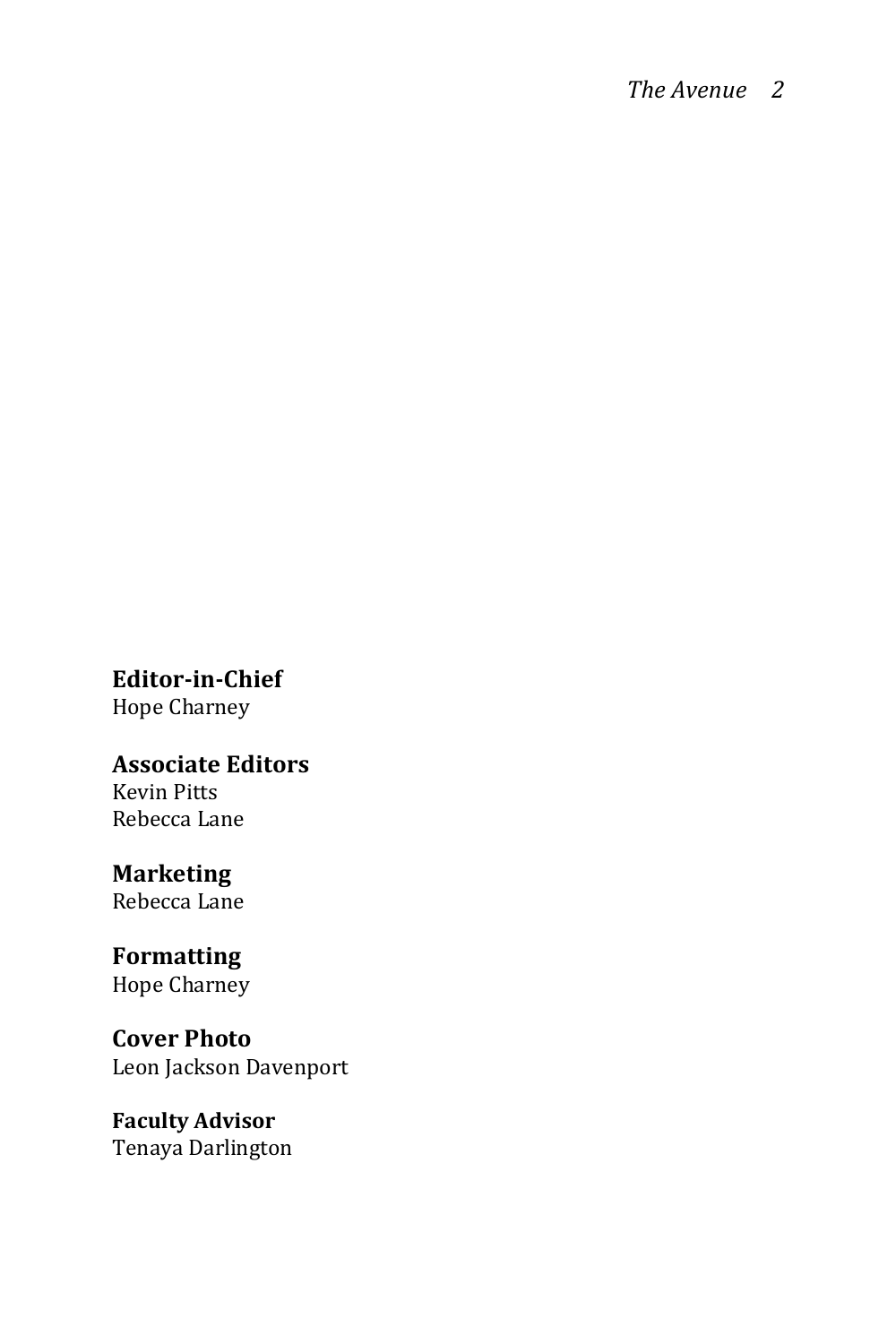### **[The Avenue](#page-0-0)**

| Non-Fiction                                           | 4  |
|-------------------------------------------------------|----|
| <b>End and Beginning are Dreams</b>                   | 5  |
| <b>Morning Heat</b>                                   | 8  |
| Three Things You Learn After a Car Accident at Age 16 | 12 |
| Seeing Through the Static                             | 16 |
| <b>Three Timepieces</b>                               | 19 |
| Lessons                                               | 20 |
| Pre-K Vignettes                                       | 24 |
| Driving Vernon                                        | 27 |
| Poetry                                                | 32 |
| <b>Our Story Blacked</b>                              | 33 |
| <b>High on Your Throne</b>                            | 34 |
| Haikus in the time of COVID-19                        | 38 |
| <b>Still Here</b>                                     | 40 |
| <b>Behind the Fence</b>                               | 41 |
| <b>Summer Vacation</b>                                | 42 |
| Disintegration                                        | 46 |
| Fiction                                               | 48 |
| Maintenance Call                                      | 49 |
| Rx #89436103                                          | 53 |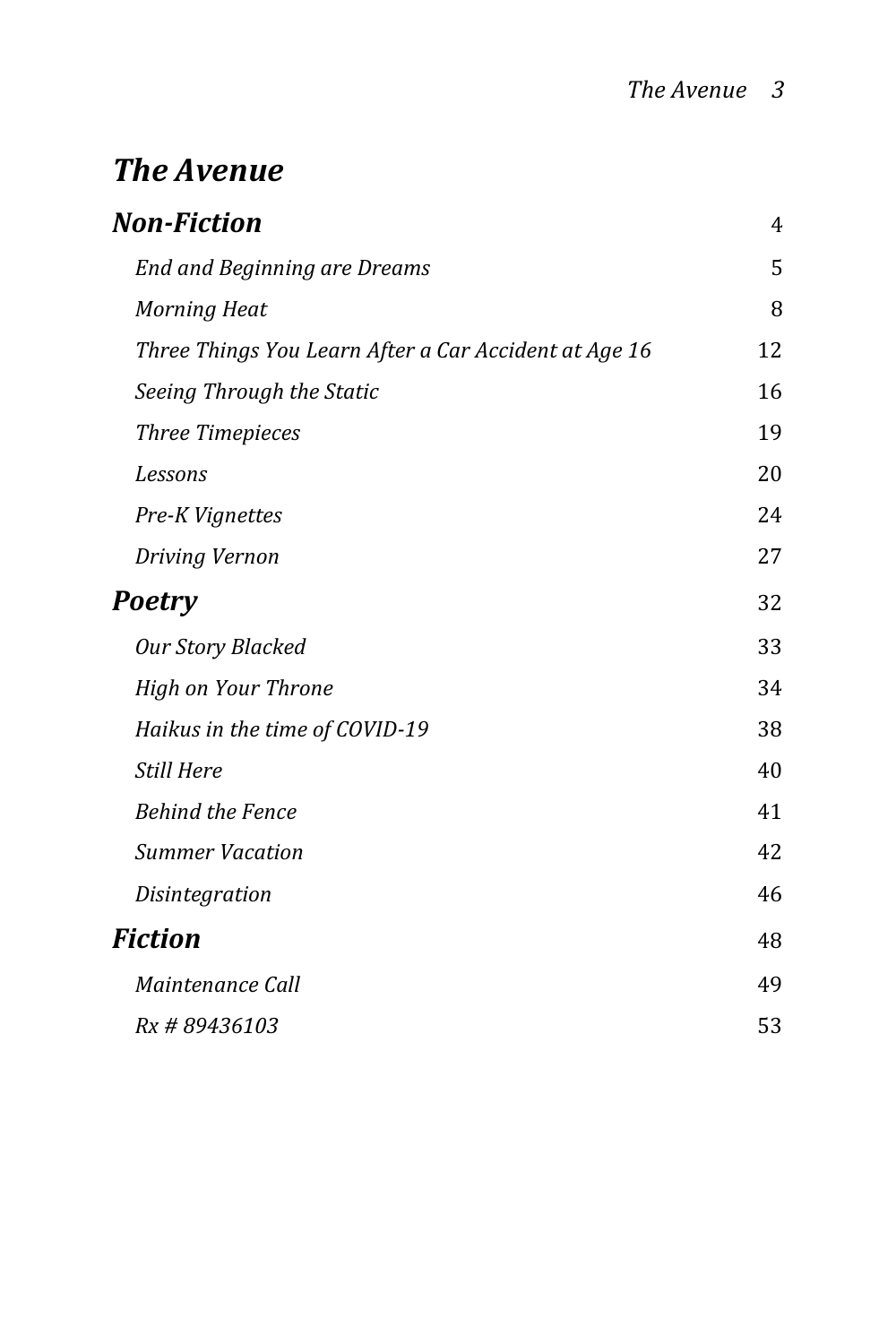# <span id="page-3-0"></span>*Non-Fiction*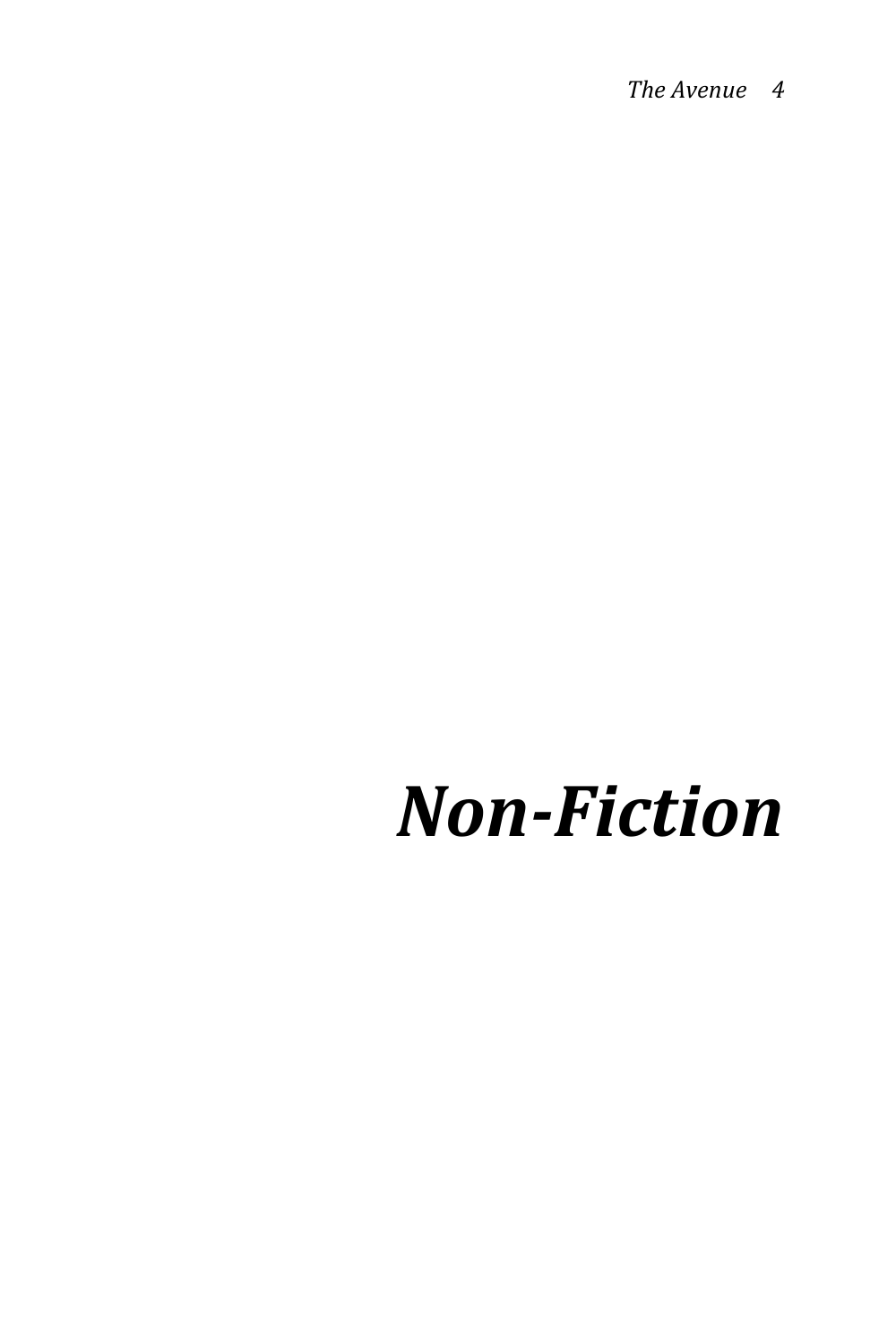### <span id="page-4-0"></span>Emily Advani *End and Beginning are Dreams*

had a bizarre dream. In the dream, I somehow found my way into an underground chamber, sort of like the one in the movie *Ex Machina.* The movie is about a young programmer who is chosen to go to a remote location and participate in an experiment in which he must interact with the world's first artificial intelligence robot. The chamber was windowless and looked like something between a sterile hospital and a modern condominium. There were people there in my dream like the A.I. bot in *Ex Machina* – seemingly part robot, part human. The robot-humans were conducting experiments on humans. I

It was a frightening but fascinating place.

They handed me a baby. The baby girl in the dream looked exactly like my real life little one. And in my dream state, I instantaneously fell wildly in love with the little girl as they placed her in my arms. Even my subconscious mind could conjure up the feeling I had when I became a mother. Even fast asleep, the vessels pumping blood through my heart could recreate the same emotion I experienced almost three years prior when the midwife placed my firstborn on my chest.

The robot-humans gave me a choice: I could stay in their underground world with the baby or I could choose to leave, be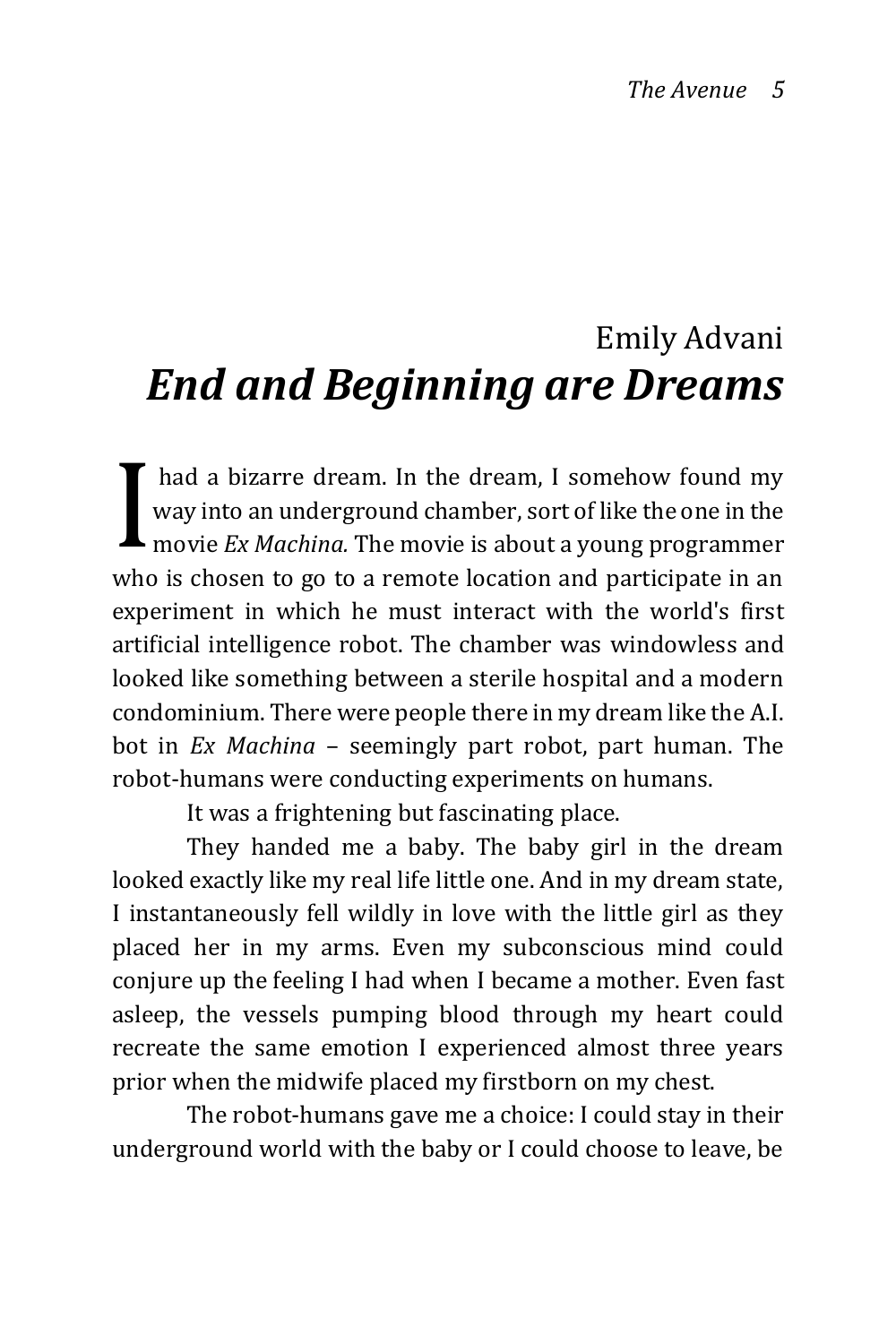free. I looked at the face of my daughter and without hesitation, chose to stay. We played, we laughed, she held me tightly. In that space between the waking world and the landscape of dreams, my mind had manifested the actual sensation of what it is like to be with my daughter.

#### A gong rang.

Upon its chime, the little girl in my arms jumped down and walked away from me without looking back. She entered through a doorway into a nursery-like room with all the other babies and toddlers. They were programmed to leave at the sound of the gong. The robot-humans would cycle the children to the next person they were trying to entice to stay.

As I pressed my hand against the clear glass that now separated us, my heart felt like it was being ripped out through my bellybutton. My baby girl was gone. She didn't even look at me from the other side. It's like I had never existed. But to me, she had been my everything.

Now I was trapped. Trapped in a strange, unfamiliar, unsettling world without her. The reason for me to stay was gone. She was gone. My real-world body felt the pain in every inch, heat tingling down into my toes. I thought to myself, "Even if I can never be free, it is better to have gotten the chance to love that little girl and lose her than to have never experienced that type of love." The glimmer of magic I had touched made the extreme sadness in some way worth it.

I woke from the dream with adrenaline warming my veins and my heart trying to piece itself back together. Like I couldn't comprehend it had all been a dream.

This dream came almost one year to the day that I experienced a miscarriage, and just two weeks after I experienced yet another loss. In the midst of still grappling with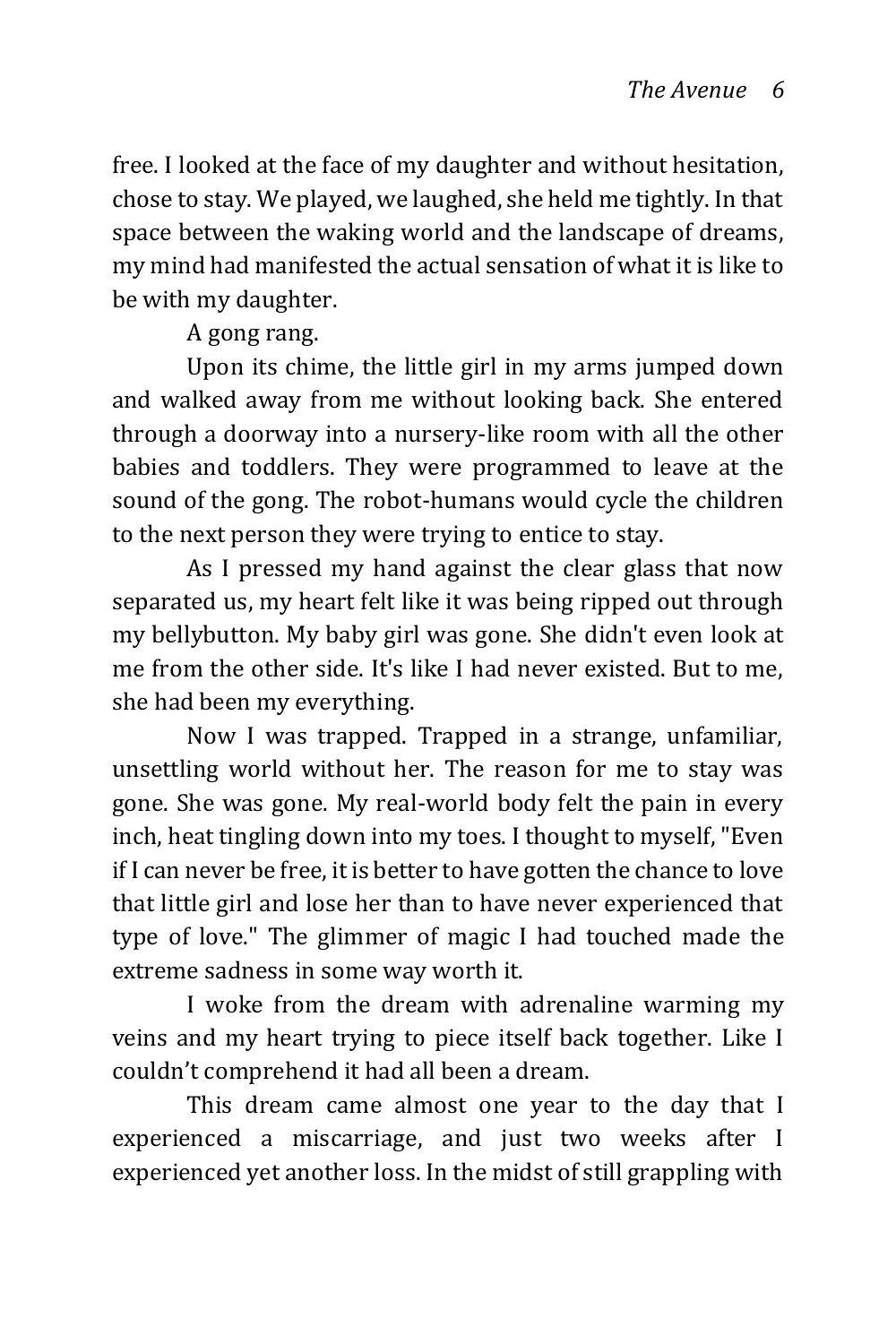my first miscarriage and the journey of trying to conceive, I did receive the inexplicably exciting news that we were expecting. And not just one baby, but two.

Within 10 weeks, that elation turned into devastation when we lost one of the two twins. At 10 weeks, "Baby B" had stopped growing and a heartbeat was no longer audible.

As I write this, my six-month-old daughter wails for me in the bouncy seat next to my chair. I pick her up and stop for a moment to examine each hair, each wrinkle, each curve of her ear, each eyelash. Relishing in all the things that went right, and the few things that went wrong, to bring her here to me.

The quest for motherhood with my second could not have been more different than my first. The unexpected gift that is my oldest daughter has seemed to expand in its blessing—and so has my appreciation for another gift that was longed for, tried for, and wanted so deeply. And I have come to truly understand the idea that it is better to have loved and lost than never loved at all.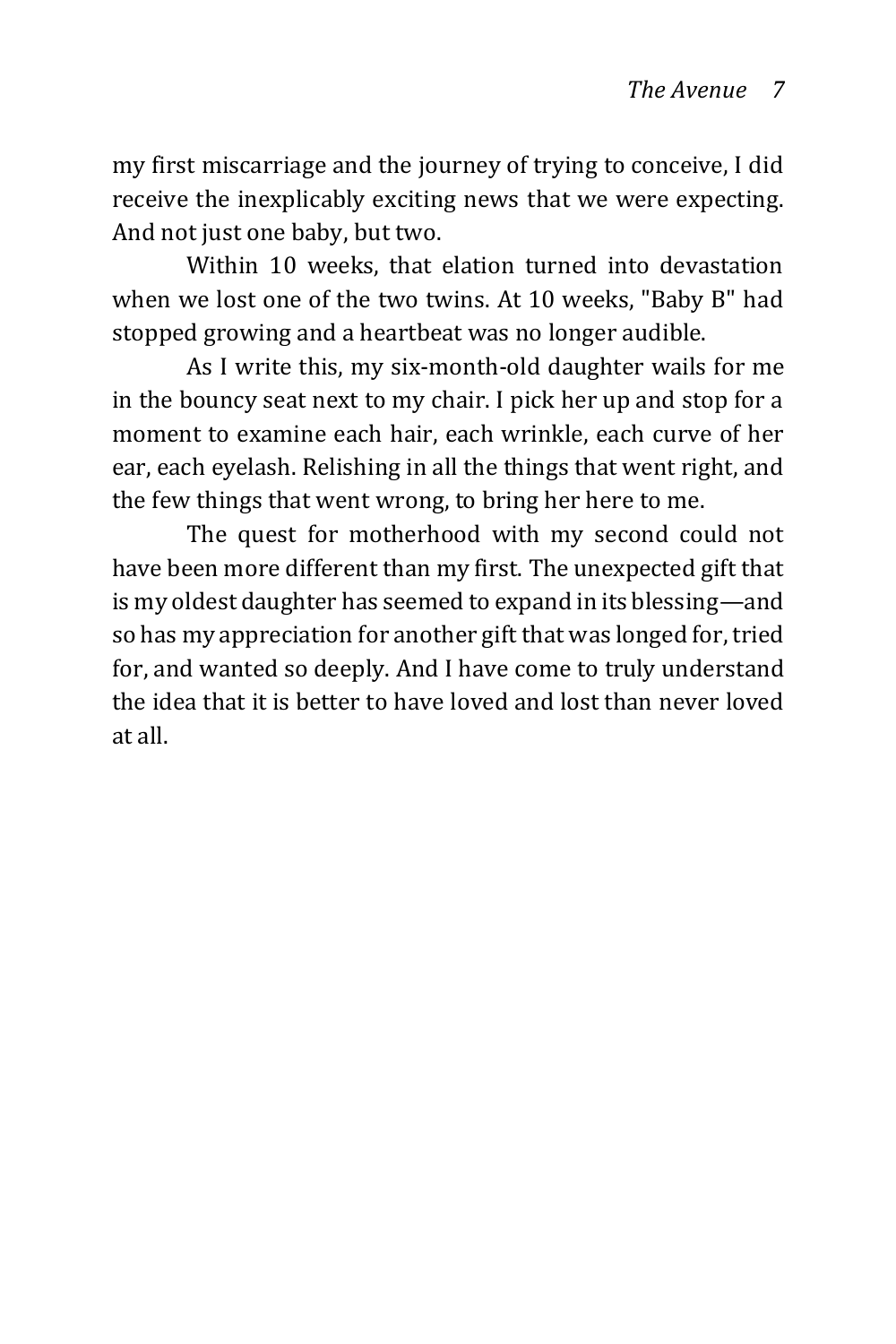### Rebecca Lane *Morning Heat*

<span id="page-7-0"></span> $\blacksquare$  he drinking glass slammed against the wooden shelf and slid backwards like a bowling ball clanging against a perfect line of glass pins. The sound echoed through the narrow hallway and seeped underneath the small crack of space between the bottom of Rebecca's bedroom door and the timber floorboards. Seconds later, the clash of silver cutlery dropped onto a bed of itself and pierced the air, stirring the sleeping bodies behind each of the four bedrooms. T

 Rebecca's sheets bunched at the end of her queen bed, a product of restless kicking throughout the baking night air. Her doona lay strewn across the floorboards. There were some nights, only ever in the summer, that she would go to bed at night wondering whether her alarm would be her natural body clock or the sweltering rays of sunrise. The beams would blare heat through her window and transform her room into a stifling hot box early in the morning – too early for any kid on school holidays. Sometimes, when her room was sticky like a sauna, she was forced to sleep on the narrow, leather couch in the lounge room.

She reluctantly opened her eyes as the thud of footsteps got louder outside her door. She peered down at her doona, dehydrated on the floor. As the footsteps simmered and moved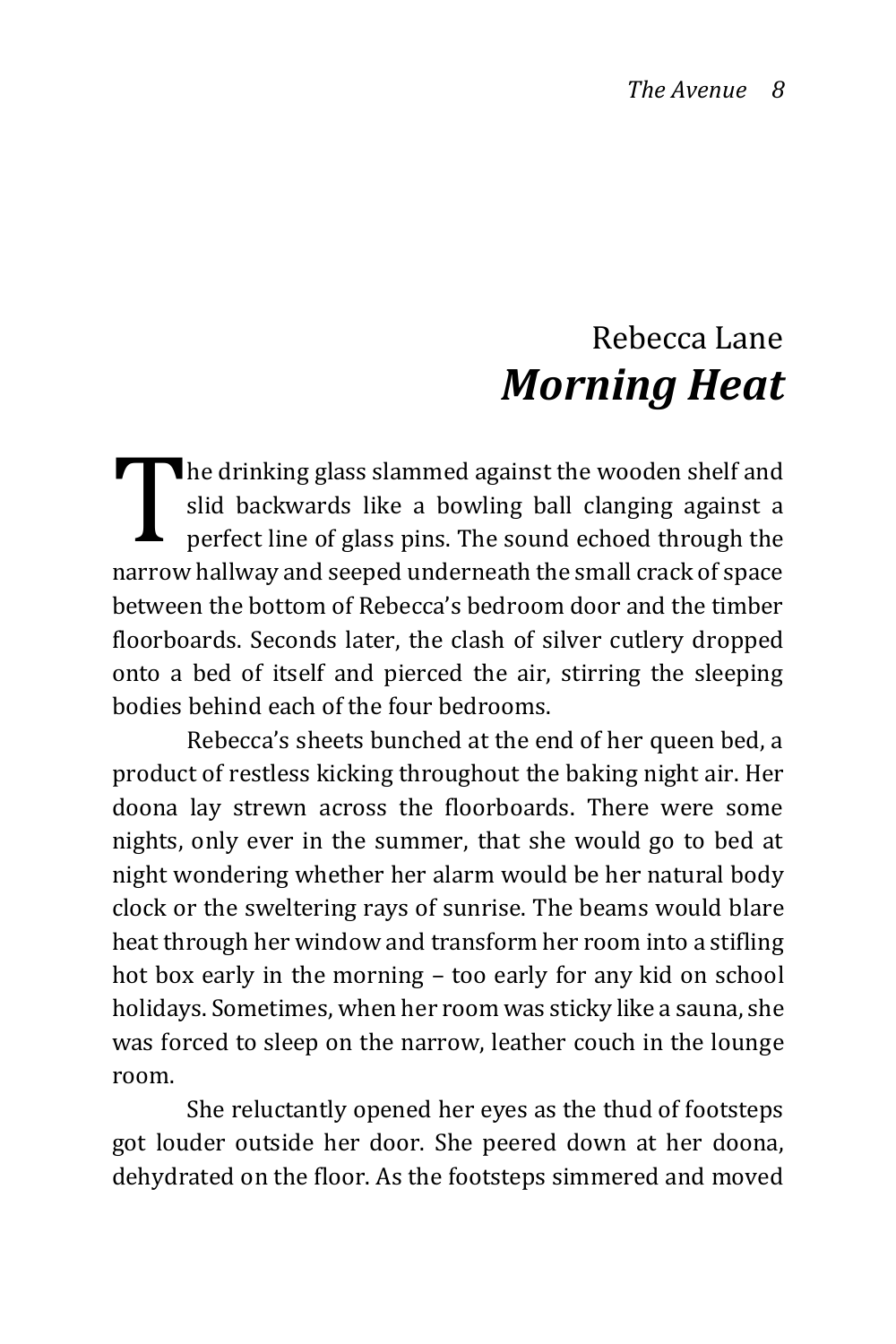down the hall, she realized that she probably should have snuck out and claimed the lounge room as her bedroom for the night.

 Rebecca checked the clock on her bedside table. She saw the blurry numbers of 5, 3 and 0 and sighed. She wished that the clanging and thudding were all just a dream. But she could no longer deny the alertness of her mind. The heat had boiled her insides. Beads of sweat dripped in every crevice of her contorted body, making it impossible for her fetal position to lull her back to sleep. Her singlet top was damp. Her pyjama shorts stuck to her thighs. A musk of heated sweat that had stewed throughout the night hung in the air.

She was awake.

She swung her legs to the side of the bed and stood up. Her white sheets were crinkled, a dark shadow outlined where she had been sleeping. She opened her door and peeked out into the hallway to see where all the noise was coming from. The glass front door and wire screen were both cast open in opposite directions, giving Rebecca a clear view of burnt copper grass in the front garden. She walked outside and stood on the small mound of concrete they called a front porch. Pot plants lined the edges that connected to the brick walls of the house, an attempt to break up the dreariness of the grey entrance. The once vibrant petals now hung their heads with the heaviness of the heat.

Rebecca saw her mother standing barefoot and crazyhaired in the dead grass, both hands grasped the hose as she poured water on the garden.

"What are you doing?" asked Rebecca.

 "Watering the plants," her mum mumbled as the beginning of a yawn took over her face. She sidestepped and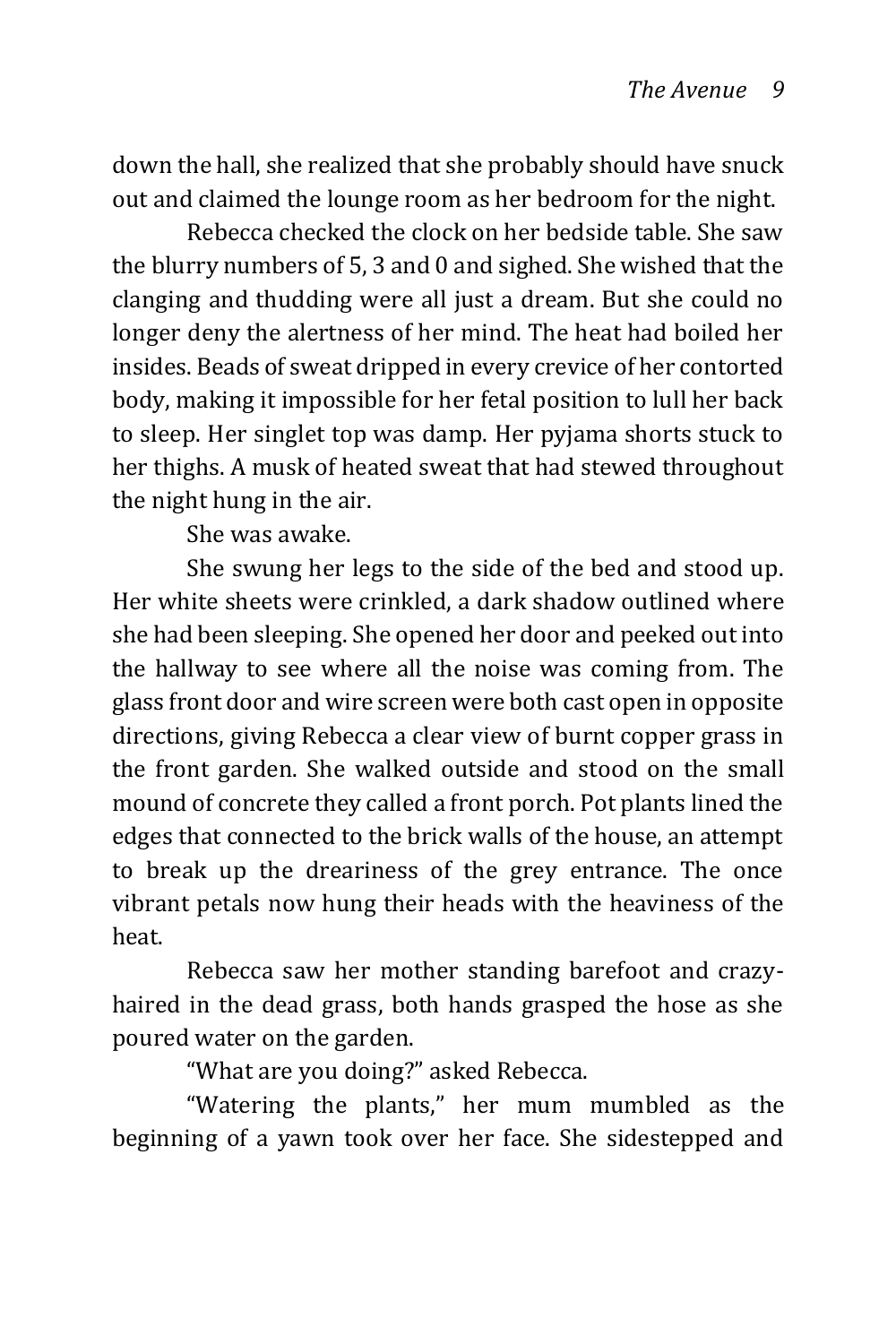hovered the hose over the next plant—only for a few seconds before she moved on again.

 "You do know it's almost six in the morning?" asked Rebecca.

 "Yeah," her mum replied. Her hands gripped tighter to steady the hose and minimize sprayed droplets. "We can only water the garden between six PM and six AM now, or we can get fined."

 "Oh," replied Rebecca, "Well, did you have to make so much noise in the kitchen? You woke me up."

 Her mum's icy glare cooled the sweat that dripped down Rebecca's skin.

"How about you wake up and do this then, huh?" She realized she had lingered too long over one plant with the hose, and quickly shuffled to the next one, precious drops splashing against the brick backdrop.

 Rebecca fell silent. She didn't want to say anything that would actually transfer the morning watering duties to her. Although, the withering plants looked as though they couldn't handle another day without shade, so the duty might not be on the chore list for much longer. She looked at the house across the street and saw a man wearing nothing but boxer shorts watering his own garden. A woman stood in the garden next to his as she watered a light brown patch on the ground. The whole street was plagued with people as they dragged their yawning bodies out of their houses and shuffled in their gardens, plant to plant, as streams of water immediately soaked through the soil.

"How would anyone know if you did it at like 6:15 in the morning?" asked Rebecca.

 "People call the council and dob you in," replied her mum.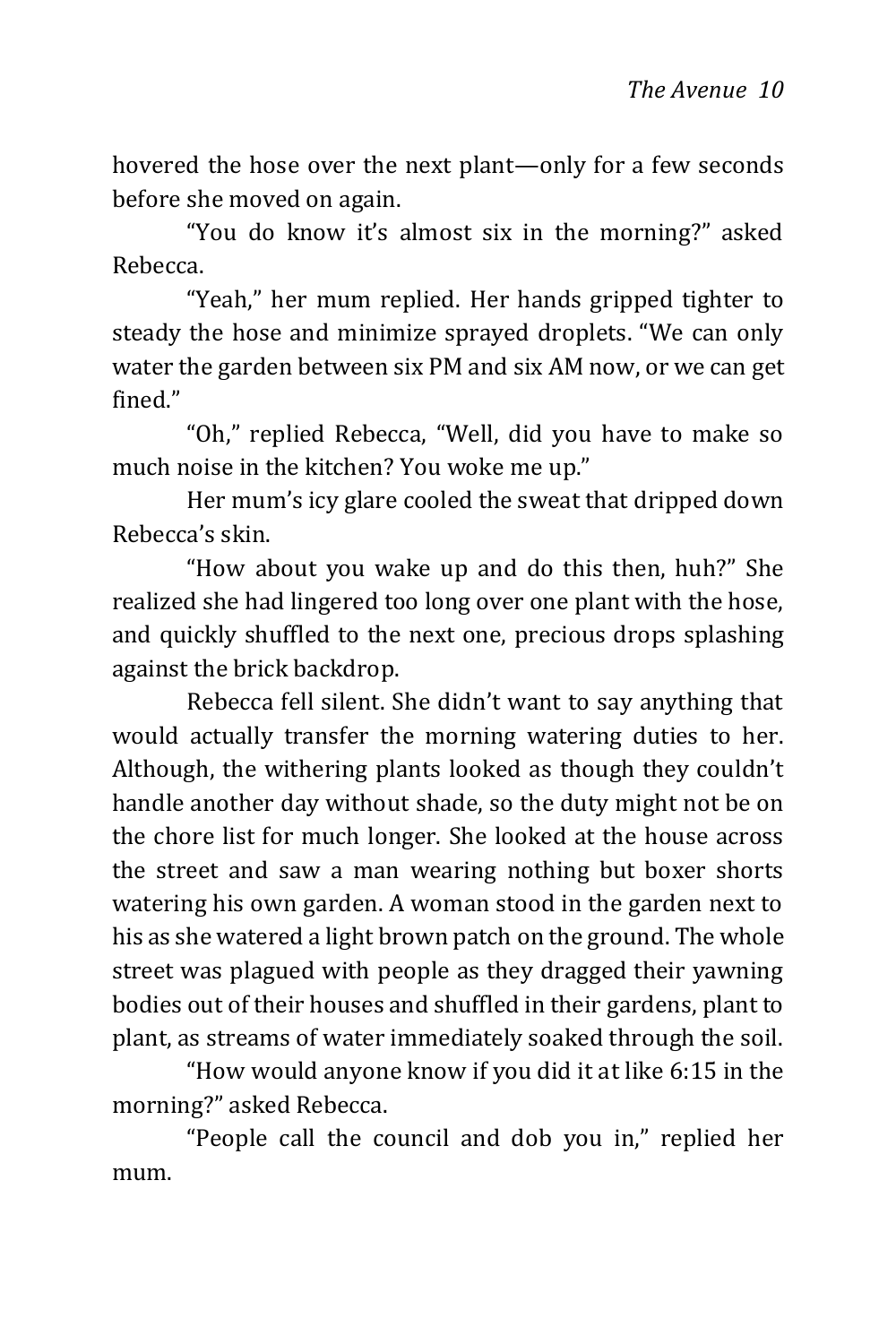"Really? People would do that?"

 "Yep." Rebecca's mum shuffled to the last plant in the garden. "Can you get ready to turn the faucet?"

 Rebecca stepped down off the porch, the concrete that lined the sick grass was warm from the early sun. "Would you dob someone in?"

"Yep," her mum said again without hesitation. She walked back towards the front door and hung the hose up. "We're in a drought. Plus, if I have to get up this early, so should they."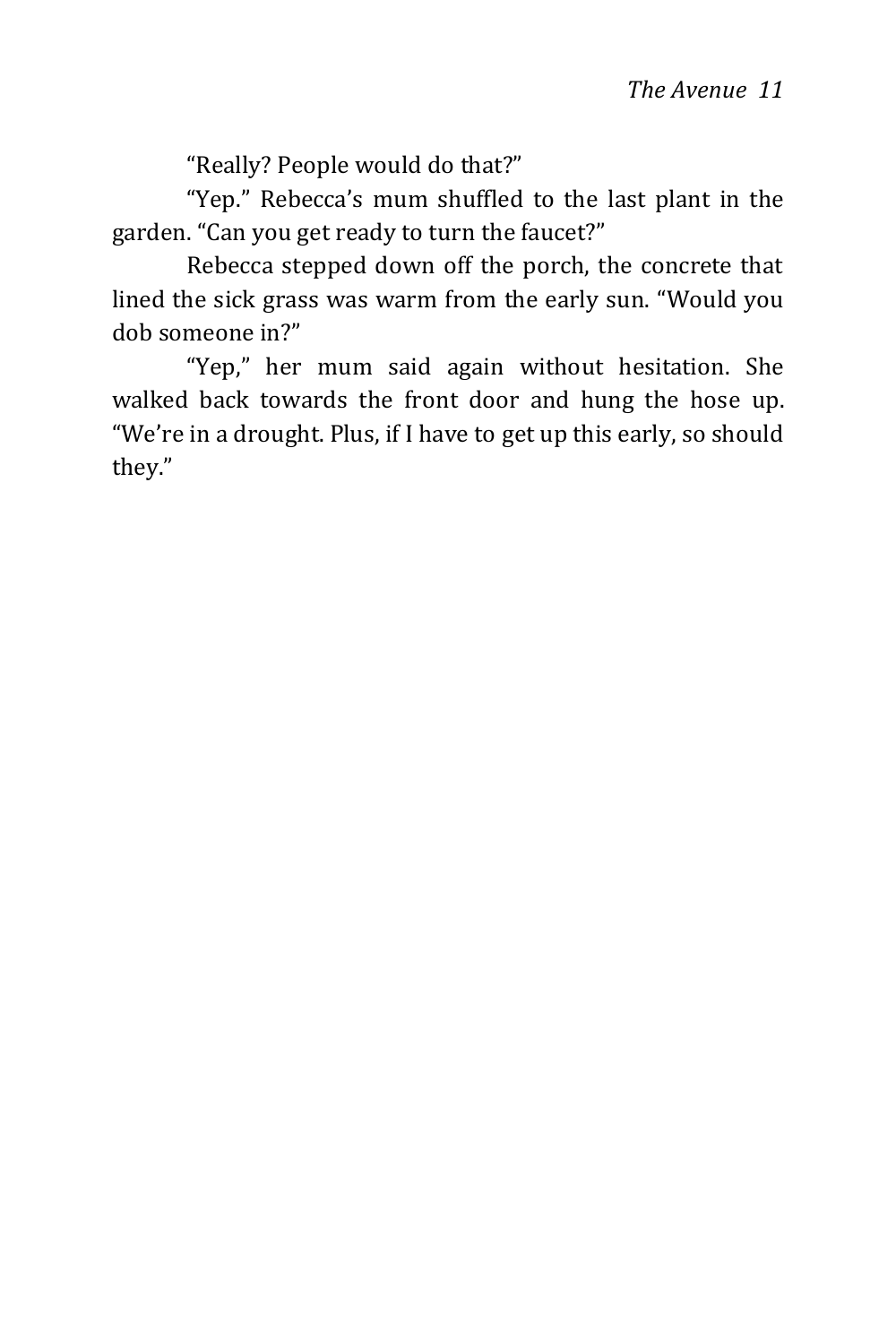## <span id="page-11-0"></span>Ceili Hamill *Three Things You Learn After a Car Accident at Age 16*

#### *1. You will remember some details perfectly and others, not at all*

 $\blacktriangledown$ our car accident occurred at 8:27 PM, November 4th, 2014. You were wearing black yoga pants, dance sneakers, and a gray and blue striped sweater that used to be your favorite. The radio was playing. You remember pulling over and stupidly switching it off. Y

The first responder who herded you to some frat house's front porch had brown hair and wore glasses. You had your first panic attack there, crumpling and putting your head between your knees. Somehow, he got you to dial your parents' home number.

"Hi, your daughter was just in a car accident—no, no she's not hurt, but she's in some emotional distress. Can you come?"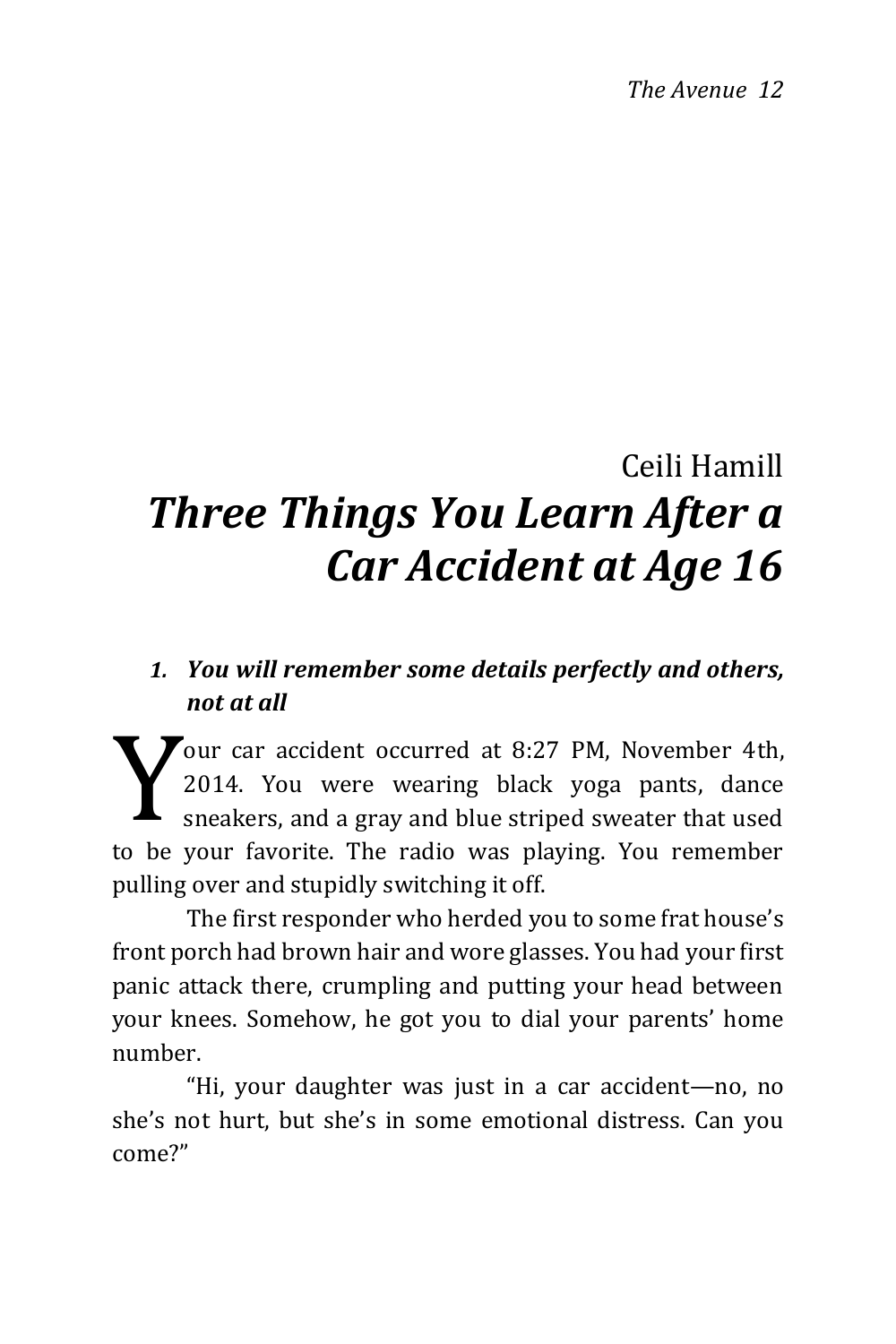Once your parents arrive, your memories fade. You don't remember going home, what was said, how you got there. You don't remember forgetting to put on pajamas, but you did, because you woke up in the same sweater.

It will sit untouched in your closet for months, until you finally donate it to Goodwill.

#### *2. If you hit a person while going over 30 mph, their shoes will fly off*

At least, this was what the police officer told you when you gave your statement.

You sat across from him at a rickety table, staring down at the plaid pattern of your school uniform, pulling your sweater sleeves over your trembling hands. You recounted what happened quietly, letting out loose sobs.

"I was driving home from show choir rehearsal; we were let out earlier than usual...I was passing the college on Main Street and I was driving through a pedestrian crossing and I didn't see this girl and, and—I hit her."

"How fast do you think you were going?" the officer asked gently. You didn't realize then that he wasn't angry with you, so you started at his words. You had only had your license nineteen days, hadn't yet developed the overconfidence of a long-term driver to let yourself speed. If anything, you knew yourself well enough to know that you more often drove under the speed limit.

"26," you whispered. The officer nodded, pausing to write this down.

"That makes sense, as the girl's shoes were still on. Anything over 30 mph, they would've flown off."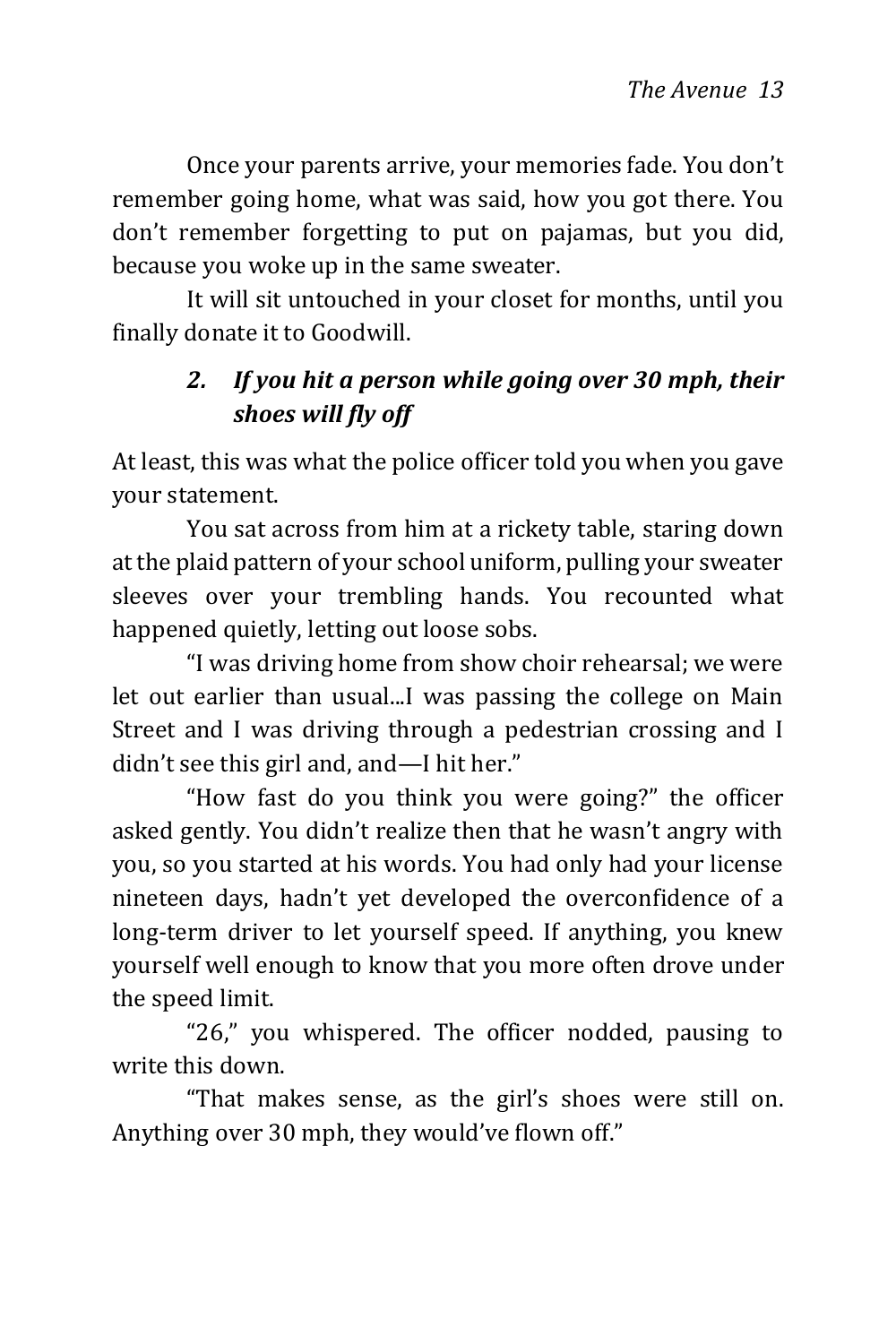You sat at that rickety table for a while, as the officer went to speak with your mother. Years later, she will tell you that the officer cried for you. This man, a burly police officer with over 20 years on the force, looked at her and said, "This was clearly an accident, and probably did more damage to your daughter than anyone else," and cried for you.

But you didn't know this then. All you knew then was the weight of your guilt and the surprising physics behind pedestrian-related car accidents.

#### *3. You will become an adroit liar*

"Could you pick me up? My brother needs the car tonight."

"I do drive; I just get nervous on highways."

"My mom will drop me there; she worries about me driving in the snow."

"I don't have a car on campus. Why don't we just Uber?"

Over the next four years, you became skilled in the art of lying, at hiding what you saw as your biggest inadequacy. Lies rolled from your lips like stones down a hill, and you forced the truth deep inside, where no one could find it. You were still nervous as both a passenger and pedestrian, jumping whenever someone hit the brakes too hard and awaiting karmic retribution in crosswalks. You Googled "PTSD symptoms" and closed the tab when you aligned too closely. You still had nightmares about the girl lying on the sidewalk. You could shut your eyes and remember the moment of impact, the moment your childhood left you.

The years dissolved, and you turned 21, turned the same age that she was then. It was on a Monday, so you celebrated quietly, going out for cocktails with your boyfriend. Not drinking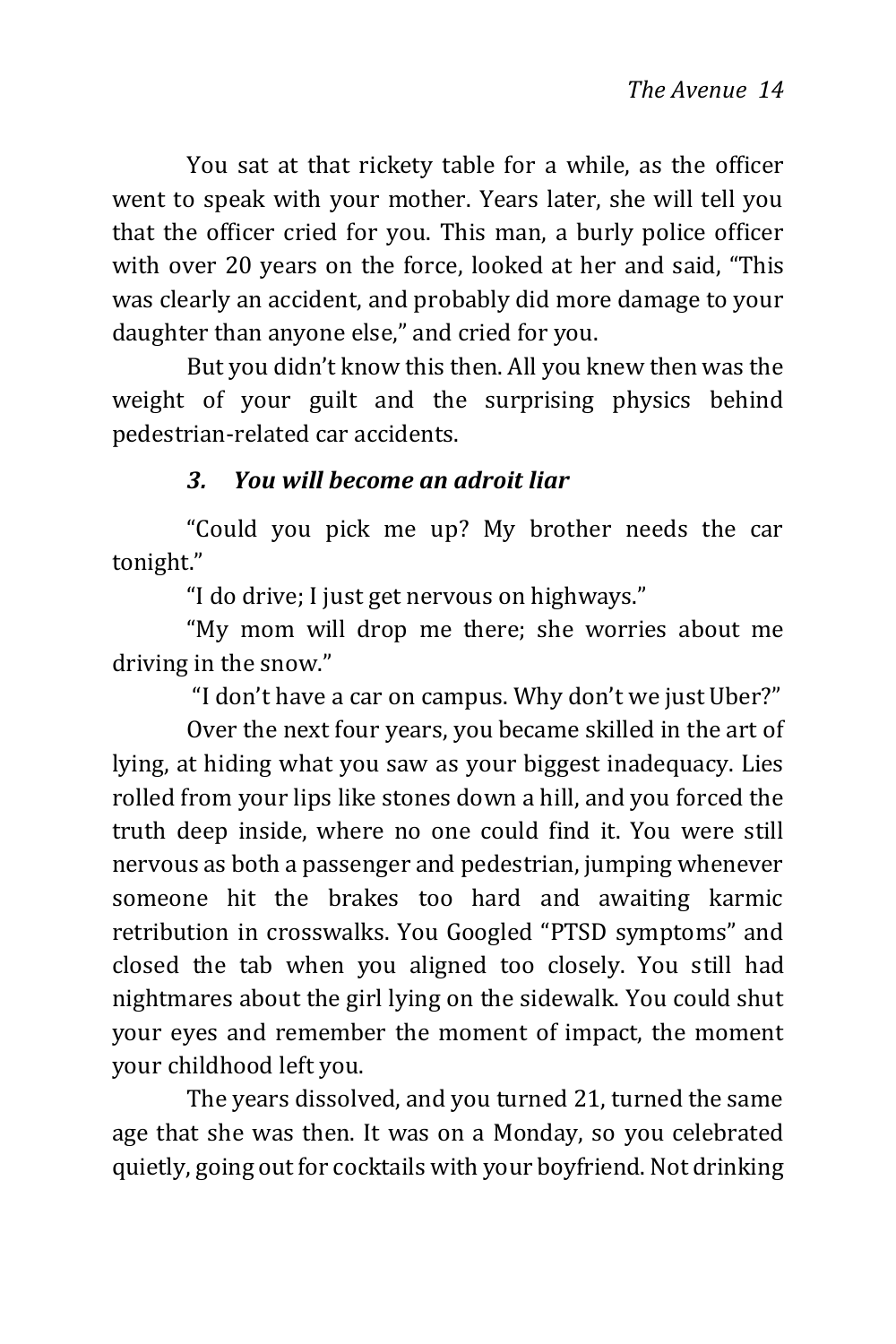himself, he drove you home after. You sat in the passenger side, tipsy from too many gin and tonics, not quite happy but not quite sad. And suddenly, there was a flash of a yellow light, he tapped the brakes a little too hard for you, and the first truth you ever said about it left your mouth.

"IdidntmeantoIdidntmeantoIdidntmeanto."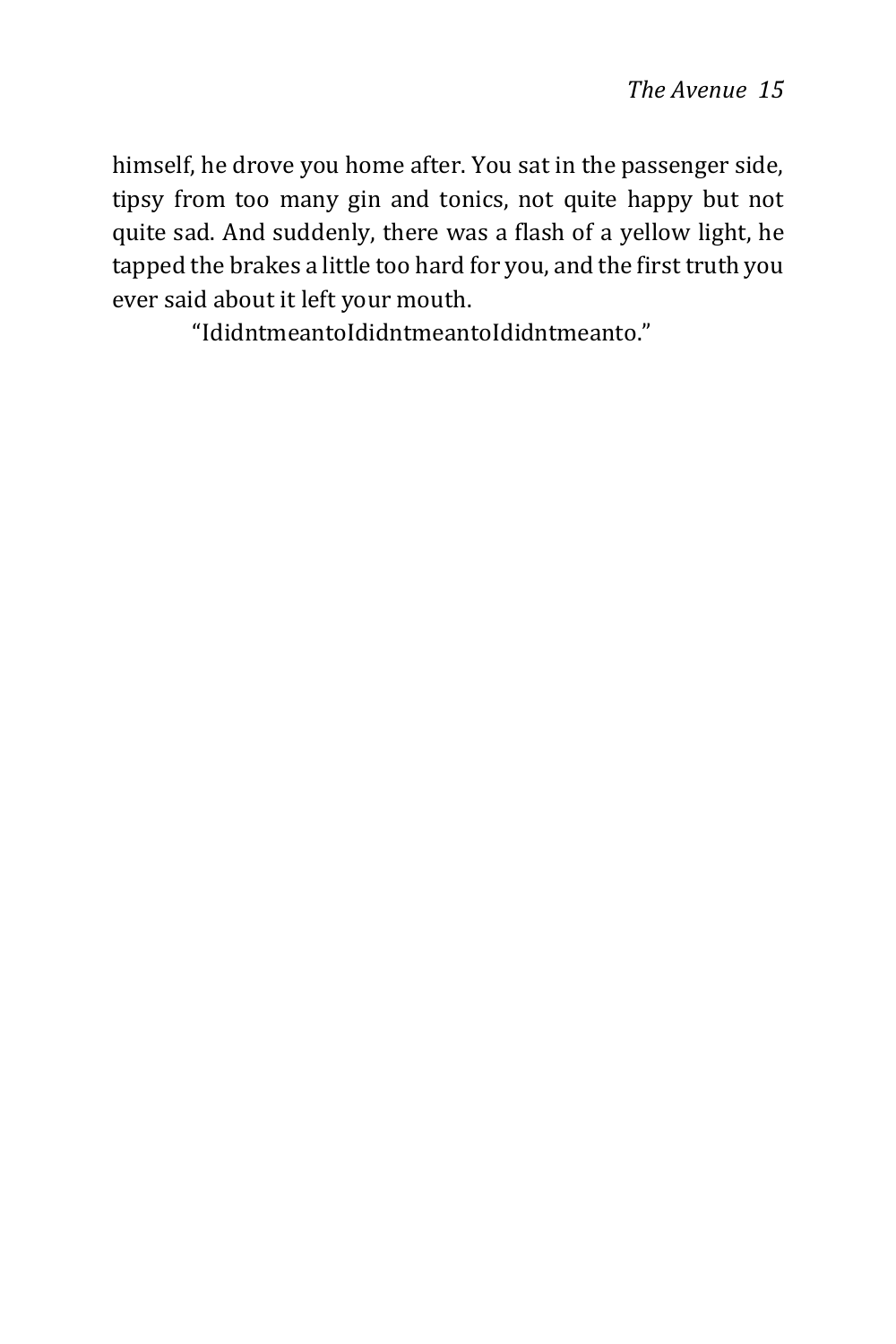### Chris King *Seeing Through the Static*

**M** hen you get accepted into grad school at your alma<br>
mater, Saint Joseph's University, it will be after you<br>
quit the writing job you landed right out of college. mater, Saint Joseph's University, it will be after you quit the writing job you landed right out of college. You had originally thought you made it big, spending

hours a day watching TV, reading about TV, writing about TV until your eyes felt like swollen gums. But then, out of nowhere, your boss says he's going to start paying you one-fourth of your monthly salary while expecting the same amount of work. He shares this information in an email, whose subject line should read, "You're fucked, kid," and the message is littered with typos. If it were an article on the website, it would be your job to correct those typos. Well, at least one-fourth of them.

So, you're unemployed but freelancing, which makes you feel like you're one of those senile old men walking up and down the beach with a metal detector, hoping that, eventually, you'll find gold. One night, when trying to distract yourself from the silence of your email inbox and the money slowly leaking from your bank account, you'll scroll through old college photos of you and your friends sitting at high tops at Landmark, painted with crimson shirts for the Holy War game against Villanova, or jumping toward the ceiling, frozen in mid-air against the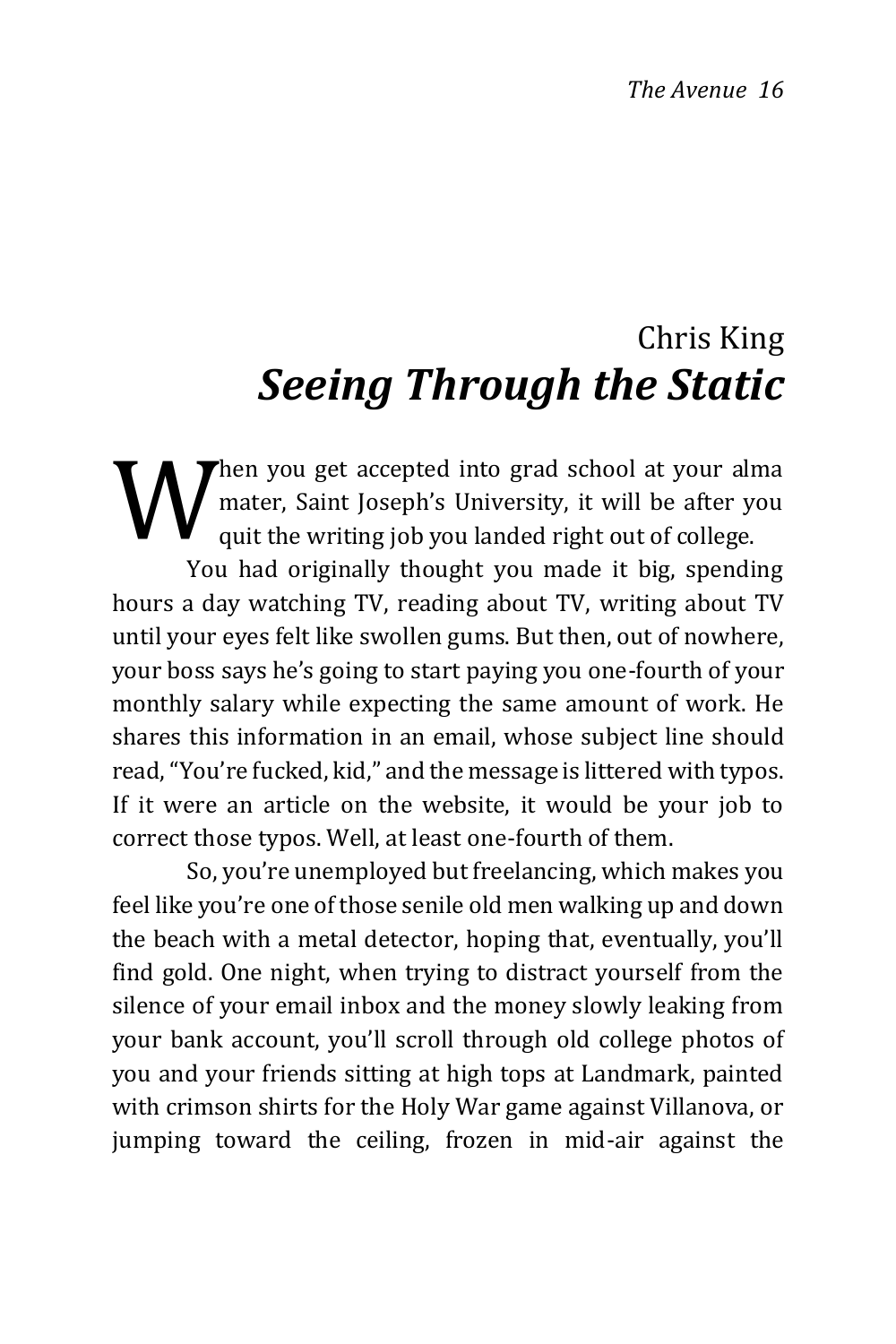Erasmus quote on the Writing Center wall. You'll say to yourself: "School made me happy."

You apply and are accepted into the Writing Studies program but have to defer because you were never told the deadline for the graduate assistant application. You missed it. By two days. When you finally start grad school a year later, you'll also have to miss the entire second week of classes because Pop didn't open his eyes when Nan tried to wake him; he's now gone from the hospital bed in his own home to a hospital bed in a hospice wing.

When you walk across Saint Joe's campus again, it's as if you're moving through an abandoned childhood home. The shape and structure and even some of the smells are the same, but someone has ripped out the carpet and put down hardwood floor, replaced the pale blue garage doors with maroon ones, and plastered their family photos all over the walls, a collage of faces you don't recognize as you continue to explore this new but familiar place. The memories of talking and laughing and drinking too much Fireball with friends during your undergrad years play in your head like a VHS you've inserted into the VCR too many times. You try to see through the static haze and rediscover the sense of belonging that you haven't enjoyed since that sunny, sticky day in May when they gave you a diploma. You almost feel as if you're trespassing.

You feel that way for a couple of weeks, until you get to know the other grad assistant who works alongside you in the Writing Center. She smiles without showing her teeth and speaks with the softness of pillow talk, and when she laughs, it sounds like a harmonica. Everything about her is new like garage doors and hardwood floor, but you can also picture her photo perfectly fitting into one of your old frames. These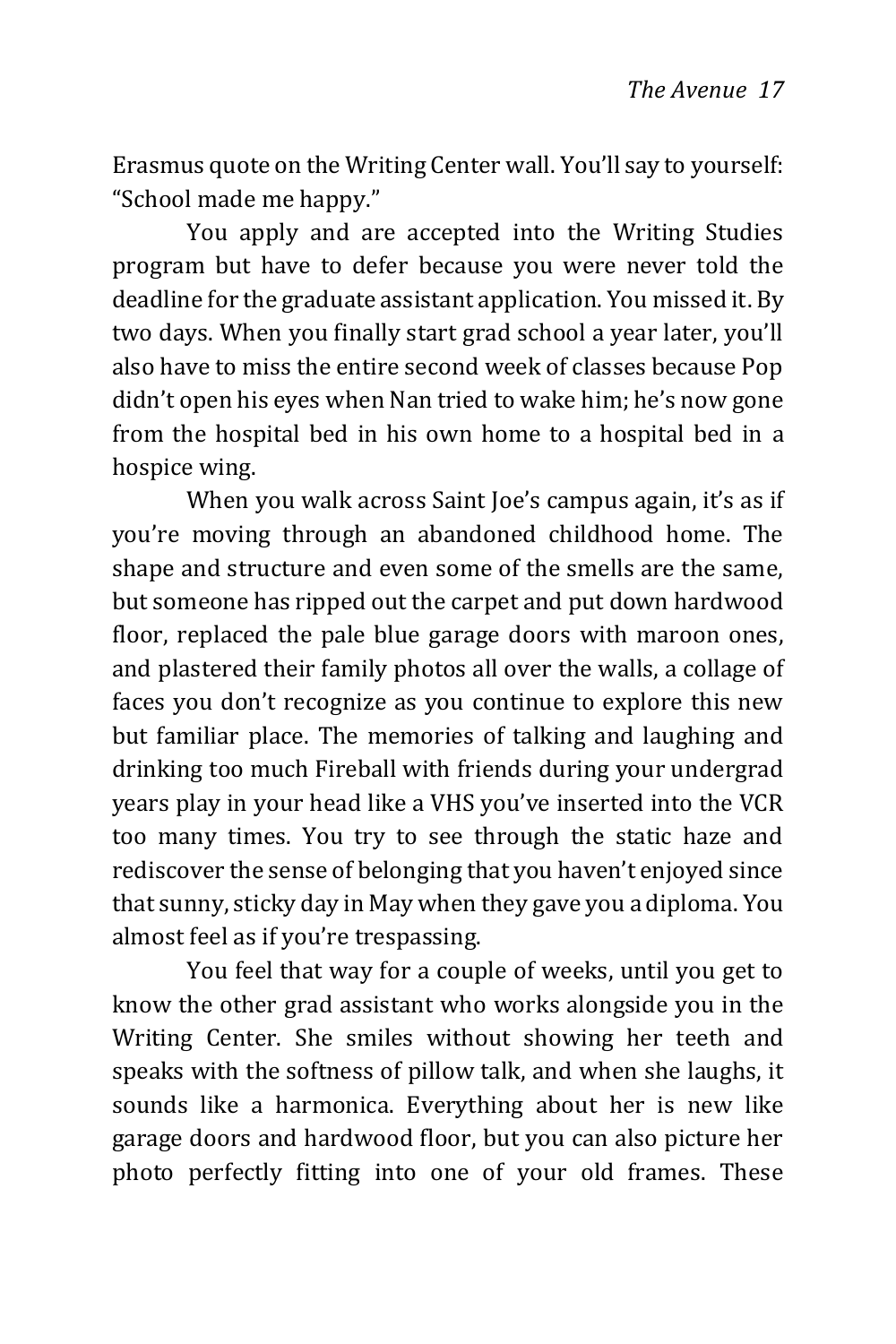feelings spill out of you like water from a broken Britta during a text conversation in December. She says that she only wants to be friends, and you agree to respect that and try to bury any type of romantic notions, even when her perfume still clings to the Chase Utley jersey you let her borrow for the Phillies game you went to together.

And when she tells you that she has feelings for a different friend of hers, who is also named Chris, it will be December again, as you wait with her for her SEPTA bus on the corner of Cardinal Avenue. And as you wave goodbye to her and walk to the train, your breath hanging like a cloud of smoke in the frigid air, you will tell yourself you're going to write a new piece about grad school. But really, you know it will be about her and how, for a few brief moments, she made you feel like you could see through the static, that you could discover gold underneath the endless sand.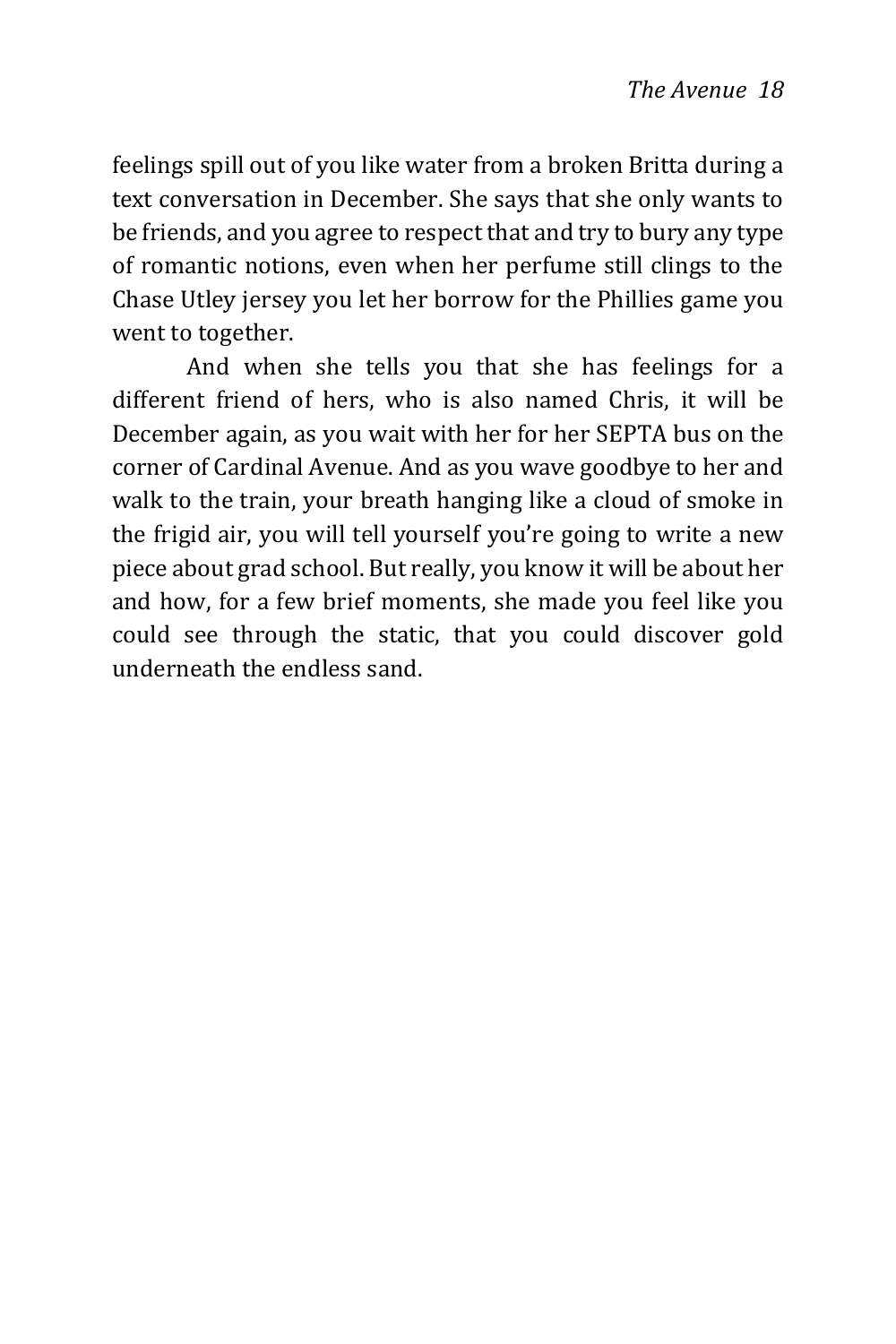### Elyse Hauser *Three Timepieces*

<span id="page-18-0"></span>n a photo, I notice my new lover is wearing a watch. The watch face is on the inside of his wrist instead of on the outside where it normally goes. It is visible when the palm is facing up, the watch face resting against the delicate veins that run from the arm to the hand. I

That photo reminds me of a diner in Seattle, two years ago. The man across from me in this memory also wore his watch on the inside of his wrist, the thick leather strap over the top like a bracelet. I took his hand lightly and pulled it across the table to look closer. It was the first time we had ever done such an intimate touch in public. My hand on his, for a minute.

"Do you always wear your watch like that?"

"Yeah. When I'm doing biology work, it makes it easier to check the time. I can be working with my hands and just glance at it, like this."

"That's funny," I said. "My ex used to wear his like that, too. He did it because his dad was a pilot and wore it that way to check the time without taking his hand off the wheel."

He took his hand from mine. I looked into the distance at nothing in particular, second hands ticking in my head.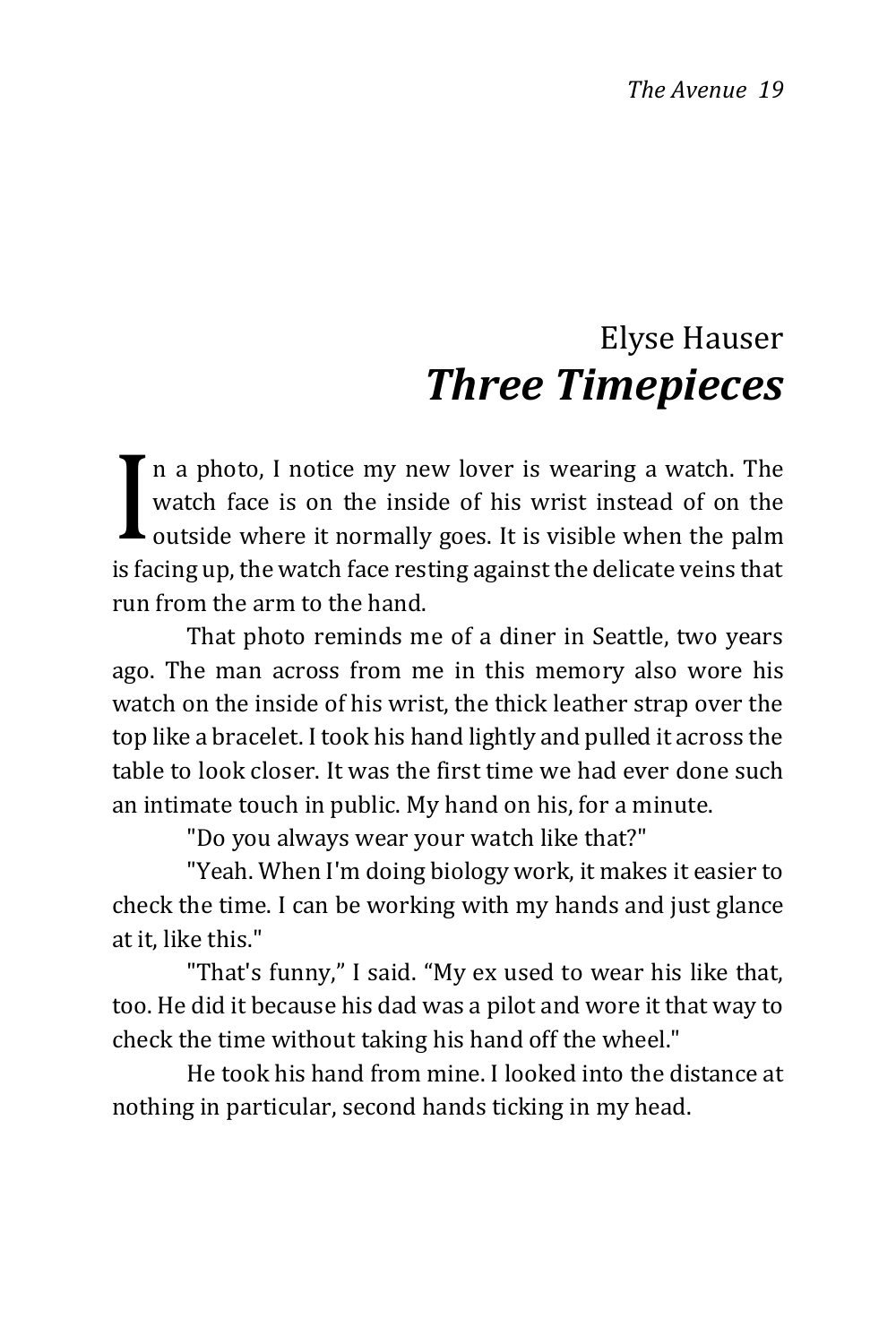### Brian Moloney *Lessons*

<span id="page-19-0"></span>started working at Thomas Music Center a month after my fourteenth birthday. In some backroom deal I never fully understood, my mother got me the job and then presented it to me as a fait accompli. One day, she came home and said, "You're working at the music center, two afternoons a week, starting next week." I

I already knew the place well—my mother knew the owner, Tom, and I'd taken lessons from him for years. He'd started the little place and had managed to develop the business until it outgrew its first location and amassed several hundred students and about fifteen teachers. Even as a kid, I could see that Tom wasn't the best businessman, but his customers loved him.

Mom enlisted my grandfather to pick me up after I got off the school bus every Tuesday and Thursday and drive me to work, where I'd do a four-hour shift. In four hours, I usually had about an hour of actual work, so I could sit and do my homework, or try out an expensive instrument under the guise of tuning it. On occasion, I would cover other shifts or work a full Saturday if someone called out. On average, I'd take home fifty bucks a week. As a kid who'd never even gotten an allowance, I felt like a millionaire.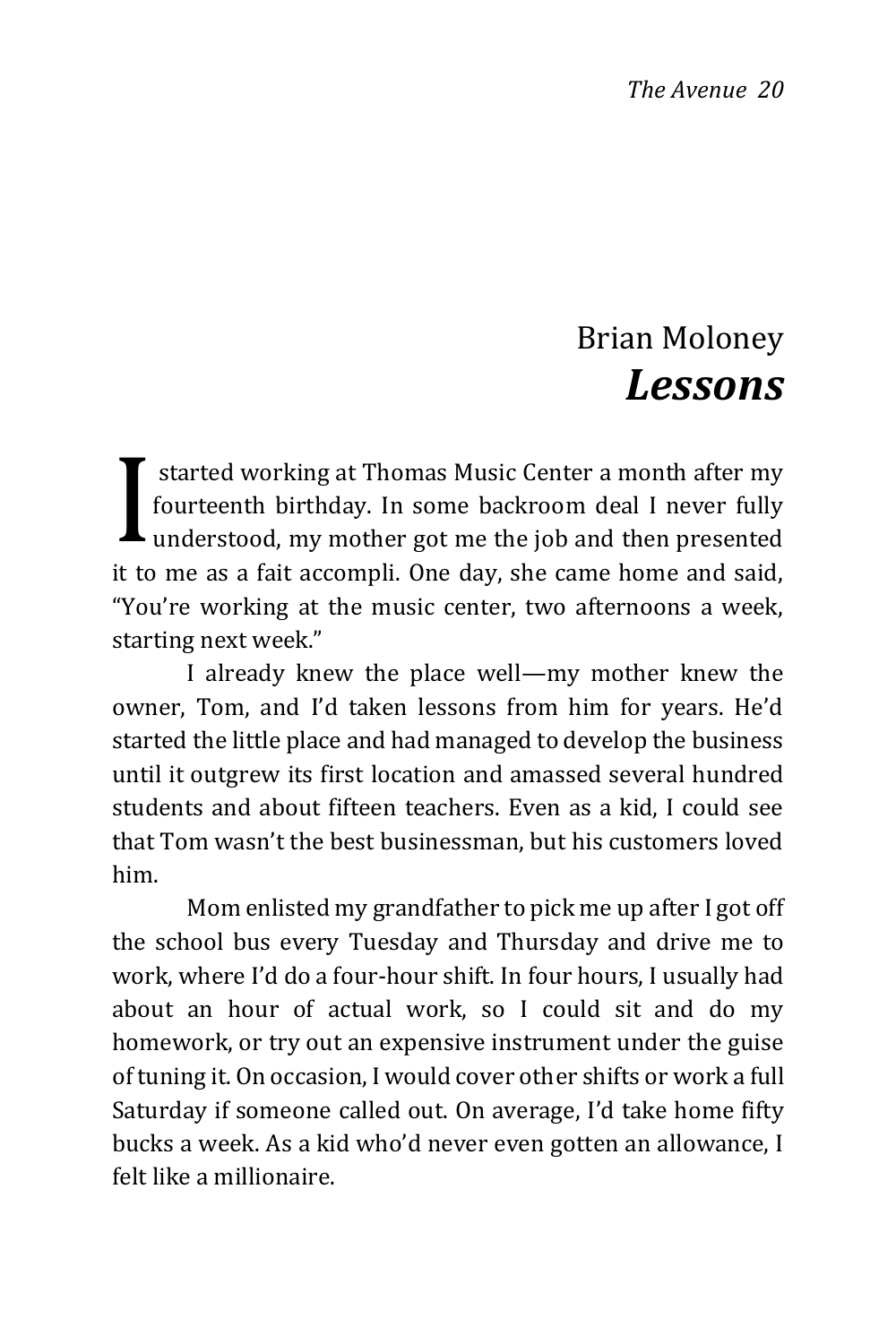Shortly after I started working, Tom sold the business to a former student, Paul, who had just graduated from college. A big goofy kid with a Virginia accent, Paul delighted in bad jokes and took good care of his staff. As I got older and proved trustworthy, Paul gave me more hours and let me open the store during the summer. I didn't fully grasp how young Paul was, and how little he knew about running a small business—but I didn't care. We were having too much fun.

Paul ran the music center for about three years. During that time, our enrollment steadily dwindled, putting a strain on finances. I noticed the trouble when my paychecks started bouncing. Several of the long-tenured instructors departed and took dozens of students with them. Paul made a half-hearted attempt to sell the business to the owner of a rival music store two towns over, but the deal fell through when they examined the numbers.

Finally, one of our teachers, Frank, offered to buy the business. Frank had taught there for several years, knew the business and the students, and made some badly needed changes. He put more emphasis on advertising and merchandise—two areas that had always taken a back seat to giving lessons—and brought in several talented teachers. He also changed the name to Rockville Centre Music, to help new customers associate us with their town. Within months, the business showed a profit again.

Through it all, we still had fun. Frank took his business seriously—and nothing else. As long as there were no students in the building, he delighted in potty humor and practical jokes; he usually announced his arrival each day by coming in the back door and burping loudly, and when I was nearly impaled by a falling piece of drop ceiling during a renovation, he laughed like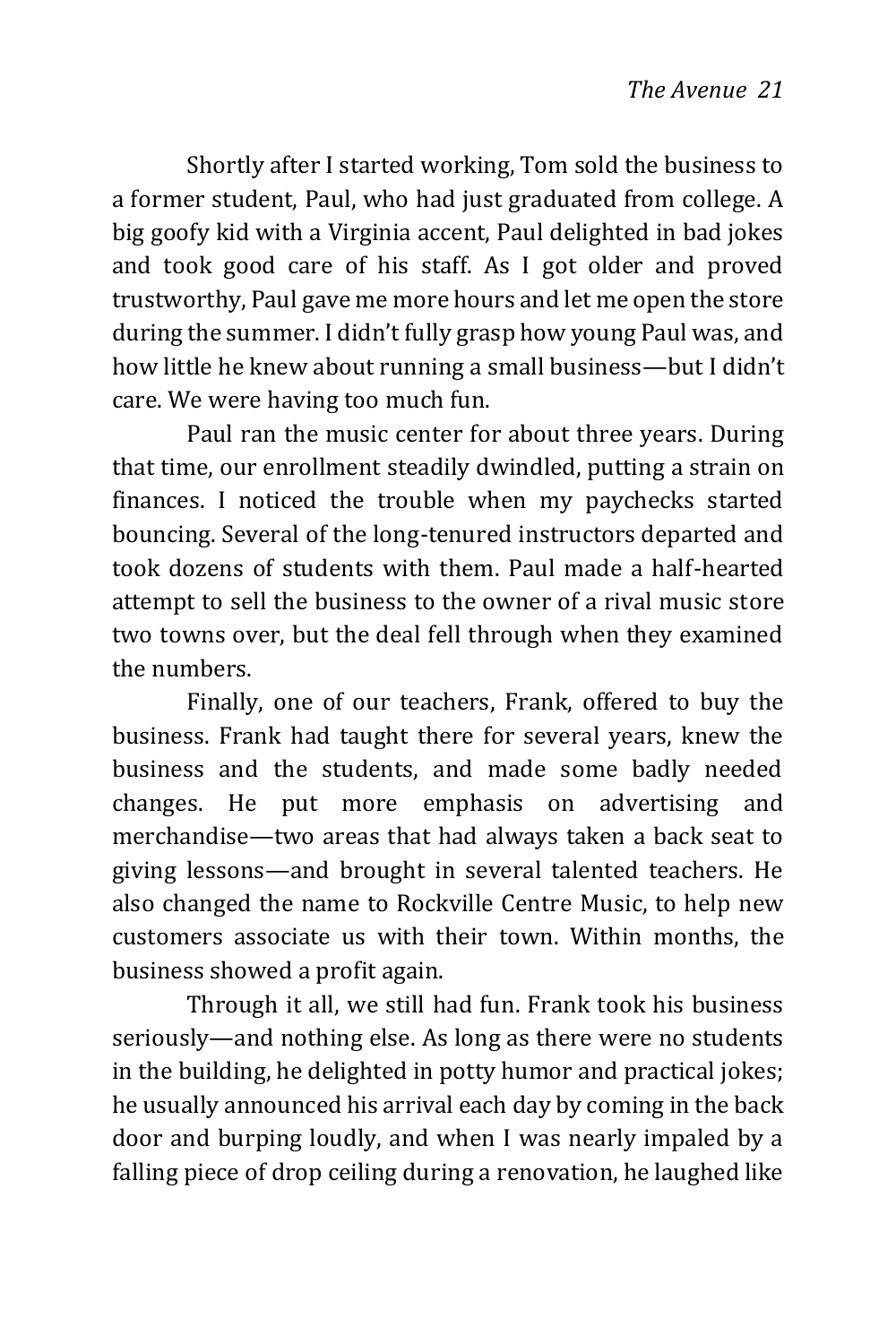a lunatic after making sure it hadn't hit me. The new instructors, and even some of the older students and more easy-going parents, joined in on our antics whenever possible.

Reality occasionally pierced the bubble. At its core, my job was customer service, with all the nonsense that entails. I usually had to put out at least one fire a day, usually because someone had double booked a lesson slot. I lost count of how many Karens screamed at me over the years. Once, a good friend's mother chewed me out over the phone, and after recognizing my voice, scolded me for not telling her that she'd yelled at her son's friend.

When it comes to musicians, many of the stereotypes have a basis in truth. I often had to babysit irresponsible teachers, all of them older than me, and chide them for tardiness or having a bad attitude. Those nuisances paled in comparison to the drugs. I had to accept that some instructors were perpetually high, and I hoped that their students remained young and naive enough to just think they were weird. One teacher had a seizure in the middle of a lesson after mixing pot and Vicodin. As I called all her students and told them not to come in, I told them that she'd had an allergic reaction.

She was not fired.

At night, after the streetlights came on, I'd lock the front door and close the window shades, make some final notes on tomorrow's lesson schedule, then shut off the computer and flip the light switches.

One of our piano teachers, Chris, poked his head out of his door.

> "You ready?" he asked. "Let's do this."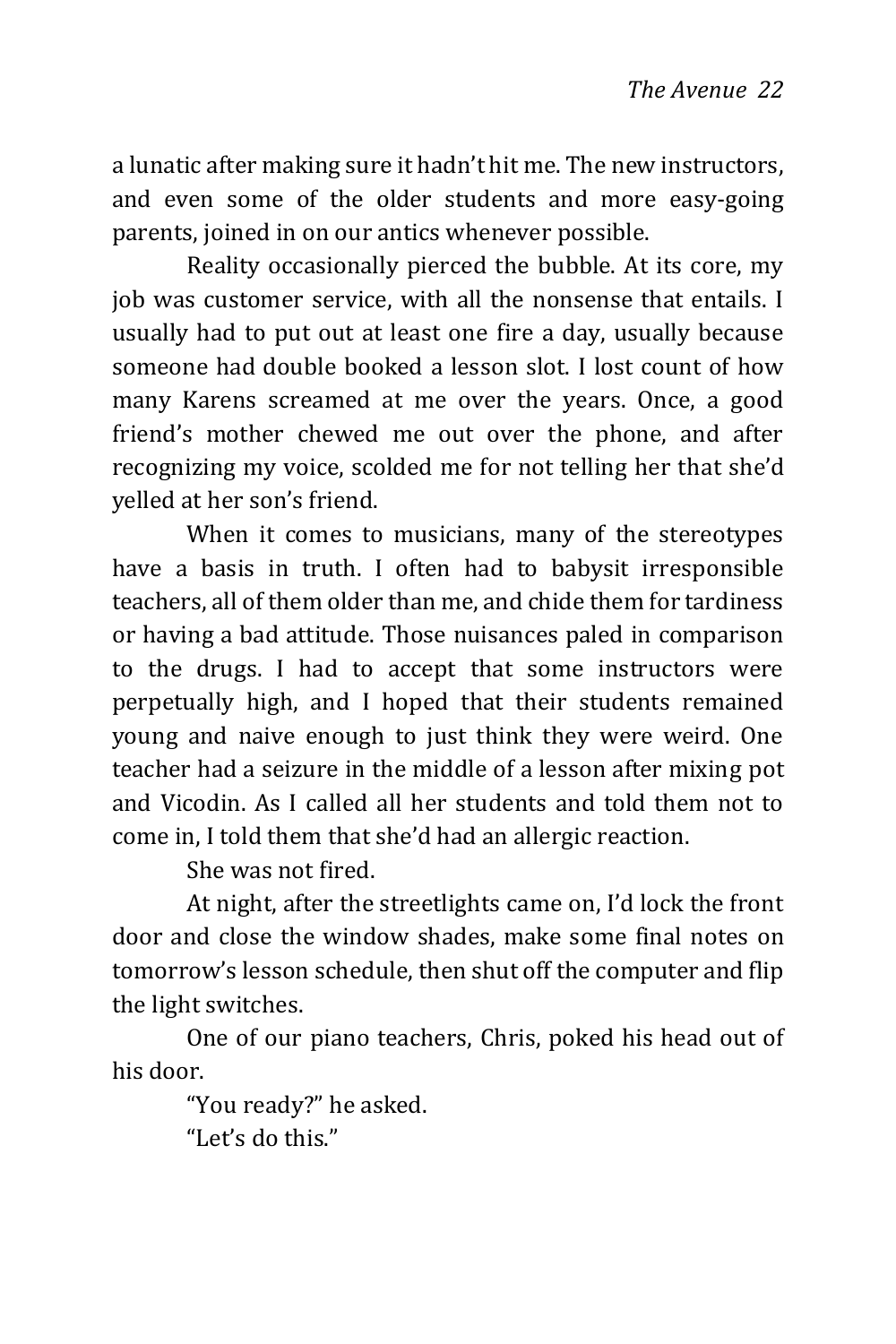I pulled a songbook out from beneath the desk and walked back for my lesson.

Chris and I were the same age. We went to elementary school together, during which he bullied me relentlessly. I'd balked when Frank hired him -- every time he'd walk in, I had a flashback of him repeatedly dunking me in a public pool—but it turned out that some people do grow up. He used to call me names; now he tried to teach me to play Ben Folds songs.

"How much did you practice this week?" he asked as I sat at the piano bench and wiggled my fingers to loosen up.

"Do you really want me to answer?" I responded.

"Slacker. Show me what you got."

Later, my key turned in the front door lock after Chris and I set the alarm and walk out. Our scheduled lesson ended at 9 PM, but we'd stayed until 10:15. We said farewell until tomorrow.

I unlocked my bike and rode away, the hum of amplifiers and clangs of cymbals still ringing in my ears.

It sounded like home.

In recessions, frivolous expenditures like music lessons get cut first. Frank held on for a few years, but one weekend when I visited my parents in New York, I drove over to Rockville Centre Music to say hello, and found only an empty storefront.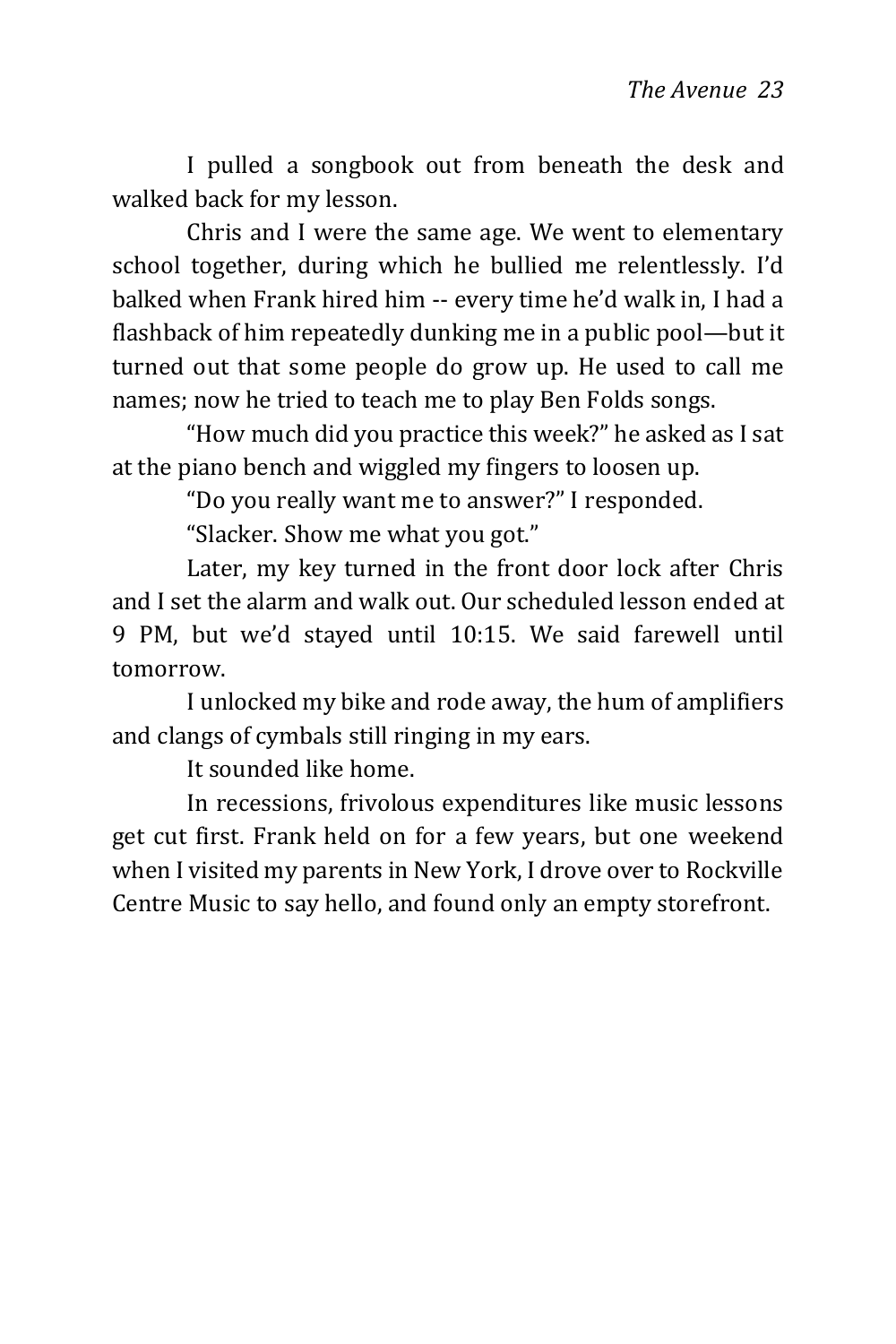### Elise Woods *Pre-K Vignettes*

#### *Monster***s**

<span id="page-23-0"></span>ateo has pulled the fire alarm. We go outside to wait for the firetruck. The bright, We go outside to wait for the firetruck. The bright,<br>flashing lights and loud noises from the alarm cause one kid to cry. I calm him down and ask the other children about things that scare them. In spite of the chilly Fall afternoon, this could be a productive conversation. Even if it only lasts two seconds.

"I'm afraid of the dark!" Lilly says, playing with the zipper on her jacket. My solution is to get a nightlight.

"I'm scared that there are monsters under my bed at night," Cameron admits, staring at me with huge, wide eyes. I tell him to have his parents check under his bed at night before they tuck him in.

We get through the fears of eleven kids before it's Jackson's turn. I look at him expectantly.

"I'm afraid of the police!" he admits. Before I can suggest anything, the wailing firetruck whirs in front of the school.

### *Jingle All the Way*

They've been practicing for weeks.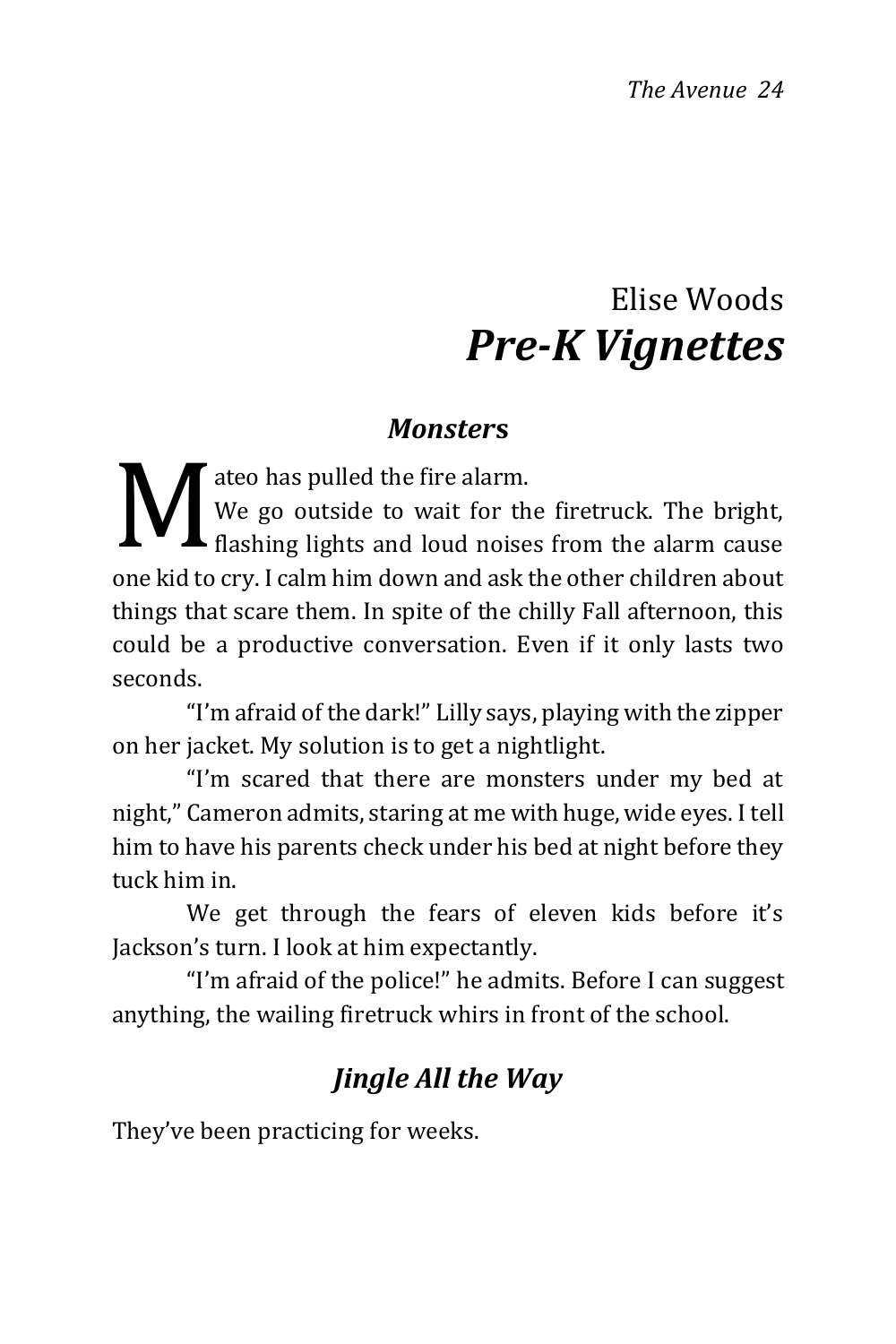I've endured painful, off-key renditions of Jingle Bells more times that I can count. Edward is sensational, though. He has mastered not only the words, but the related actions of ringing a bell and riding in a sleigh. He should be on a talk show displaying his talent.

I imagine him mentioning my name and thanking me when the talk show host asks how he was discovered. Perhaps he'll remember me in his will.

As the curtains are drawn and the Pre-K students begin singing in their red and green sweaters on the day of the show, I look to Edward. Telepathically, I'm telling him that it's "time to shine." Only the message somehow gets lost.

He looks around at the huge crowd of parents, grandparents, and step-grandparents and loses it. The star performer begins sobbing huge, fat, heavy tears on stage. He doesn't sing, much less do the actions. I climb up on the stage to assuage the situation. As his classmates perform their out of sync, but heartwarming performance, Edward latches onto me and gives me a hug.

> "It's alright," I assure him. "It's just the environment." Later, I explain to him the concept of stage fright.

### *Playground*

"They look like chocolate chips," she says as she presses the freckles that are scattered along my arms.

Natalia has temporarily left playing ice cream truck to find toppings. She stares at my arms like a dermatologist, determining the best way to remove what needs removing. I tell her that my freckles aren't supposed to be eaten, that they're not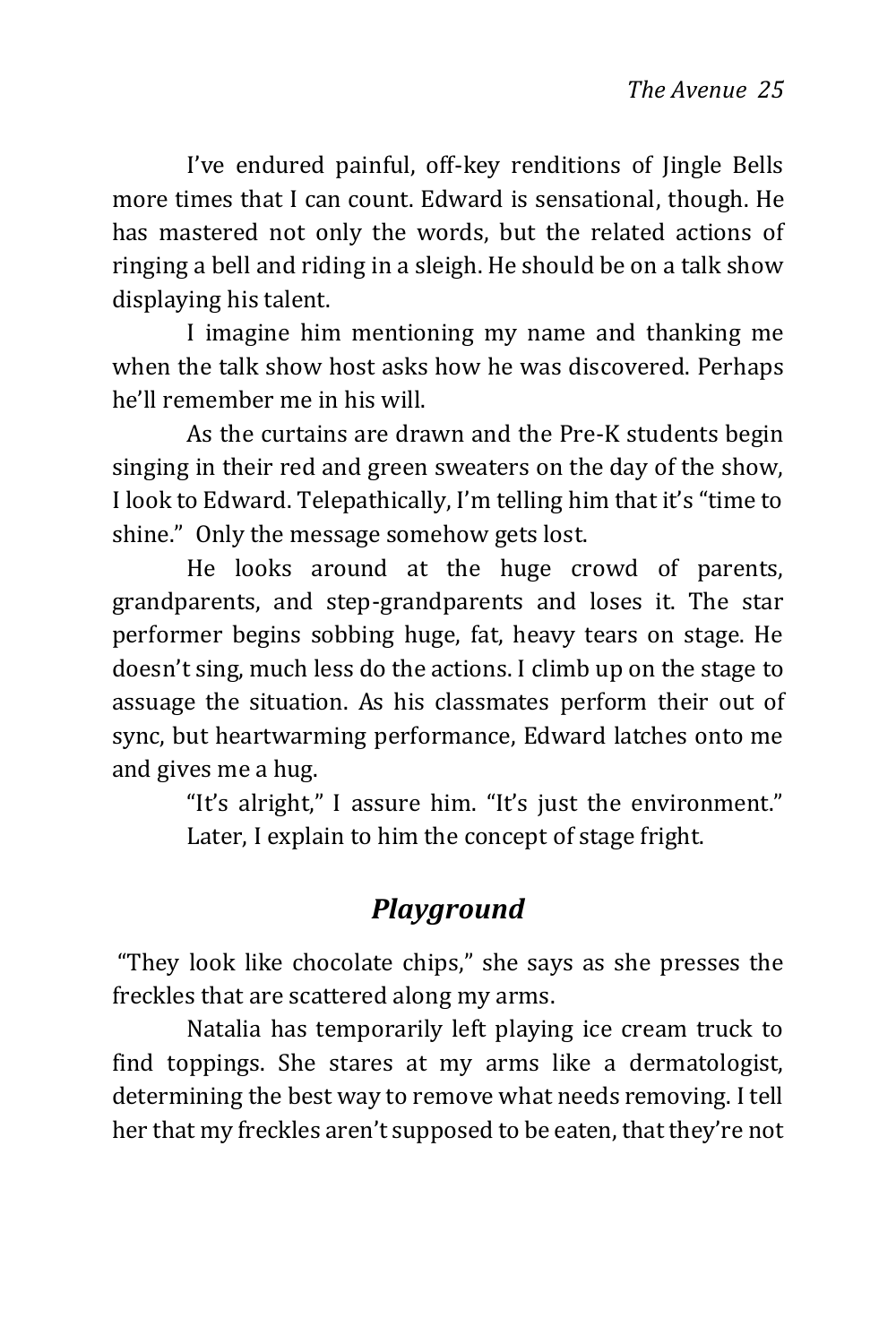for sale. She shrugs. Then she runs past the winding slide and kids soaring into the air on the swing set.

I watch her search for things to add to her invisible ice cream.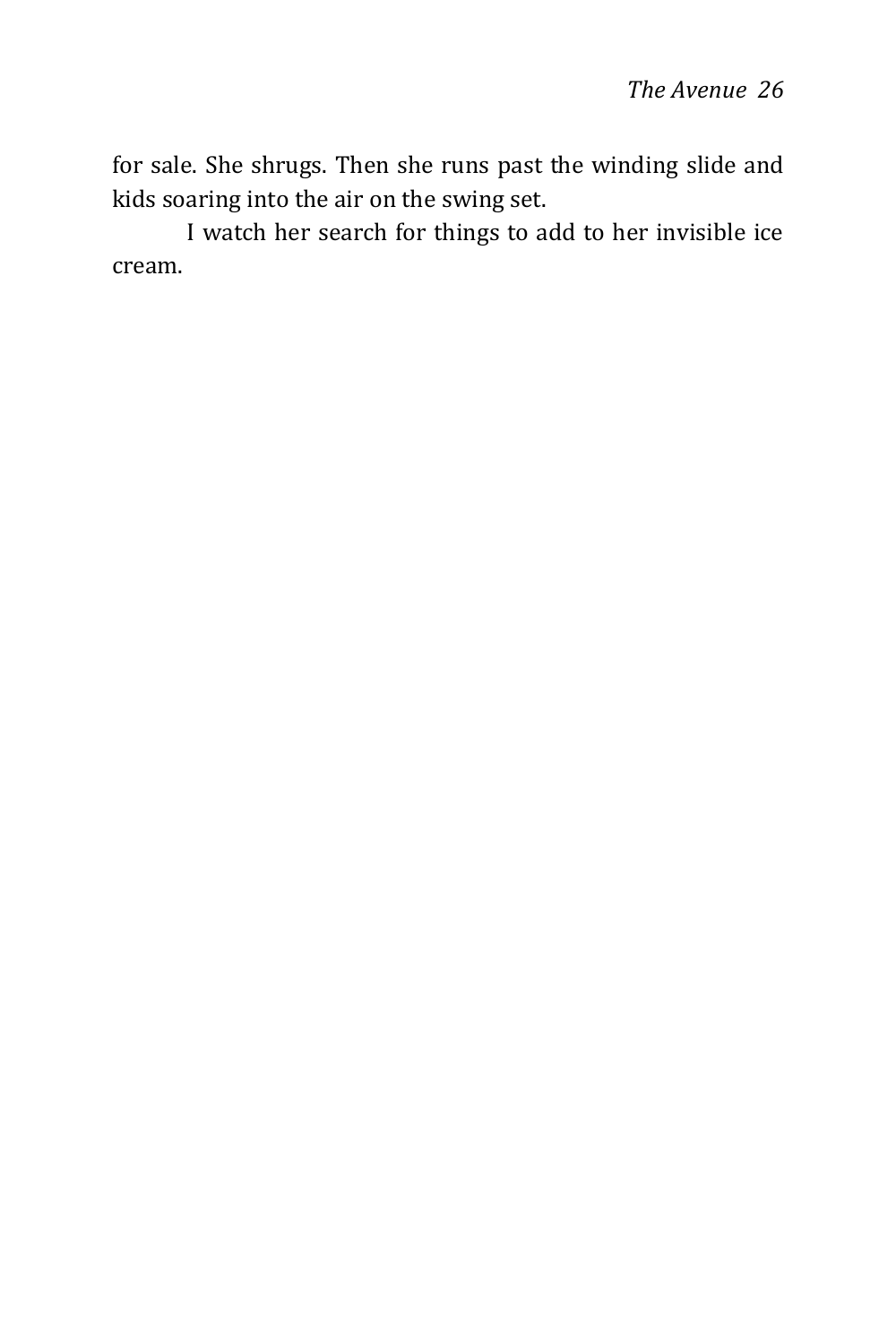### Daria I. Walsh *Driving Vernon*

<span id="page-26-0"></span>had been driving with my trainer, Vernon, for two weeks. When you are training to be a truck driver, this particular company, Werner, requires you to do 240 hours with a trainer. It's a good policy, because you have someone with you night and day to show you the ropes and teach you what you need to know on the road—the things they didn't teach you in driving school. I

Vernon was a very interesting character.

The minute I got into his truck, I said, "Let's have a little talk." I proceeded to tell him that there would be no fooling around. I didn't mean to be disrespectful, because we had just met, and he hadn't "done" anything. Yet. But I wanted to be clear that I was there to learn and that was it.

He answered me right back in such a way that I was not worried from that minute on. He said, "I am a professional, and I've trained over twenty students—men and women. I take my job seriously and want to keep it."

He said it while looking me right in the eye, and I just had that feeling that I could trust him.

Vernon was a man of few words. But once I got him talking, he told me that his dad had played professional football for the Colts, and that he had been headed toward that path, too, after being accepted at Penn State. He had played about three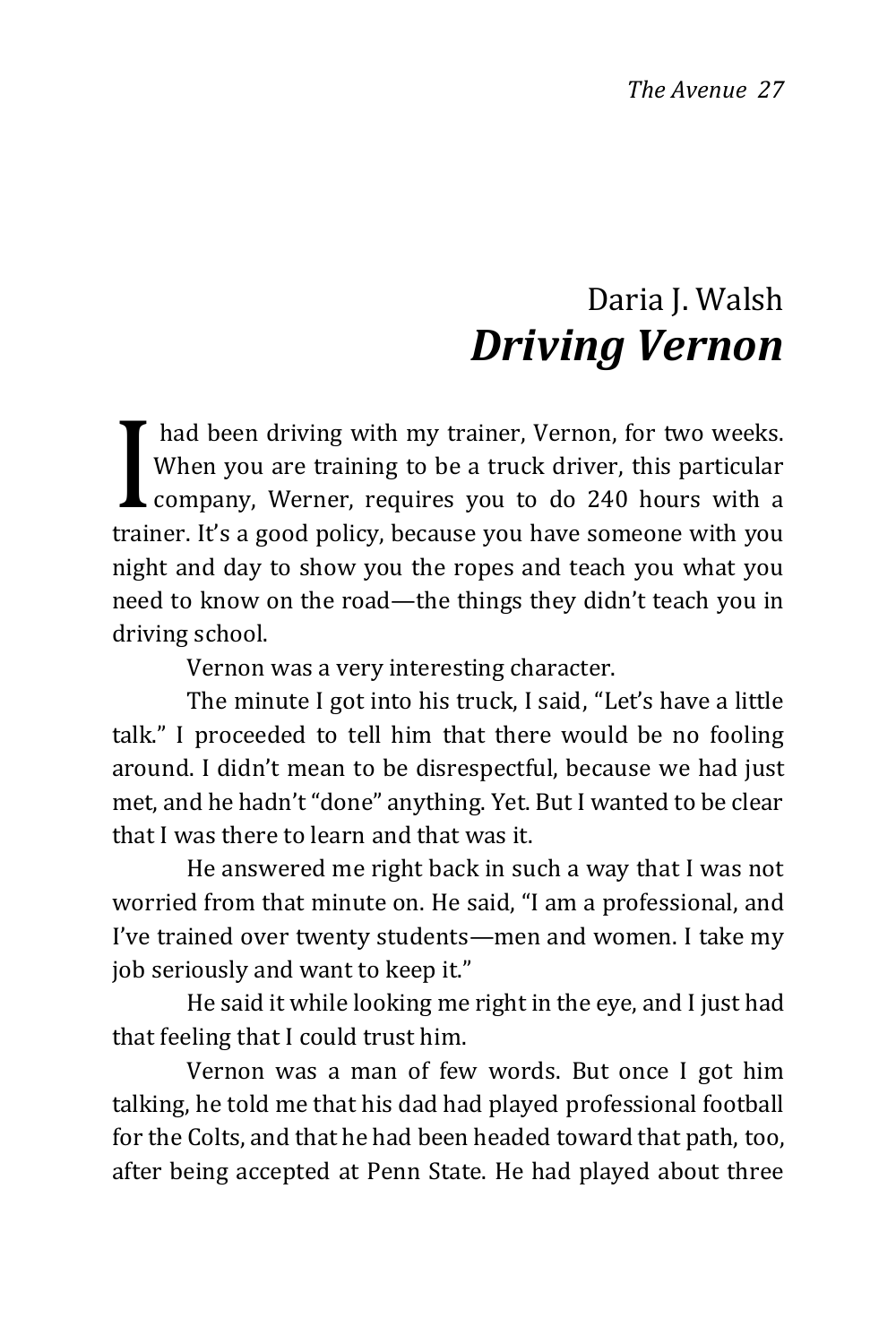football games into the season when he broke his ankle—not on the field, but on a basketball court with some friends. He knew right then that his professional football dream was over.

He went on to earn a Restaurant Management degree at Penn State. He told me that he was responsible for coming up with the idea of the salad bar at Ruby Tuesday. After about 20 years in management in the restaurant industry, however, he felt the need for a change.

He had continued playing football at the semi-pro level. He said after two years as Quarterback for a semi-pro team in Delaware (I didn't catch the name), he actually bought the team, coached it for a few years, then sold it. With the money he made, he bought his truck and became an owner/operator.

Vernon struck me as the kind of man who had a cool head on his shoulders. He was a business man, and a family man as well. His mother lived in Reading, PA, and he and his wife owned a home in Wilmington, DE. But they fell in love with San Diego, CA, somewhere along the line, and bought a house out there as well. So, he was bi-coastal. His wife was a traveling nurse of some kind—perhaps even a doctor. I can't remember exactly what she did, but I know she travelled quite a bit.

I was glad to see that Vernon had a great relationship with his wife.

Vernon kept a low profile. I'll never forget how, about a week into our training, we travelled from Pennsylvania out to Colorado. We were hauling Harleys for Harley Davidson—along with electronics, beer, and clothing—so we had to be extra careful where we parked and locked up. These were all highvalue loads.

At one point, I missed a turn off a highway, and tried to turn around in an office park. But the lanes were way too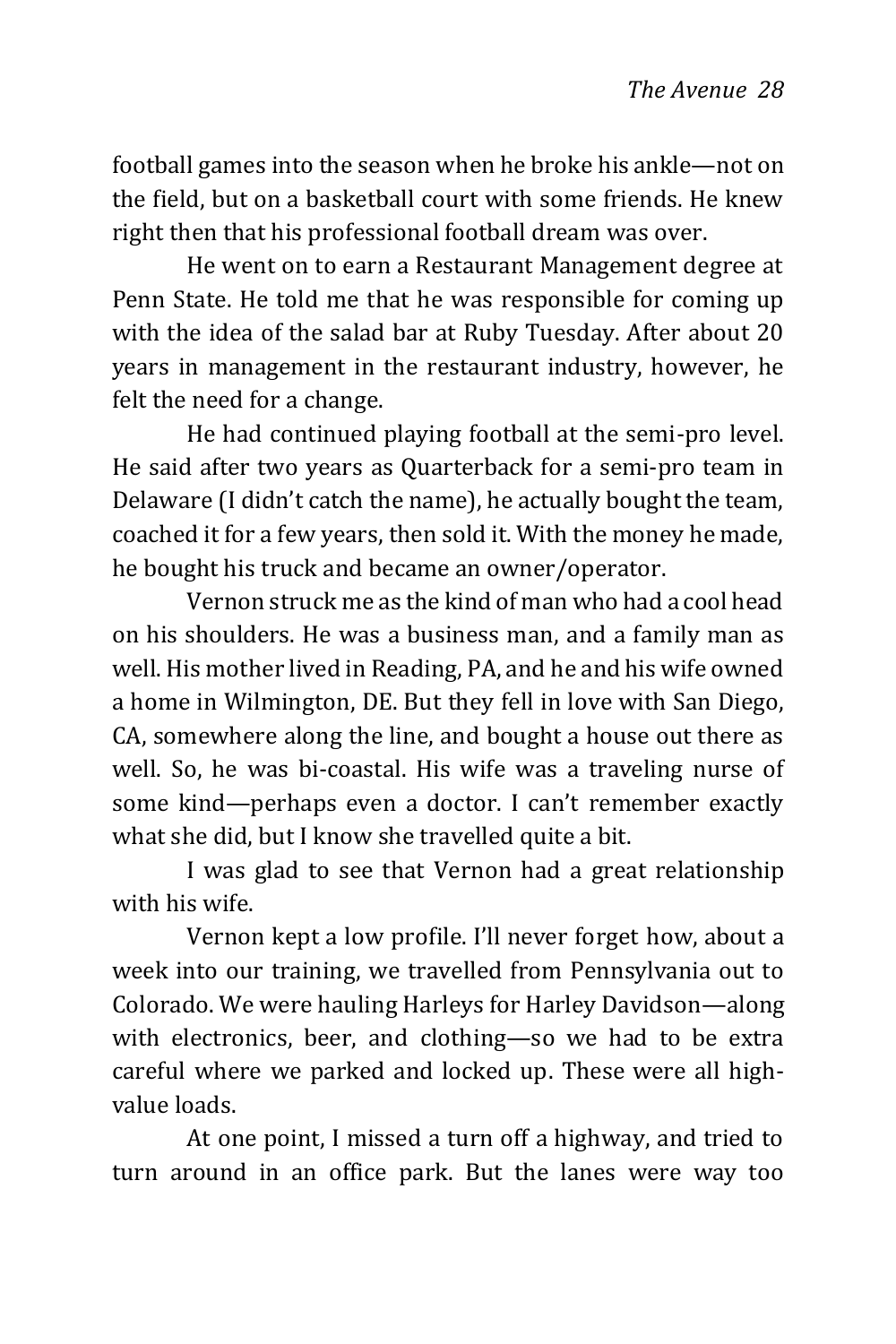narrow, and we almost got stuck. Vern just sighed and explained not to do that again. Then he got out and directed me out of there, while I backed that sucker up about as much as half a football field (you try it).

Another time, he told me about how crazy California drivers were. He said that the border guards were pretty strict, and that we would be stopped and maybe even asked for papers. Sure enough, the California troopers checked us out, but I found that anytime they saw it was a woman driving, they let us go pretty quickly. Vernon and I agreed that it was probably because I was white and female. Talk about privilege. He teased me about the difference being a black driver and a white female, and he certainly had some stories to tell.

On one of his trips to Cali, as we called it (there really is a town out there called Cali), the guy he was training got so spooked by the California traffic and speeders, he insisted he couldn't do it and wanted off the truck. Vernon tried to talk him out of it, but the guy insisted. That guy went home.

Once I got to L.A., I understood. There are no words for it except to say—crazy, crazy drivers, darting in and out, cutting off our 18-wheeler like it was a golf cart and could stop on a dime. And the mountains—going up mountains in an 18 wheeler is scary enough—you need to know how to down shift pretty fast when the truck gets below 30 mph. But coming down the mountain, when it's twisting and curving, with 43,000 pounds behind you—well, let's just say I could have used a drink after that night.

One time, coming out of a Saint Louis truck stop and turning left at the light—I gasped as some asshole decided I was going too slow and decided to pass me on the left shoulder. Good thing I was always checking my mirrors—something they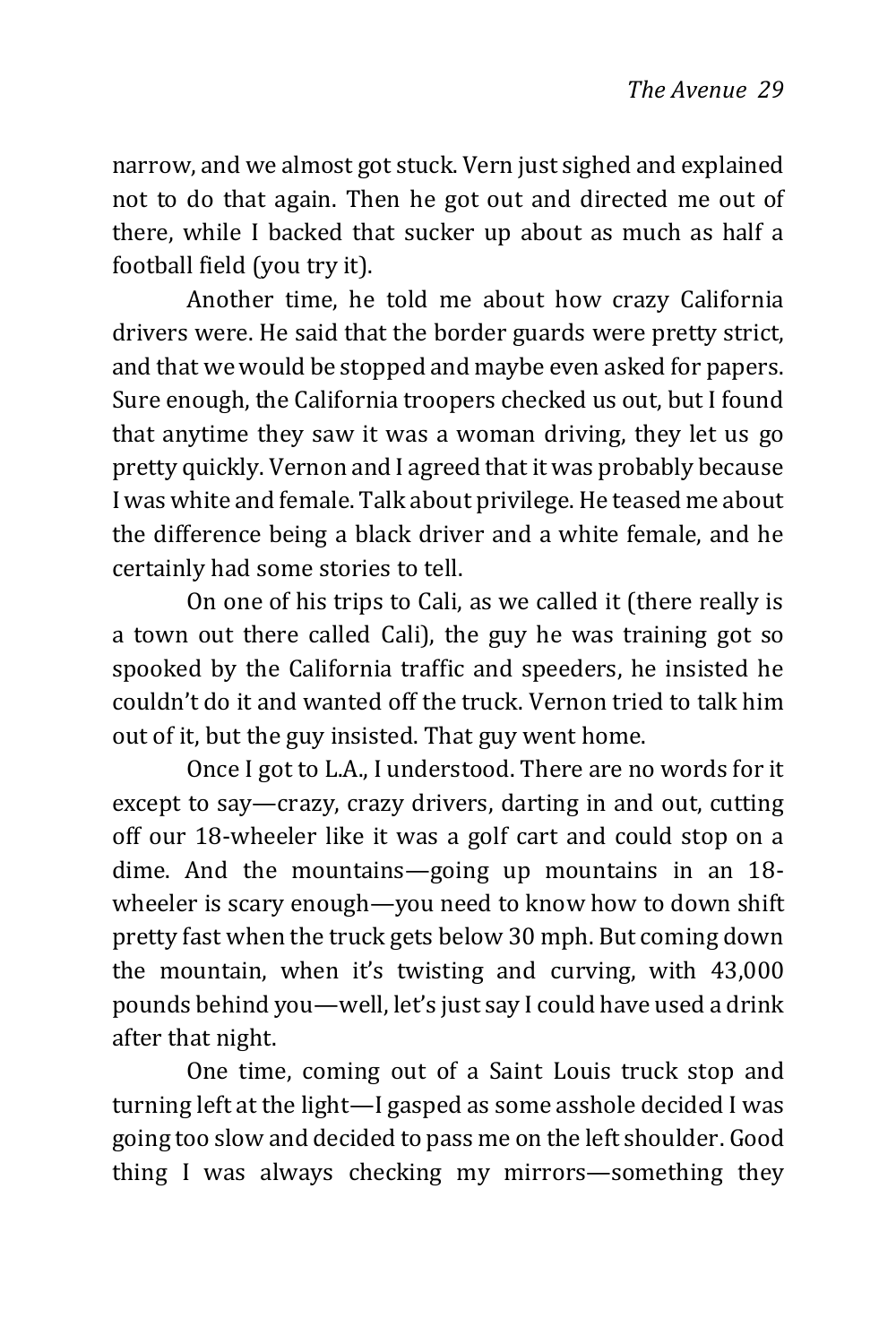drilled into us from the very first day. Vernon vehemently gave the man the bird as I laid on the horn—that was the only time I saw Vernon get that pissed.

We came out of Fort Worth, Texas, into Oklahoma, in one of the worst thunderstorms I've ever been in. I couldn't see 20 feet in front of me, rain was cascading down in sheets, and it was black as night out. I was sure we would see a twister rising out of the gloom ahead, like a giant devil bent on catching us. Vernon had been in the back bunk, trying to catch some shut-eye, but it was so bad out, he came up front to keep me company. I think I earned some brownie points by getting us safely through that storm.

Later, I asked him if I could have stopped at a rest area, and let that storm go by. Sure, he said. I wouldn't have been expected to drive through that if it wasn't safe. Sigh.

When we finally got back to Pennsylvania, we were headed up through Gettysburg. I called my mom and told her we were almost home, but that I had one or two more loads left. Vern told me that once we dropped our load in Wilkes Barre, PA, they'd probably take me off the truck after about 20-30 more hours of driving.

But, during that day, we got an order to take another load to Ohio. He told me I was a good driver and should consider becoming a trainer myself; they made good pay. Somehow, that praise from Vernon meant the world to me. He wasn't a flashy, loud-spoken guy—he was quiet, sensitive, steady and a warm, comforting presence the whole time I was driving.

I felt safe with Vernon.

A couple hours later, my brother called me. He said that he knew the training wasn't done yet, but that mom needed me if I could manage it. He said she had just received a diagnosis of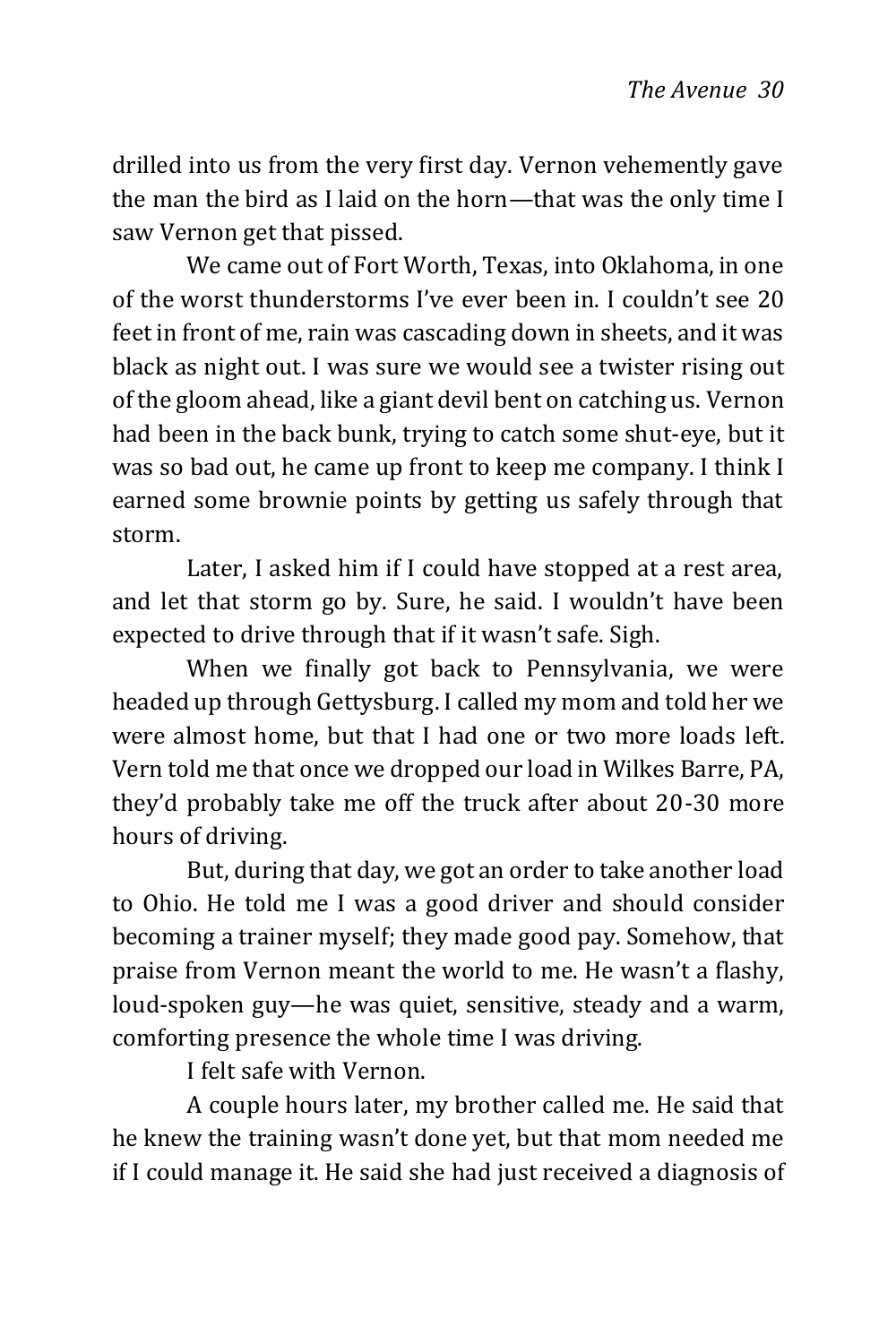breast cancer, triple negative or something (an aggressive kind), and that they wanted to operate very soon.

As soon as I heard this, I told Vernon I had to pull over. We switched seats, and I broke down. I completely lost it. I said I had to get off the truck. Vernon looked really upset—but didn't give me any hassle. He just told me that the training wasn't completed, and that I'd have to work something out with the company before they would let me have my own route.

We got the OK from our Manager, and he dropped me off in Allentown at 1:00 in the morning. As I hugged him good-bye, I tried to tell him what a wonderful experience it had been.

I missed him for a long time after that.

I didn't get back to driving for quite a while.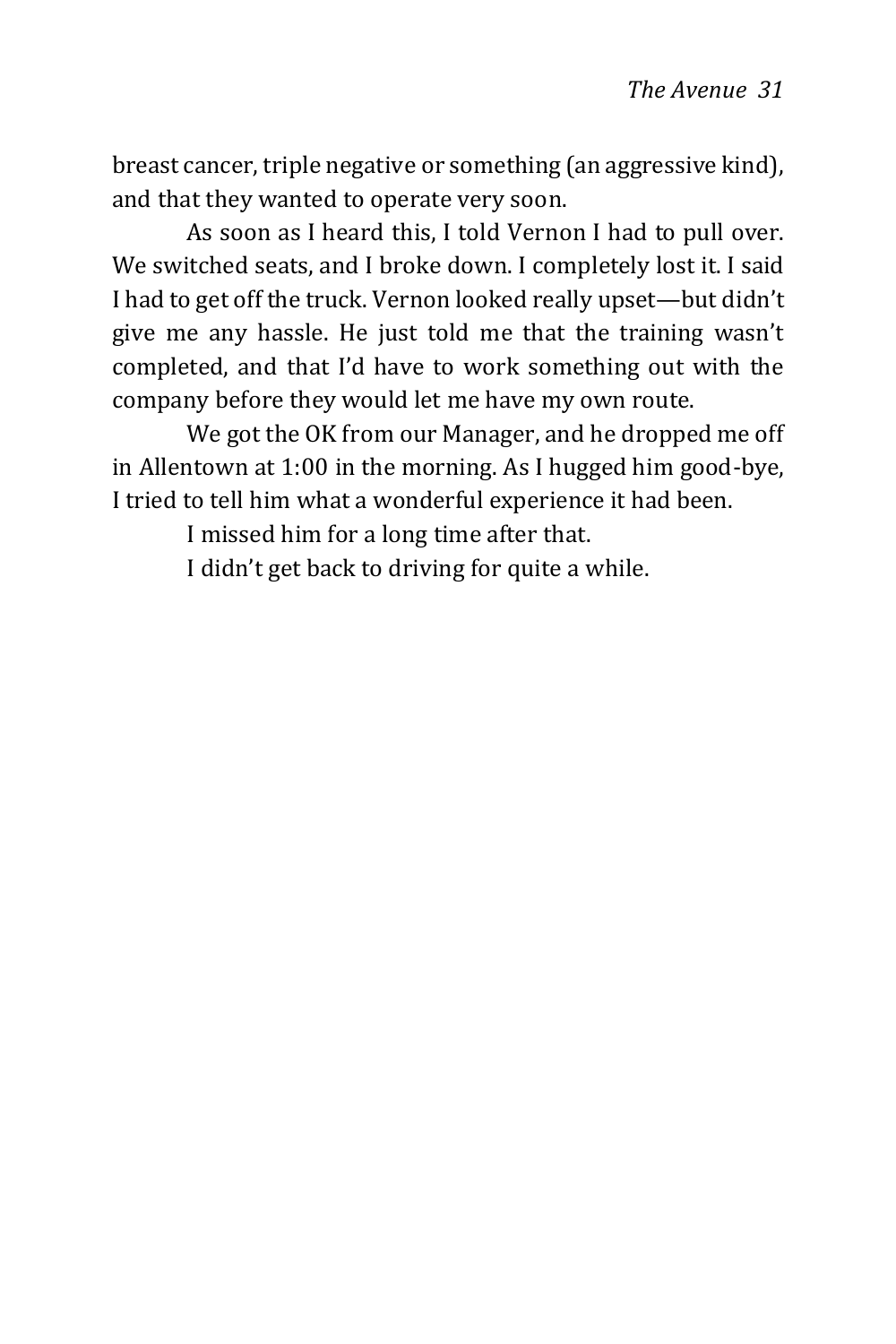*The Avenue 32*

# <span id="page-31-0"></span>*Poetry*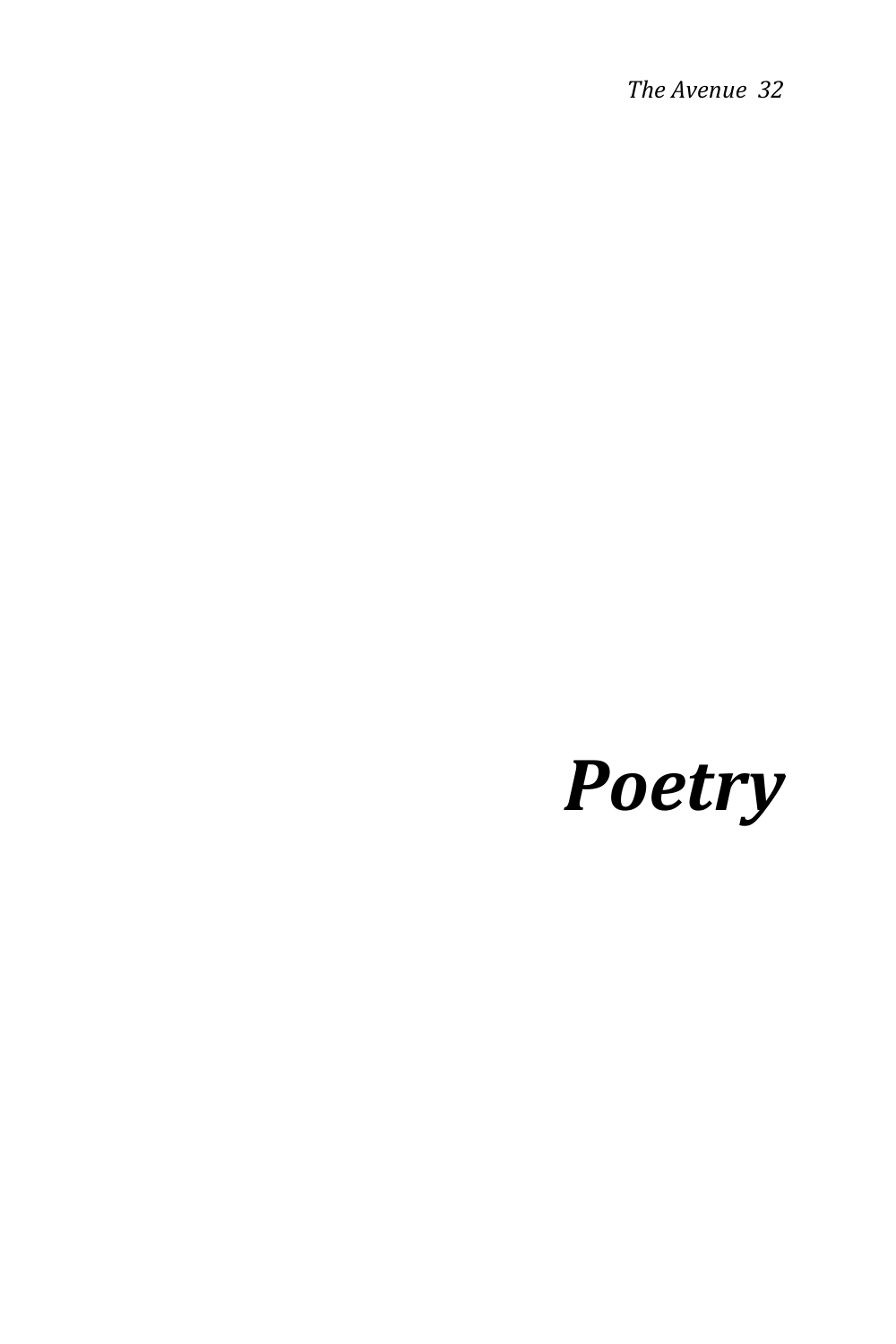## J. Germaine Fountain *Our Story Blacked*

<span id="page-32-0"></span>Sleep was the sword that kept me in bed, when I should have been with you by the sea instead.

All knowing was lost on the day you left, our air, our skin, our ocean, our breath. Push me forward, I want to go back. Pull me under, our story blacked.

If I could change some things I would, but most I'd keep for most was good.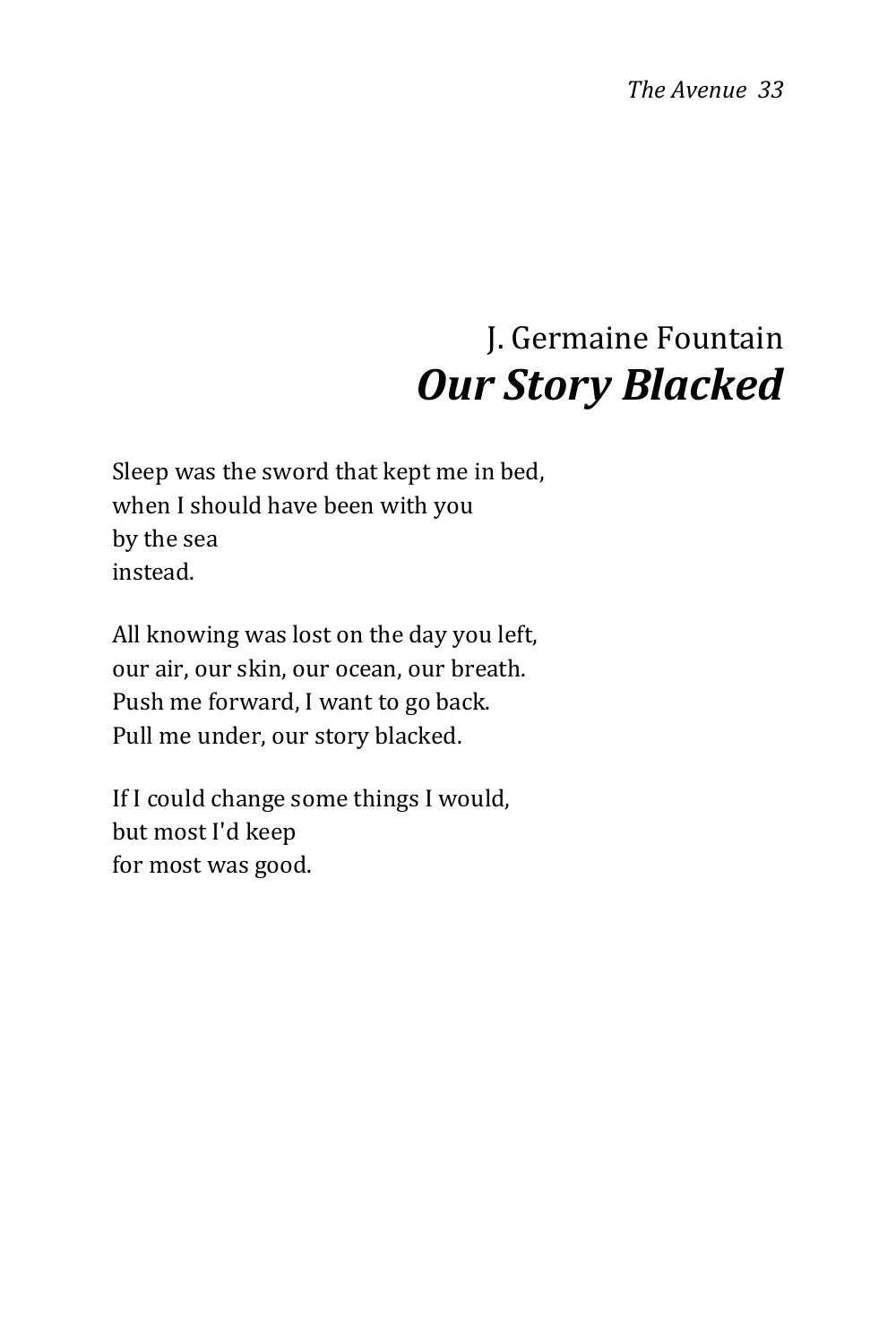*The Avenue 34*

## Sonia Vazquez *High on Your Throne A Poem About my Father*

<span id="page-33-0"></span>You, Always had a voice Barked orders around the house Loud and finite like a death sentence As we, your children Obeyed without resistance.

You, Silenced our voices Wrapped your hands around our delicate throats and Ripped out our ability of expression You made sure that we knew that words Always came with consequences.

And no one ever dared to challenge you. Your rules, Your decisions, You wrote it, and it became law, Branding itself into the delicate parts of our brains.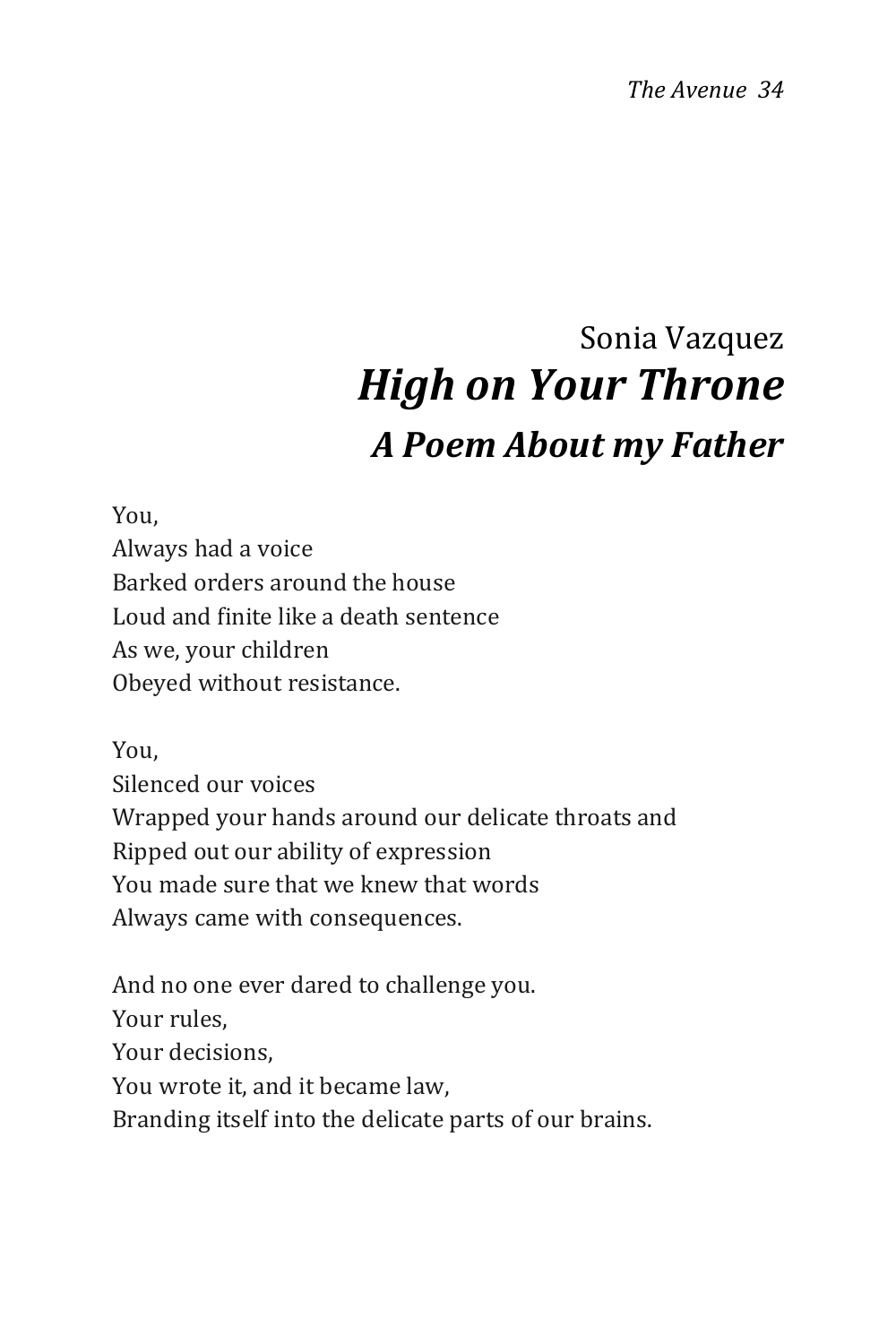You had your weapon of choice - Your knuckles, A switch, The leather of your belt, The end of a broom, While we showed up to the slaughtering empty-handed.

Do you remember, The time you called us down to the foyer Me, Tania and Lilly - The light from outside streaming in through the window Like silver speckles.

You were sitting on an armchair, Belt in hand, Waiting for us to make our way down to you.

I can't remember what we had done. Perhaps we had laughed too loudly. Maybe we were arguing. Maybe we were rooting too loudly for the poor fool on *The Price is Right*. It escapes me now, But the fire in your eyes had already divulged That there was no going back.

You growled at us, Asked us to strip down to our underwear, And raised the belt to me first, Because I was the oldest And I should have known better.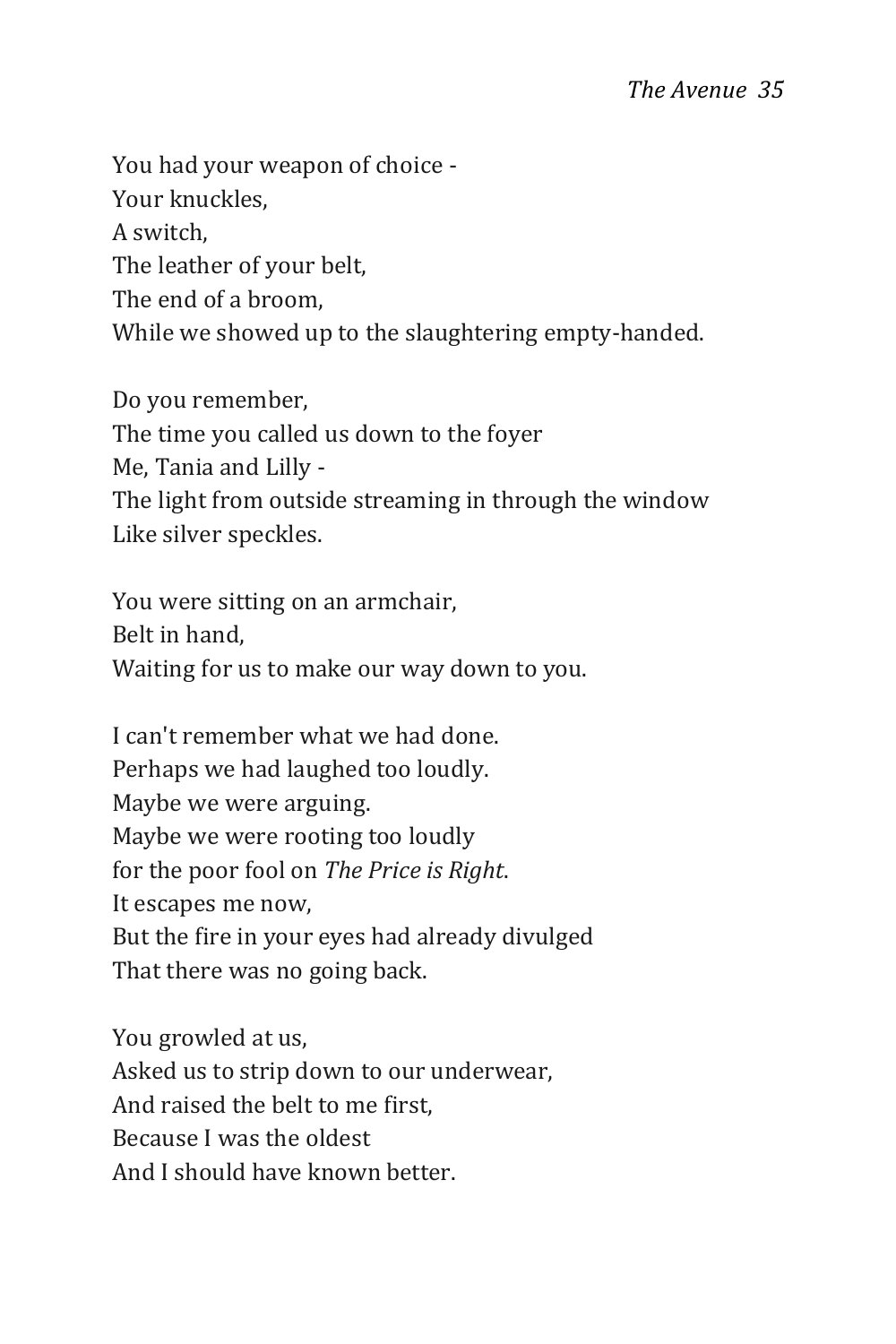I allowed myself the freedom to cry A quick yelp to prove that you had hurt me Because I knew that you would stop - At the first sight of pain At the first sight of fear.

Then you called Tania. Then you called Lilly.

But Lilly, Stubborn, Headstrong, Unyielding, Like you, Refused to give into tears. And this only made you angrier.

So you raised the belt to her. Once, Twice, I lost count. Tania and I stood immobilized, Watching her small frame jerk with every one of your blows.

But she resisted. While Tania and I willed for her to cry. Prayed, *"Please, God, please don't make Lilly fight this battle."* But nothing.

Lilly had disappeared and had gone to another place Transported herself somewhere else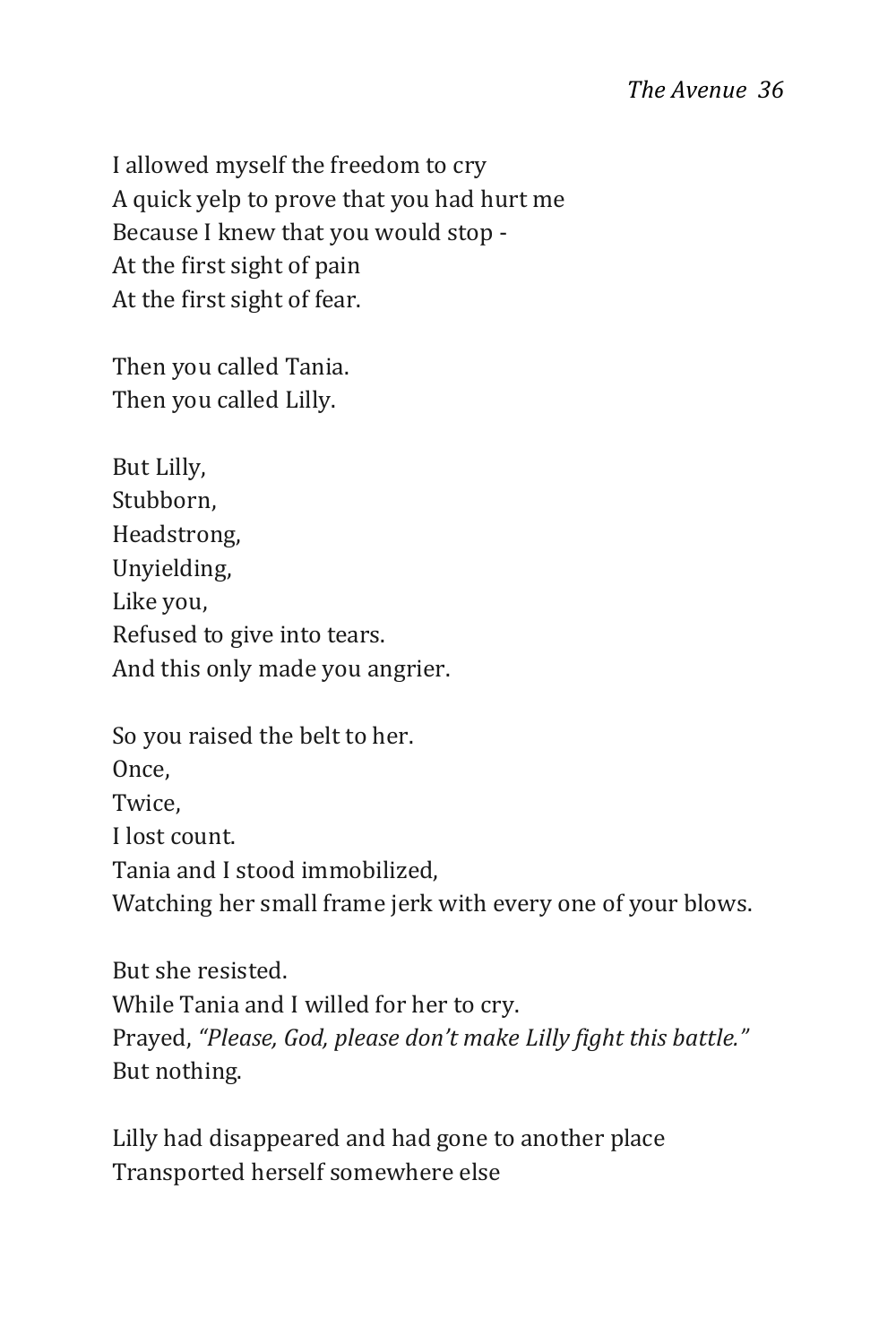And challenged each of your blows with an angrier, "That, Didn't, Hurt"

So you unleashed the monster in you Brought the belt down on her with unyielding fury Until red welts splintered across her back like nails.

Legs, Arms. You shattered her like glass, Broke her until her tiny spirit caved.

Tania and I watched her crumble like terracotta Her small, thin frame slumped over on the floor Hushed, silenced, still too proud to cry.

And we watched as you walked away, Belt in hand, Conscious clear.

You, Always had a voice, Always had a reason, Always wielded the power, To change things, To make them right, To be the person I could have held onto, But that was never in your plans.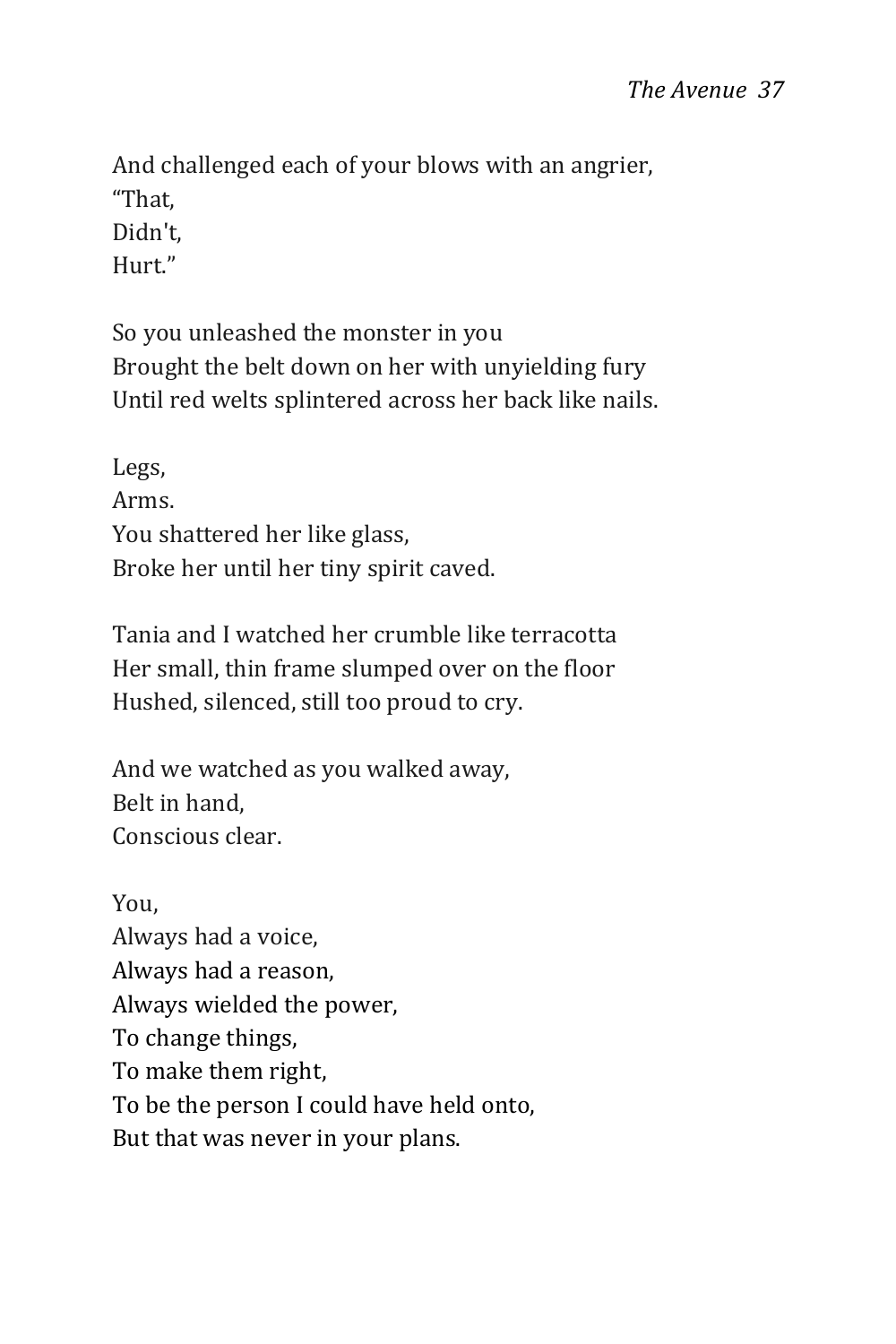## <span id="page-37-0"></span>Pete Sanchez *Haikus in the time of COVID-19*

#### **Meals**

Cooking a lot more. Scrambled eggs are a quick dish; Omelettes are harder

#### **Hope**

What will it look like When the world begins again? Fearful, or fearless?

#### **Comfort**

Loved ones through a screen, Now routine conversation. Some just want a hug.

#### **Scrubs**

Rushing into storm, The frontline men and women; Worthy of our praise.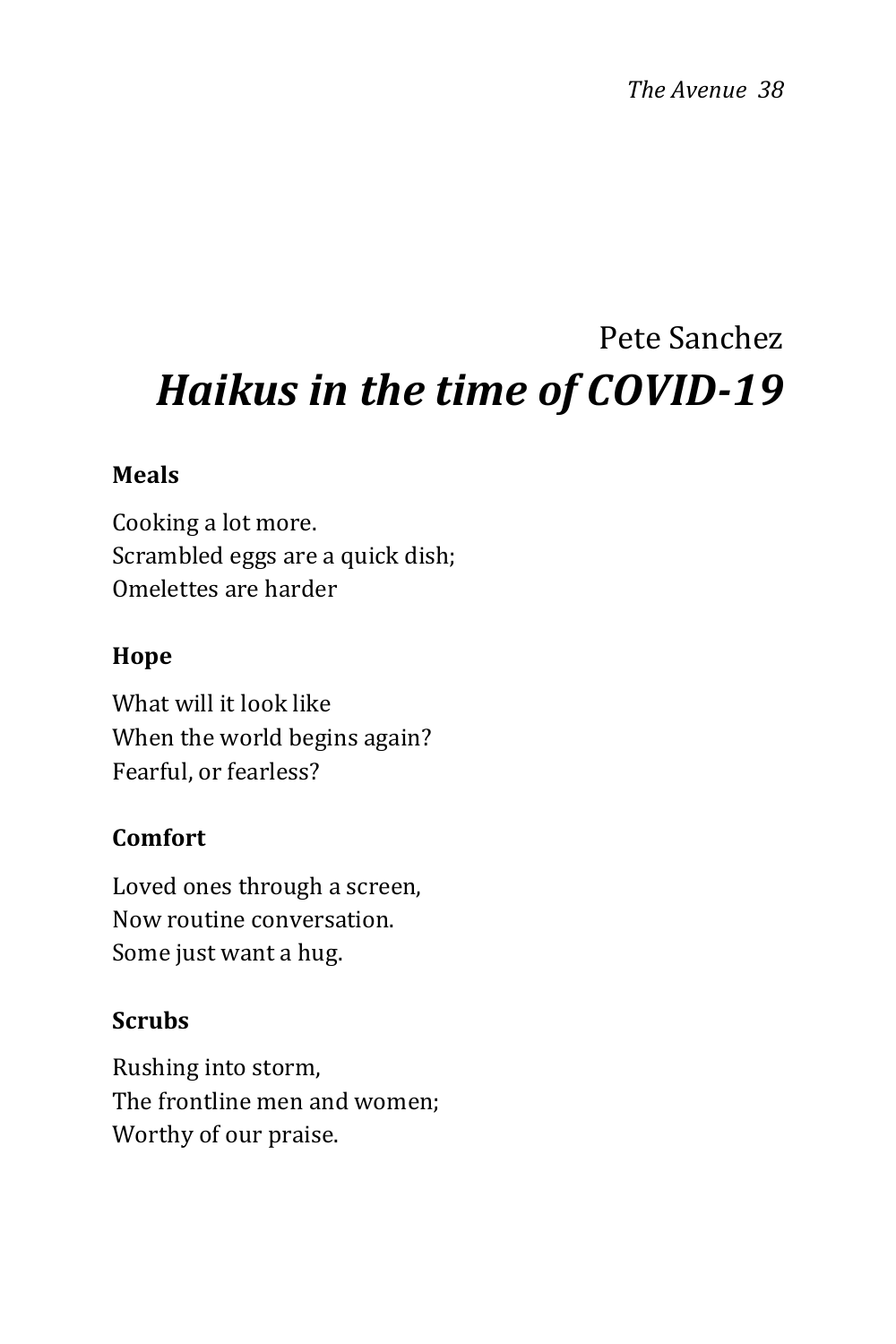#### **Delay Ball**

Diamonds are quiet; Pitchers pack away their arms Spring has not yet sprung.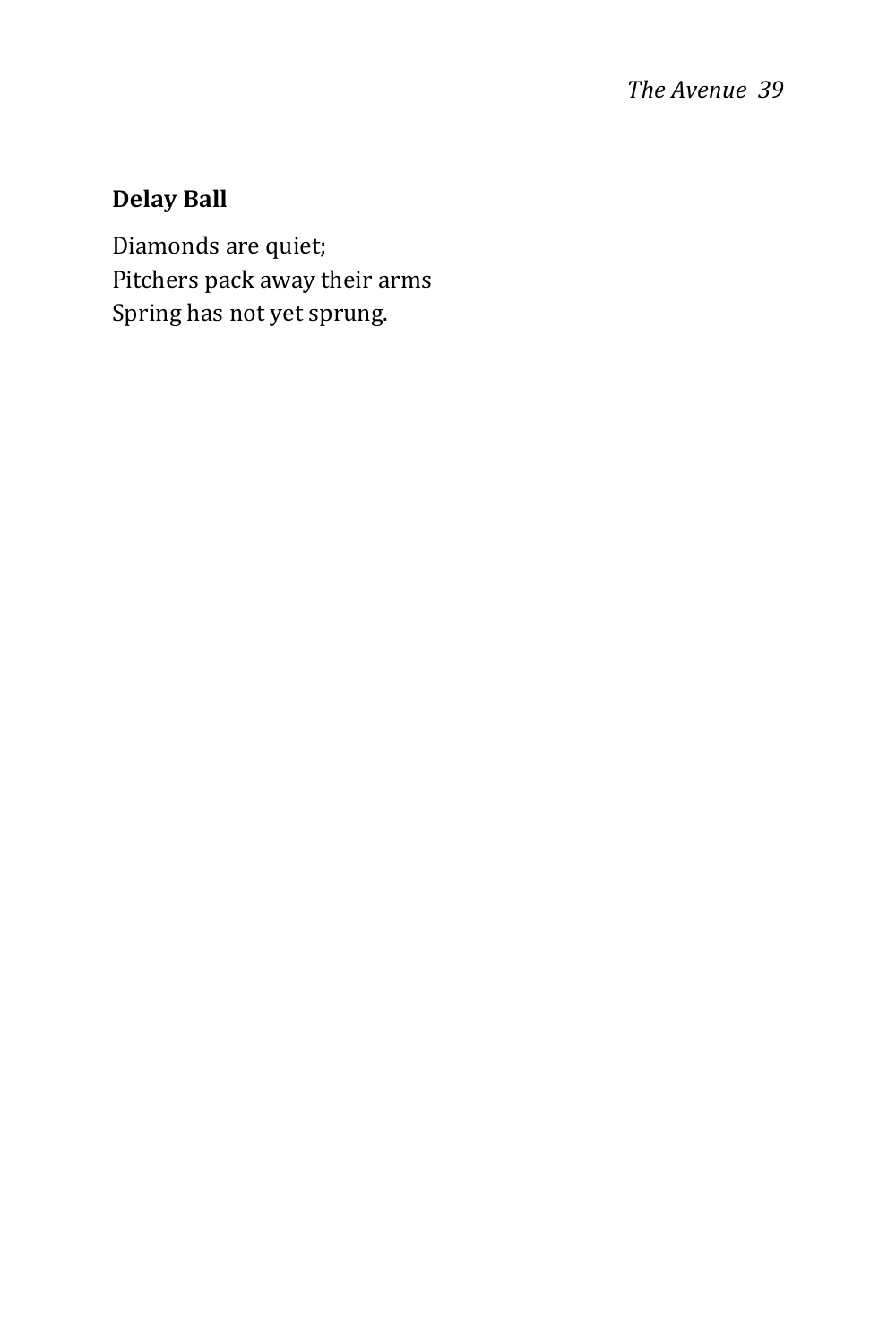### Adonis Seldon *Still Here*

<span id="page-39-0"></span>There have always been rainbows There have always been rainbows arcing over the earth and coloring human civilization since Genesis. And through it all-

They have been tortured and castrated; their dignity and bones crushed under the regime of a totalitarian Reich. They have been invisible at times; hidden within the concrete cracks and crevices of a StoneWall. They have been stigmatized; for having acquired an immune deficiency syndrome- but who was really deficient? They have been cast out like Adam and Eve; not from the Garden of Eden, but from the place where they worship God.

There have always been rainbows Tangible, multi-colored rainbows

And through it all-

I am still here.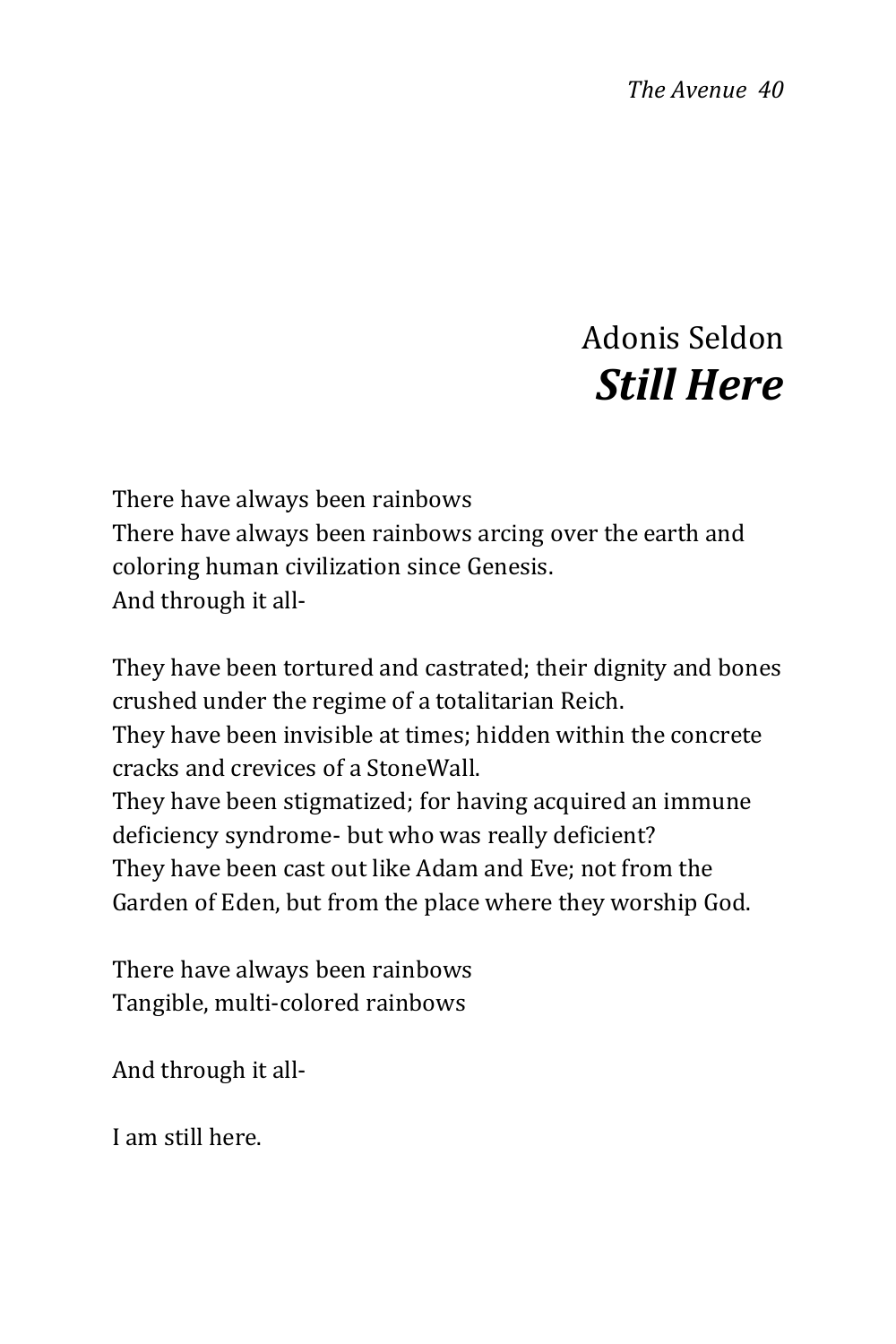### Chris King *Behind the Fence*

<span id="page-40-0"></span>Bloodshot eyes, slurring words, Gumby-like limbs. Another afternoon after school after Connor Travels behind his backyard fence And stains the spring sky with smoke.

I try to convince him otherwise But my words are like blanks in a gun. There's no actual threat of change; The entire conversation is pure performance.

Just like our weeknight routine of Slouching down in Connor's squeaky desk chairs. My eyes assaulted by fractions, decimals, and exponents. Connor's eyes slowly shutting like an old garage door.

"How's the homework coming?"

The voice of Connor's mom slinks in from behind the office door.

"It's going really well, Mrs. Cercone!" I lie,

As Connor starts to snore and I scribble down unsure answers to equations.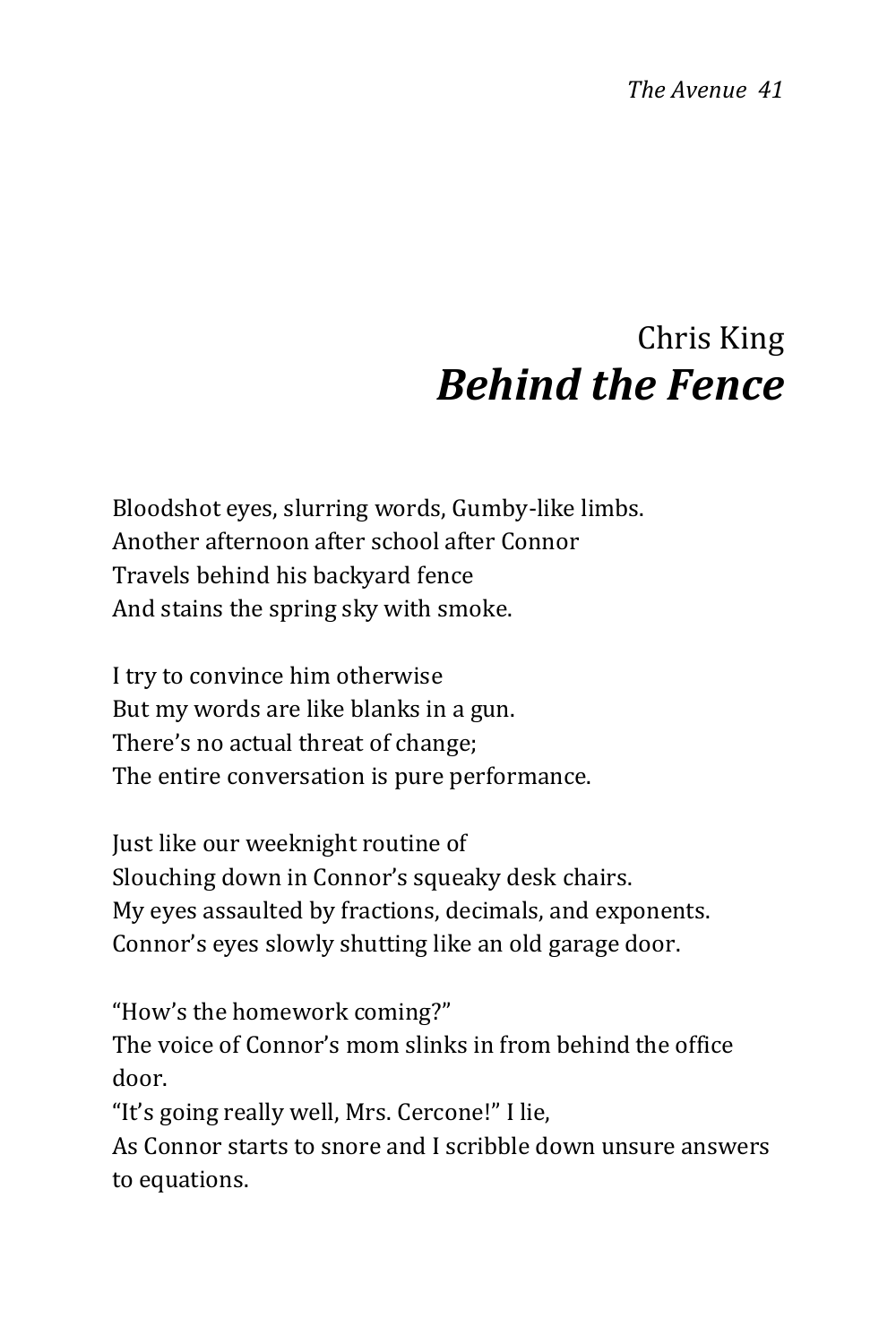*The Avenue 42*

### Julia Snyder *Summer Vacation*

#### <span id="page-41-0"></span>**I.**

Beat the pavement one foot in un-tied chucks crossing grey city blocks One at a time

There's a collective behind the church Neighborhood kids split into armies

Yellowed streetlights become the enemy casting shadows 100 yards out

You hopped the fence a born seeker pretending not to see my shadow next to yours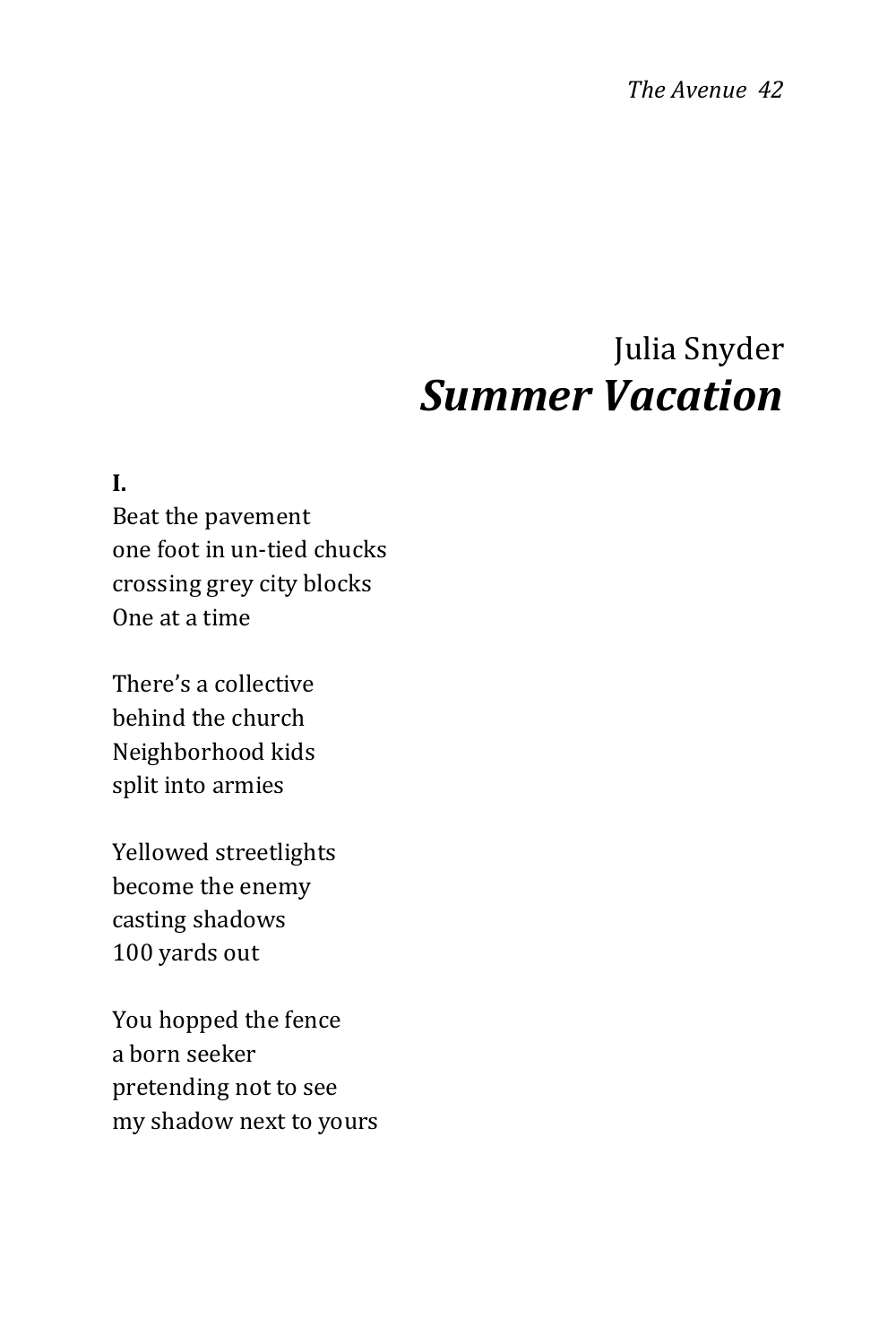With the grace of a given lead I slip through bushes seeking refuge

It's warm out and the game has just started or has just continued blending one summer into the next

#### **II.**

Blueberries warm in sunshine and melt into saltine crackers as the most delicious jam if you can be patient enough

Girl Scouts spend so much energy cooking things with no energy

The sunshine doesn't add sweetness to the jam or the girls but the sound of a troop of overheated 10-year olds munching through cracker sleeves is sweeter than any store-bought confection

**III.**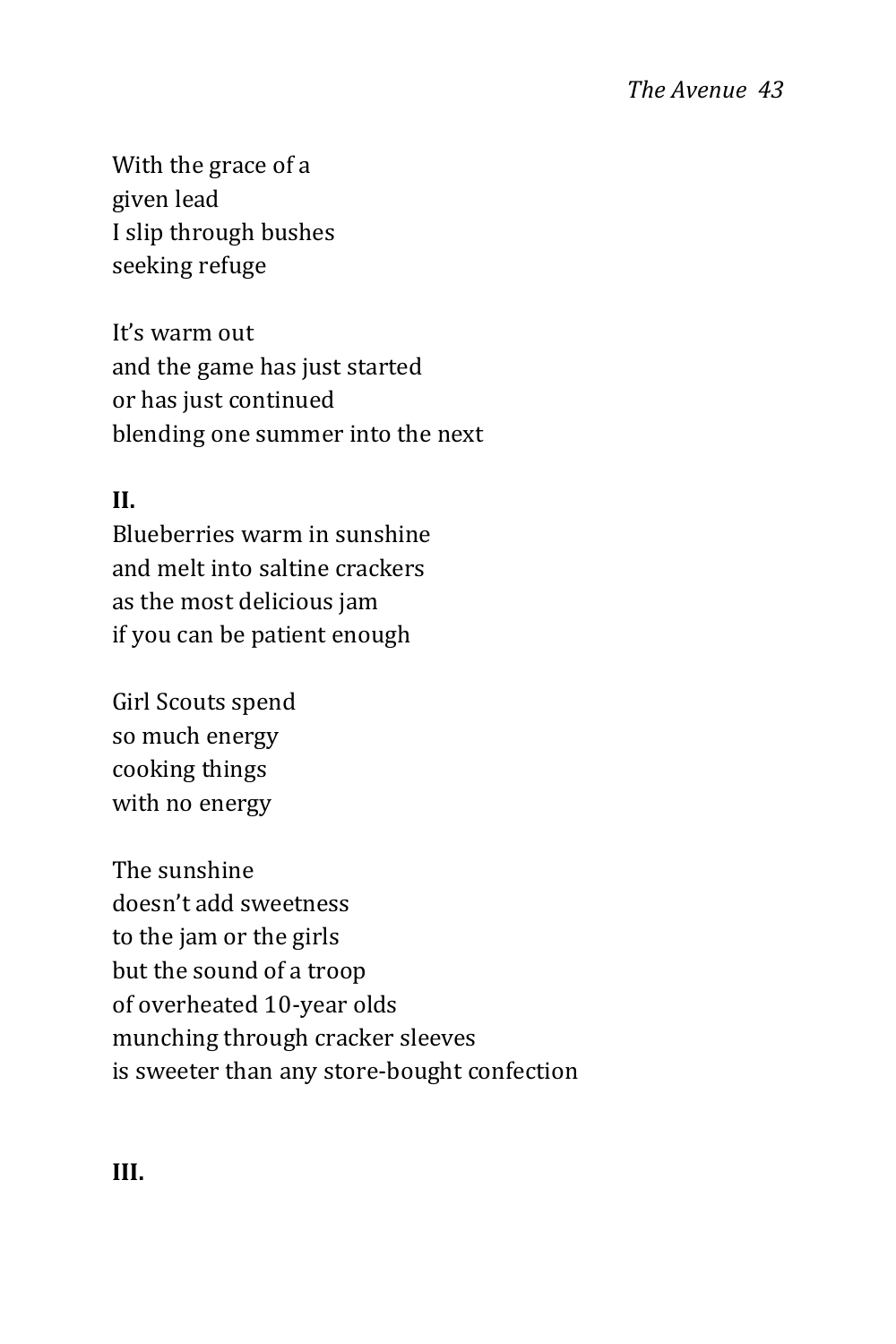Automatic garage doors make so much noise in the middle of the night so we turned the latches ourselves and prayed to any listening god not to wake a soul

You actually pushed the truck down the block one hand on the steering wheel

Sneaking out on bikes was so much easier But the lights of a distant Wawa were beckoning and you can't take a bike down Route One

We didn't go far but coasting back into the open garage with the lights off and windows open to discover we hadn't (yet) been discovered was a triumphant homecoming worthy of an odyssey

#### **IV.**

You hate rowing so I sit backwards pulling you across the lake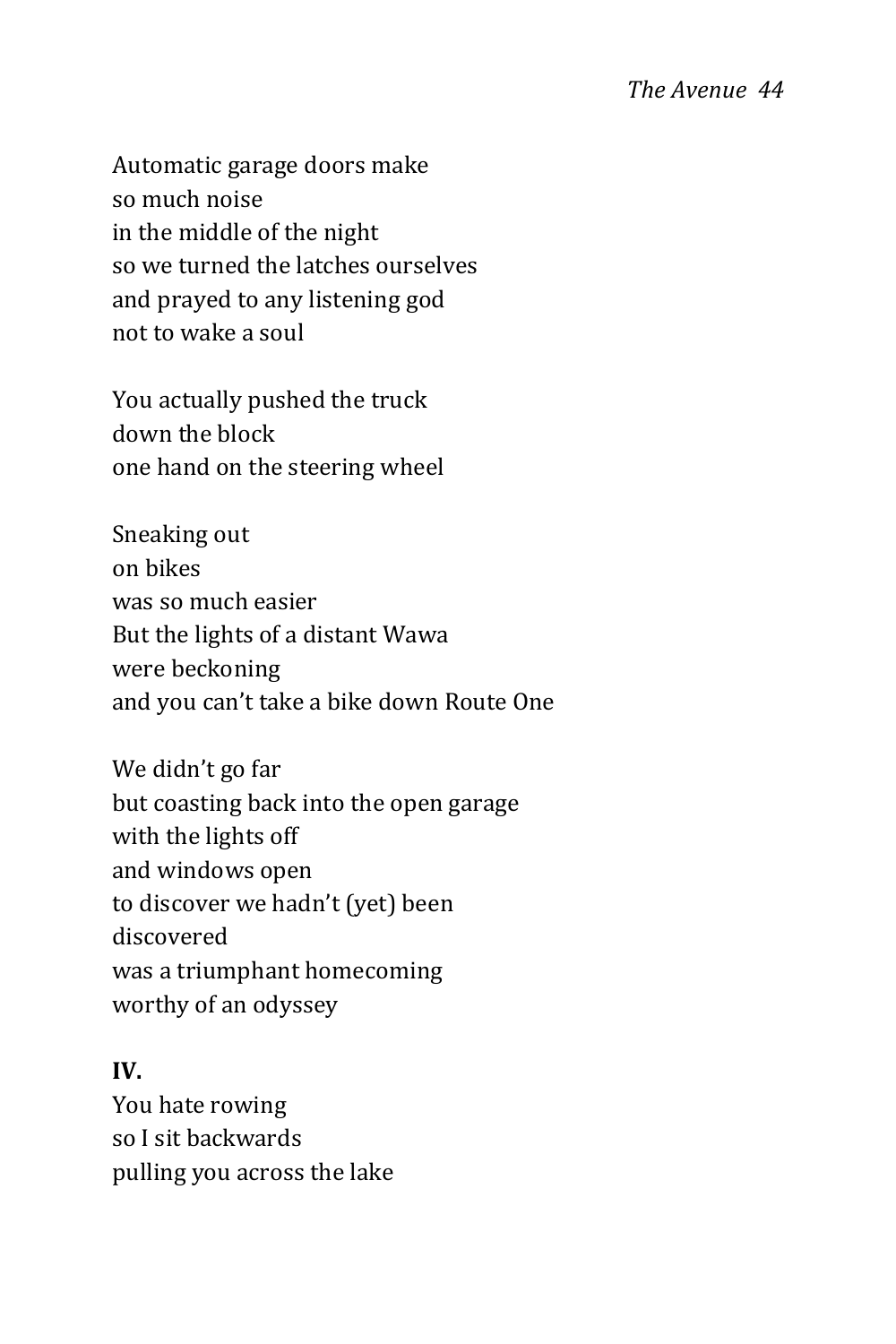The water blinds you in your bug-eyed sunglasses while the smooth ripples dazzle me into green-grey serenity

Would you tell your parents if I just jumped over the side?

The algae turns muddy brown up close through the sunny haze and my fingers only stay visible even to me for a little while

I flop not so gracefully back over the side where you bemoan wet feet from my splashing

So I sit forward and pull us back to dry land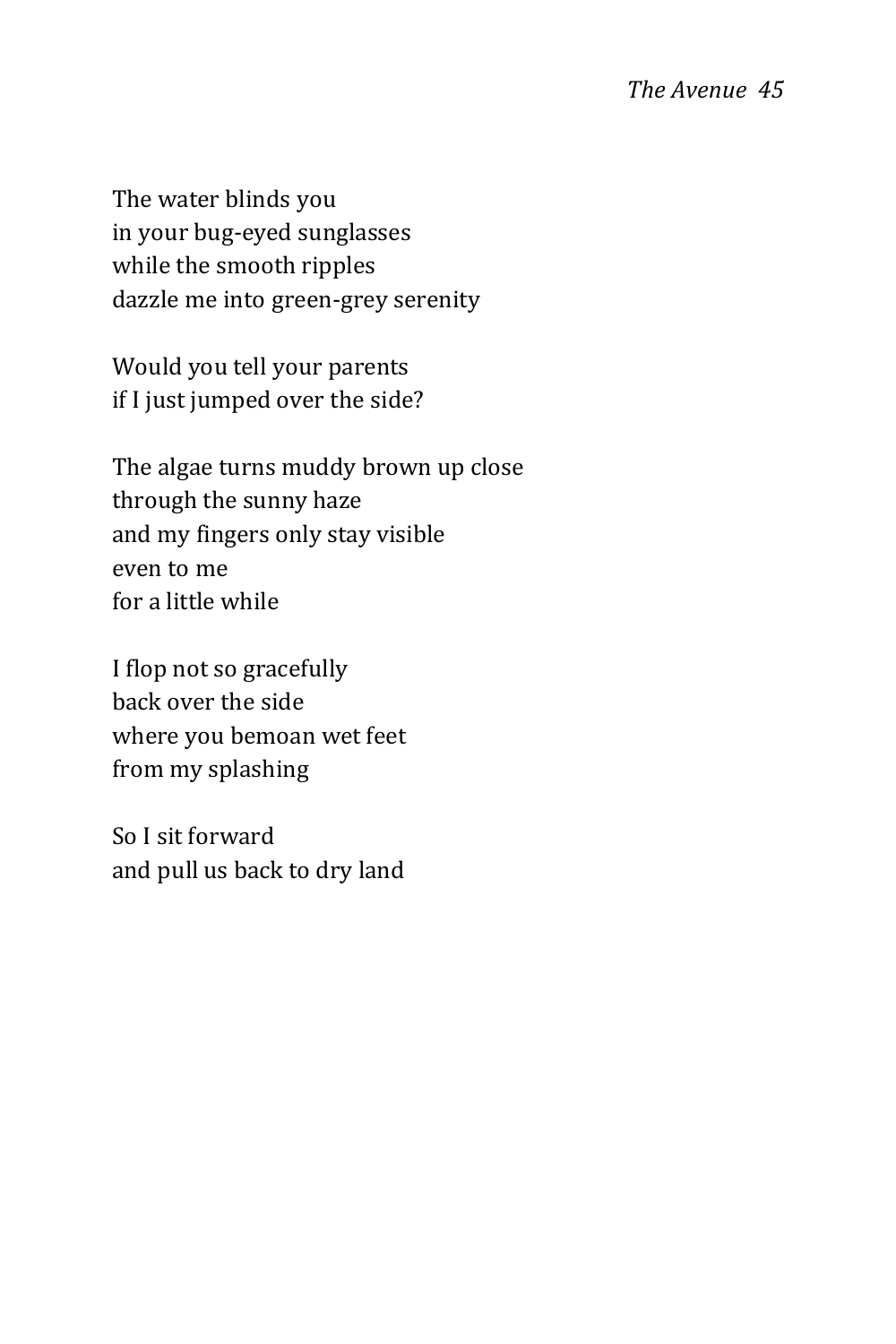### Krisann Janowitz *Disintegration*

<span id="page-45-0"></span>No one but monsters could think of such severe punishments for fixing a broken ankle, I would have gladly fixed myself.

 If only human bodies could heal Wolverine style, broken bones hermetically sealed by the power of positive thinking; leaving no need to sling out money to urgent care, the podiatrist, and the surgeon.

Released

into the world of billing, skateboarding accidents soon become deeply rooted regrets, chest-tightening pressure on bank accounts with glass ceilings.

**The Street Expansion of the Street Expansion of the Street Expansion of the Street Expansion of the Street Exp** 

contents begin to boil and payments are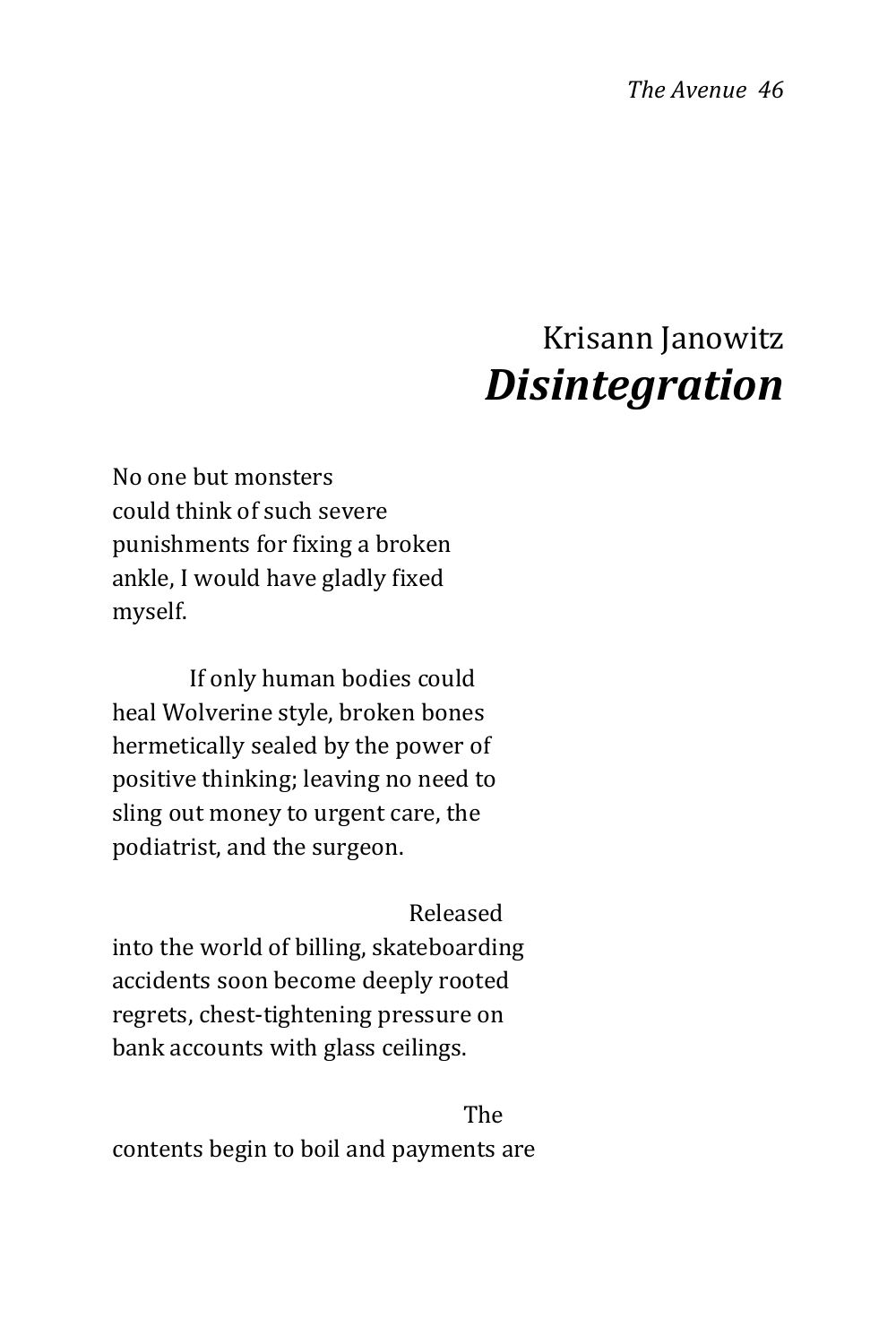#### *The Avenue 47*

slowly made, but the pace is not quick enough and the kettle's whistle blows; but I can't take it off the stove, so it continues to hiss — a reminder that my best is just not good enough.

 The pot boils over and threats of collection flood in, becoming too much for my fragile mind to comprehend and I retreat to the crowded countries of anxiety & depression.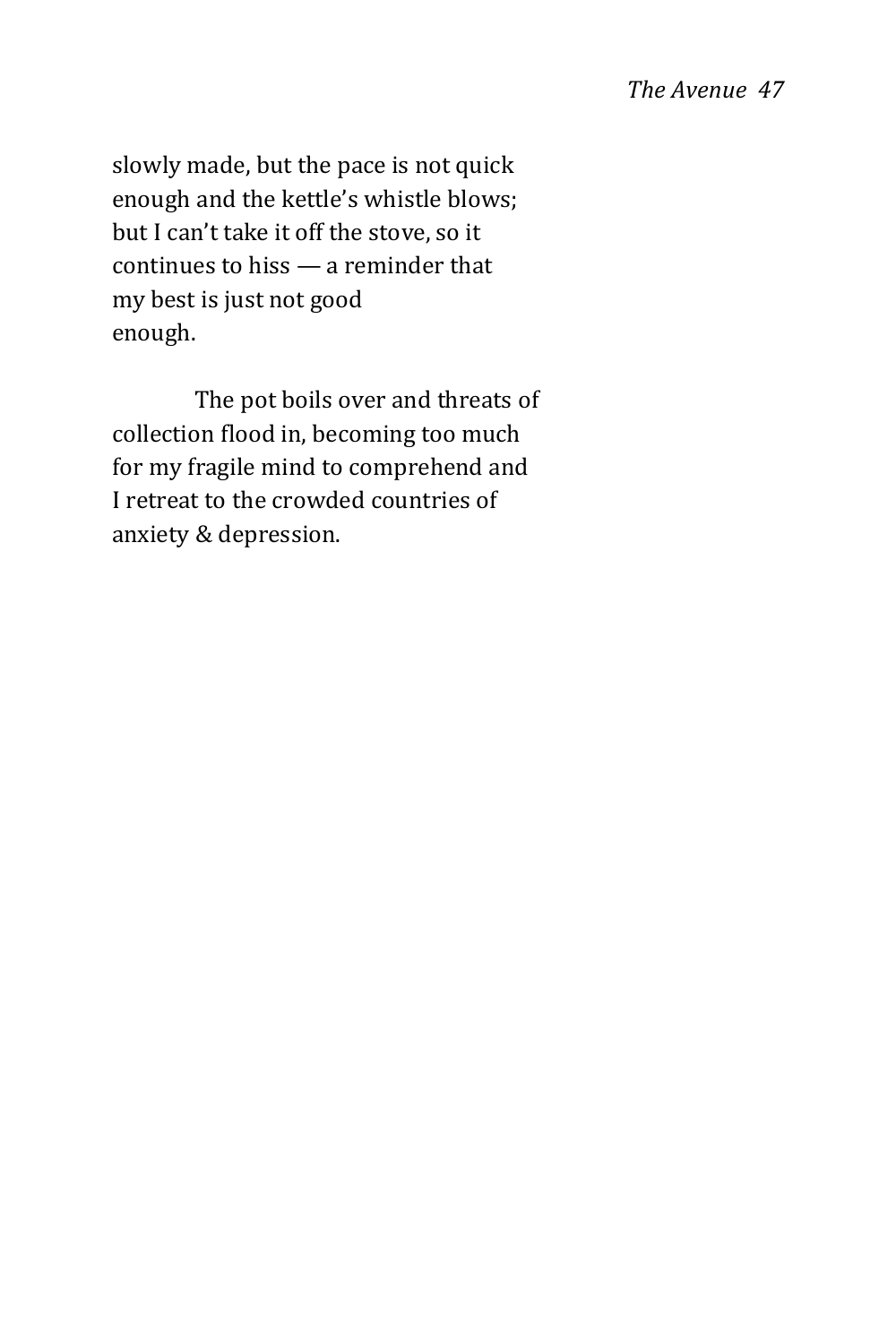*The Avenue 48*

# <span id="page-47-0"></span>*Fiction*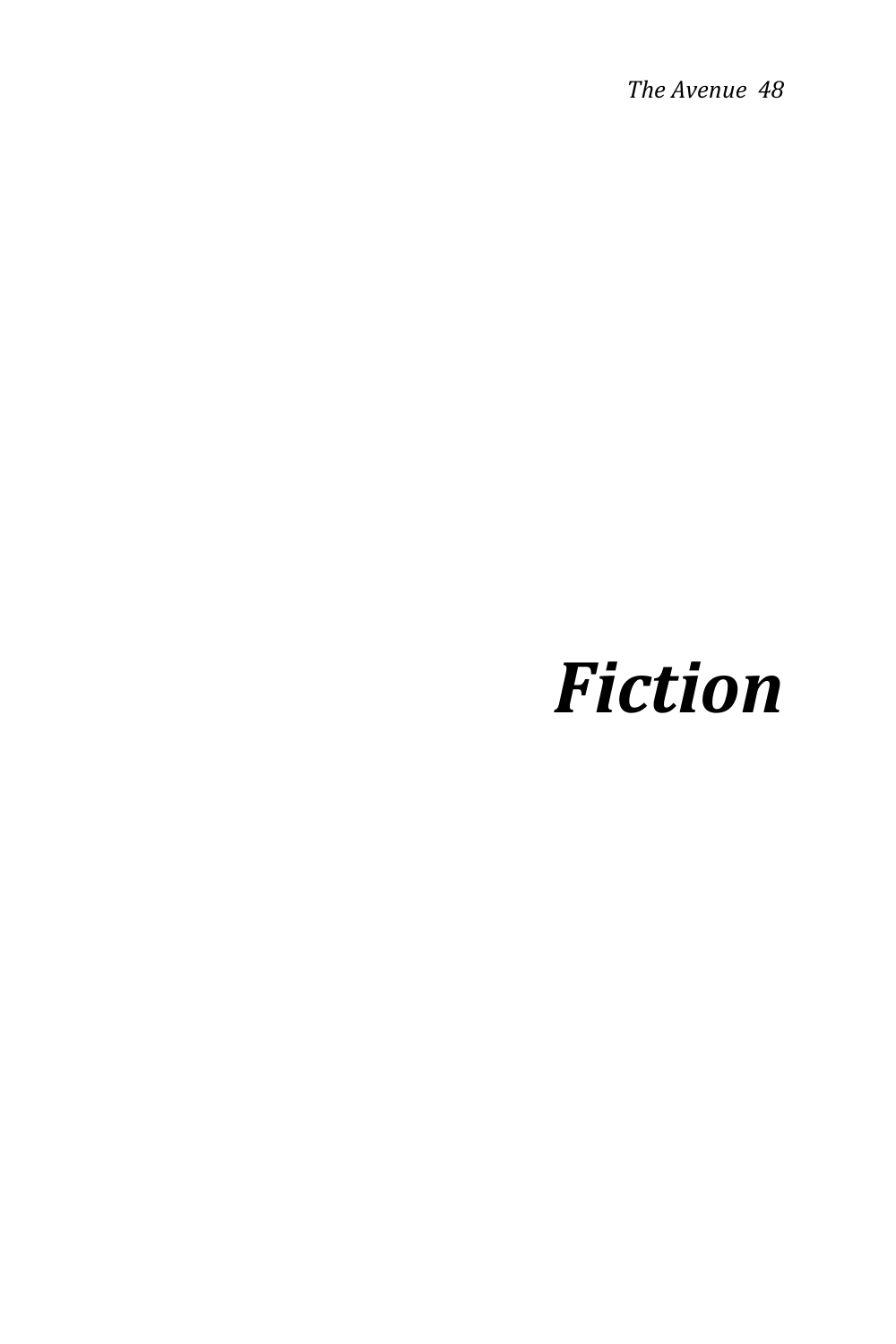### Josh Dale *Maintenance Call*

<span id="page-48-0"></span>y cat won't stop clawing at the access panel for the bathroom. The paint is peeling and the wood is notched from his efforts. M<br>Wash

"No, Sprinkles, don't do that," I say, picking him up. He is a tabby with dark grey fur, except for a spot on his back that was bleached white, almost like a smile. His crestfallen meows are anything but cheerful as we go to the couch.

"Who's a good boy?" I continue. He stares at me, irises huge, and nips at my nose. "Okay, that's enough," I groan, outstretching my arms to let him leap onto the couch. His irises are still globes, eliminating the sky blue they normally show, but at least he is calm. I leave him to inspect the panel.

"Shit, this is getting worse. Maybe I can just go to Home Depot and get another piece of wood or something," I say aloud. I look back, and he is still staring at my position, crouching and ready to pounce. I put my shoes on and get halfway out the door before I remember.

"Shit, I should probably measure it first."

I return a half-hour later with a 2x2 foot panel of plywood that was conveniently painted white already. Sprinkles

\* \*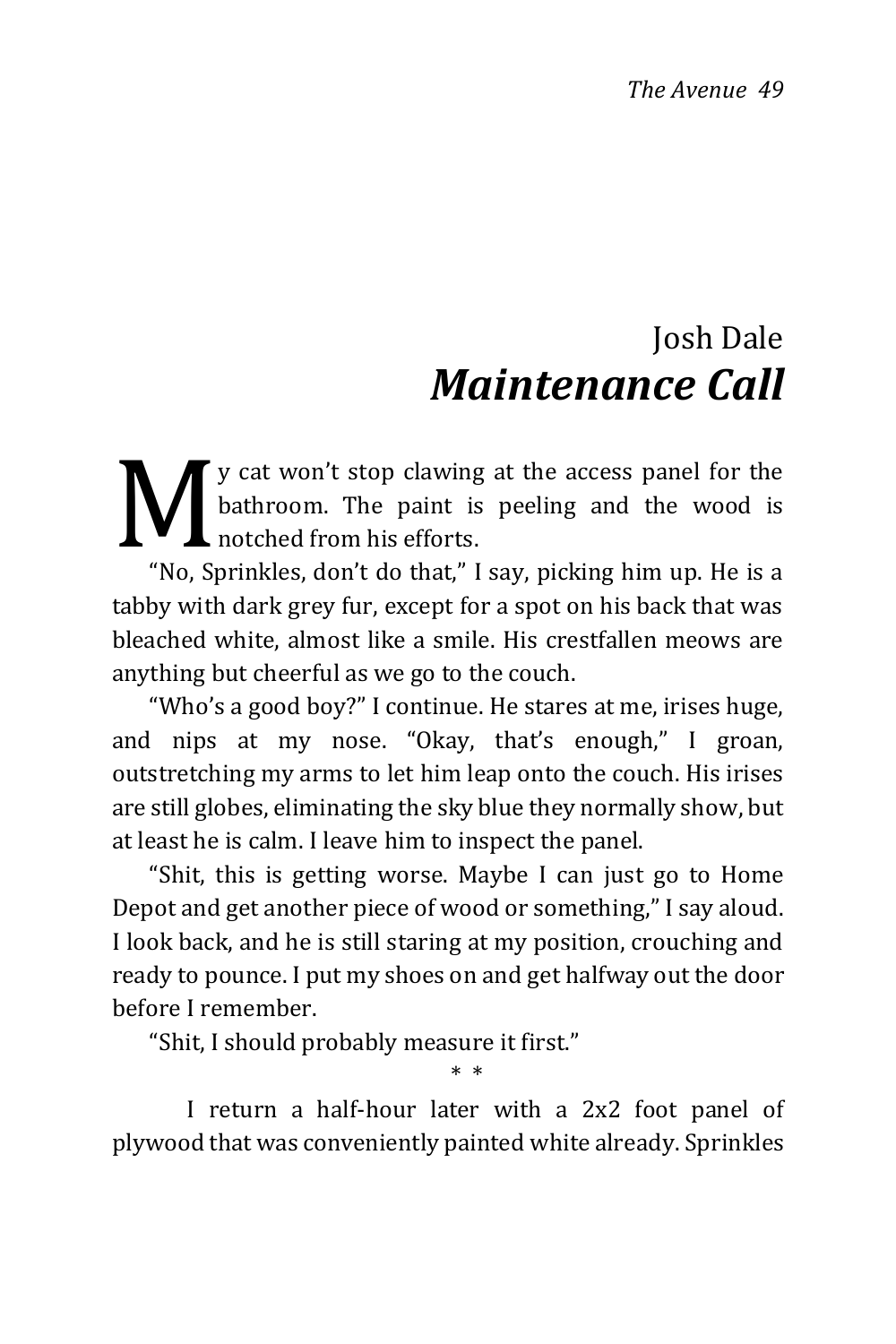darts to me, rubs his body all over my legs, purring loudly. He makes a couple passes to the hallway and I shush him.

"C'mon, buddy, let's get you some food…and so I can replace this damn panel in peace."

In the kitchen, I crack open a can of flaked tuna in gravy and set it by his water. He doesn't protest, just gets right to it. I exhale and go to work. Turns out, the panel is fairly jammed in place. I use a flathead screwdriver to pry enough out to grab it. A plume of dust blows out, infiltrating my nostrils.

"Ew, that's gross," I say before coughing.

There is an odd draft that I fell so I yank the rest off. I gasp at the reverse side of the panel. It is covered in black mold.

"What the fuck. I'm going to have to call maintenance now and—"

The pipes are dripping wet. The hatchway is deeper too, which seems strange. I reach my hand down a few inches and the warmth blows up to meet it.

"Ok, there's something going on down there."

Sprinkle's head comes near my knee, hissing into the abyss. "No, back," I command, twice, but he doesn't listen. He slides through my grasp on his rear leg and bounds down.

"Sprinkles!" I yell. I don't hear any sign of a hard landing.

So, I panic. I jolt downstairs to the neighbor below me and bang on their door. No answer. I ring their doorbell. Nothing. I go for the handle and it jiggles loose, nearly falling out of the door. The same warm air comes out. My arm creaks it further open, and I catch the stench of something dead, rotting.

I step inside and my shoe smushes into what looks like the carpet, but upon looking closer, it's all moldy moss. What looks like a couch and TV are wrapped in the greenish fuzz. Even the blinds look like sod is growing on them.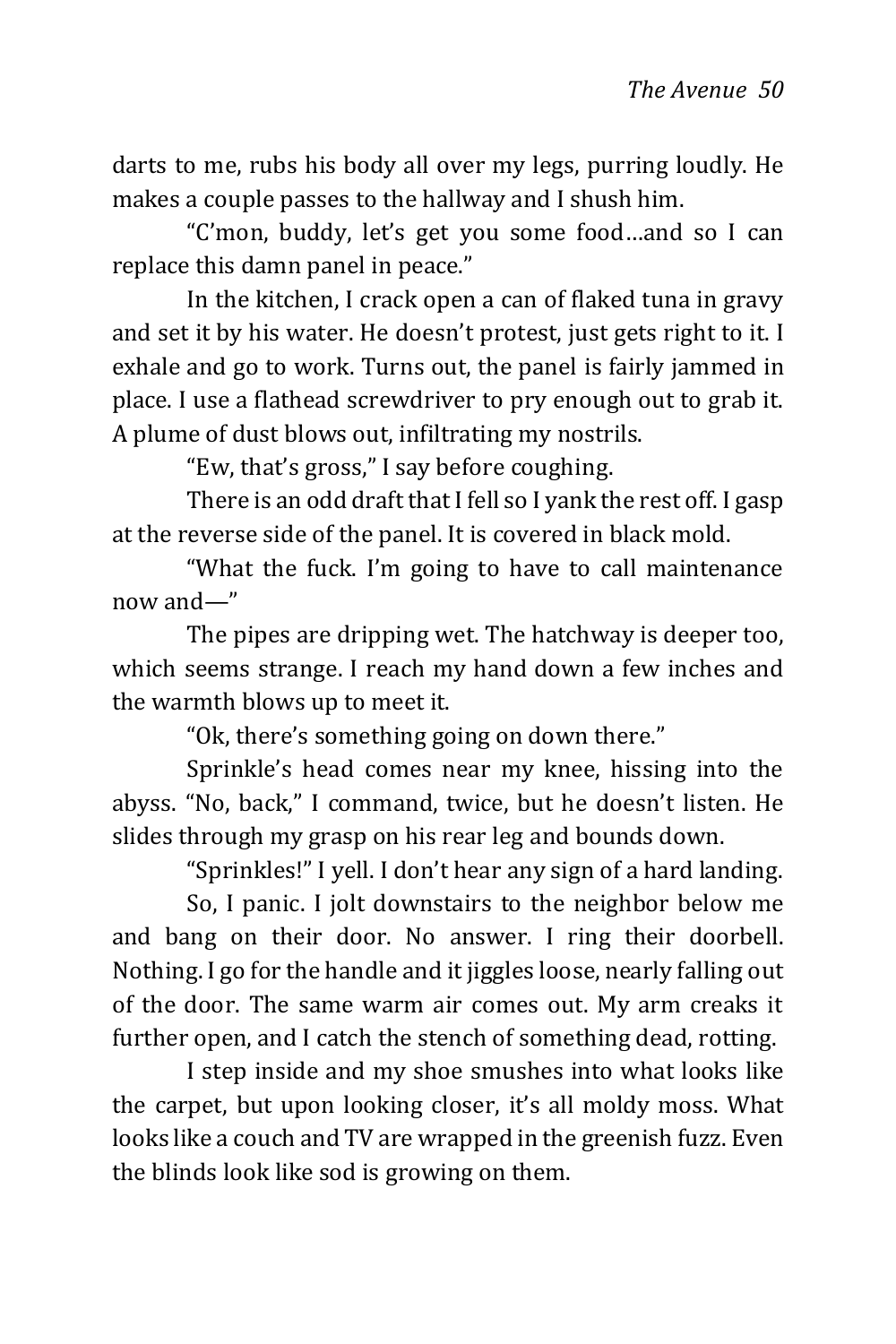I pull my shirt over my face, yelling for my cat in a muffled tone. My shoes slog around to the kitchen, where the sink is lined with white mushrooms. The ceiling fan is somehow still spinning, slinging spores everywhere.

"Fuck, where is Sprinkles," I mumble.

My clothes and skin are getting wet from the humidity. I step into the hallway and check the bathroom. There is a network of tree roots festering beneath the door. The door is unlocked but is blocked from the inside. I push it open after a few budges, and the cracking of twigs rings out.

I yelp as my fingers find the light switch. My tan shirt is turning green from moss growing on it. My skin is red and itchy. I scratch at my arms and see a hole in the ceiling. Possibly where Sprinkles jumped down from. The toilet seat is down but it's overgrown with an orange veiny substance.

That's not even the strangest thing in the room.

Inside the tub is a human-looking thing. It's sitting straight up, wrapped in greenery that droops down like hair. I can't see anything underneath it, just a coagulated organic mass. The branches that I snapped are attached to what looks like arms resting on the edges, but really look like logs with various stems and fungi all over them.

"What the hell is this—Sprinkles where are you!" I yell.

The mass starts creaking and I get out of there. I scurry to the bedroom, each step taking more and more effort. I hear a mewing and there is Sprinkles, sitting on the only item in the room. Some maroon-colored bed that is overgrown with bright pink flowers. He tries to come to me, but his back legs are stuck to thin brown roots.

"Hold on, let me help you," I say, kneeling.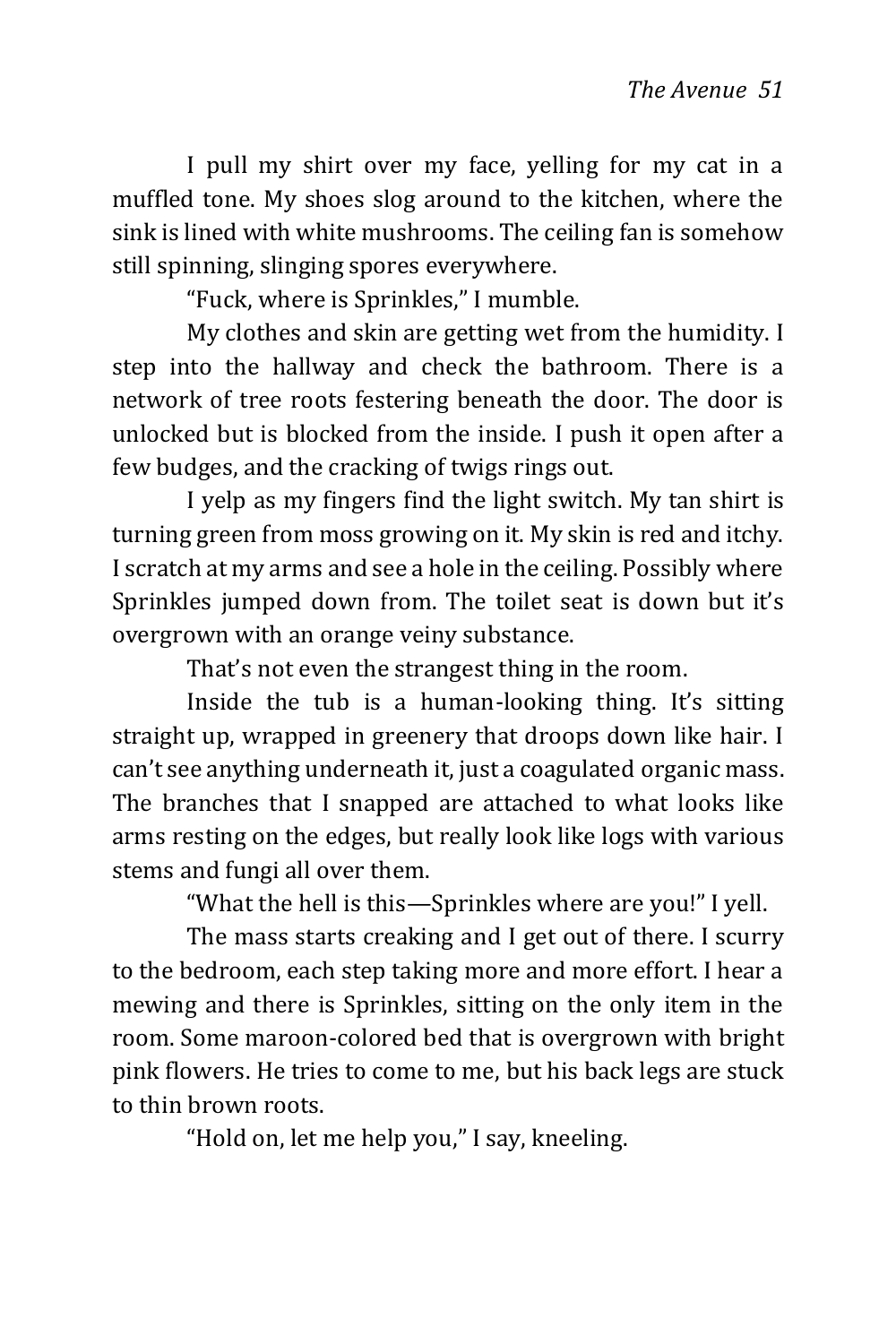I fall to my knees and sink deep into the plush. The flowers touch my arm and start to latch. It feels like pins and needles digging into my skin and I yawn. Sprinkles, too, makes a low groan and puts his head down. I feel a crawling sensation all over my back, chest, even underneath my jeans. I hear that familiar creaking sound and turn my head. The creature in the bathtub is there, standing nearly as tall as the frame. A thick plume of yellow spores emits from it and covers the room.

I lose all control of my body and slump into the bed. I feel for Sprinkles, mumbling to run away but his fur does not feel like fur, but coarse and inanimate. He doesn't make a sound.

I feel a pressure in my head and my breathing slows. The moldy smell now resembles lilacs and lavender. The moss on my arms, a blanket of dew. The flowers on the bed, a plush pillow to sleep on.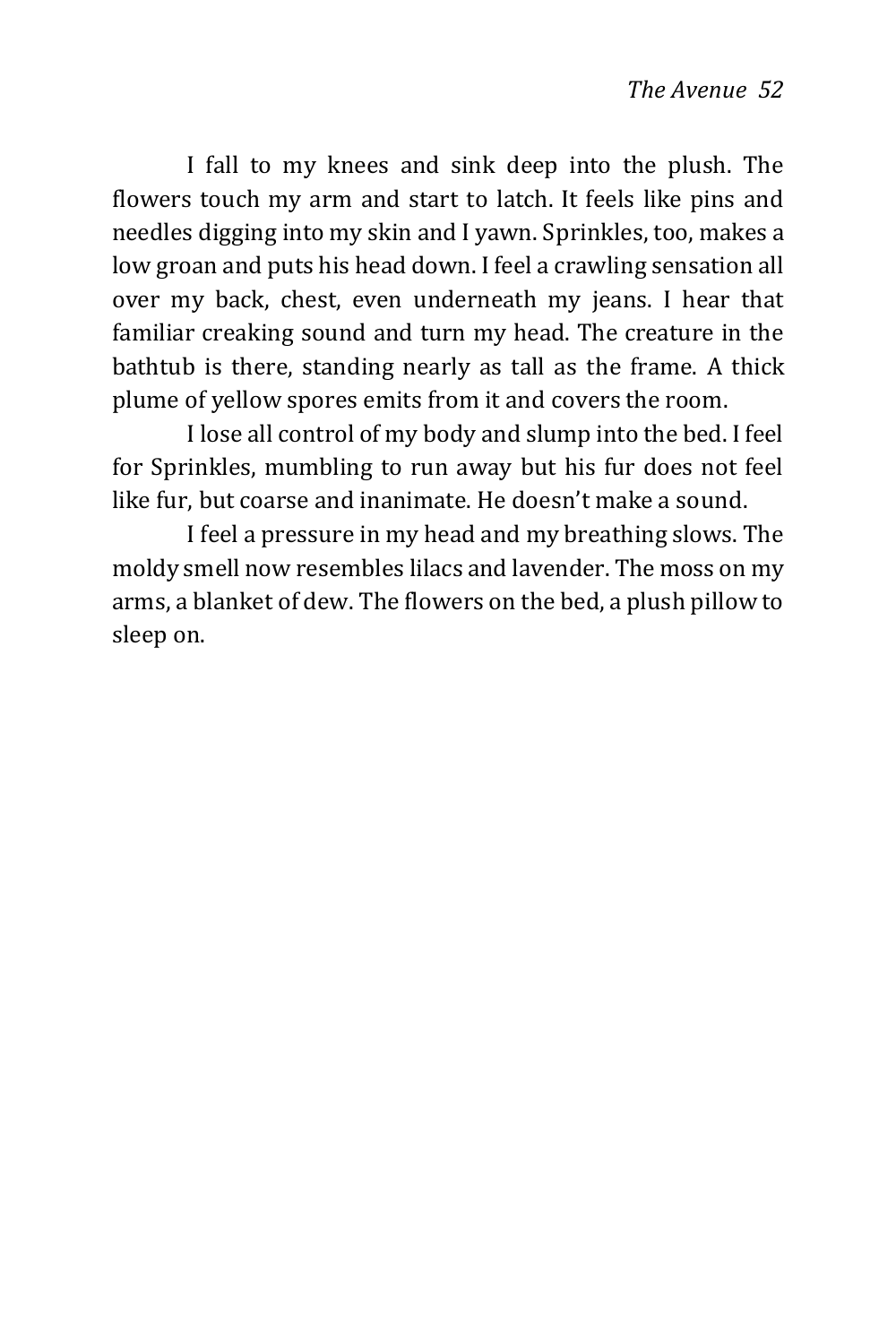### Angela Prendergast *Rx # 89436103*

#### **July 12th, 2016**

<span id="page-52-0"></span>*ecause Zoloft leaves the body so quickly, stopping it too abruptly can cause discontinuation syndrome to develop. Among the symptoms that may be experienced are nausea,* B

Nausea I'm drowning in three feet of water I'm 5'10

I think I forgot how to stand

*tremor, dizziness, muscle pains, weakness, insomnia, and anxiety.* —Colleen

 **July 13th, 2016**

*Avoid drinking alcohol while taking Zoloft (sertraline tablets). Talk with your doctor before you use other drugs that slow your actions.*

> Yesterday, I went to a house party and got drunk I enjoyed a nice cocktail of Smirnoff and Zoloft. Oh my! How dare I! For a second I felt *good.*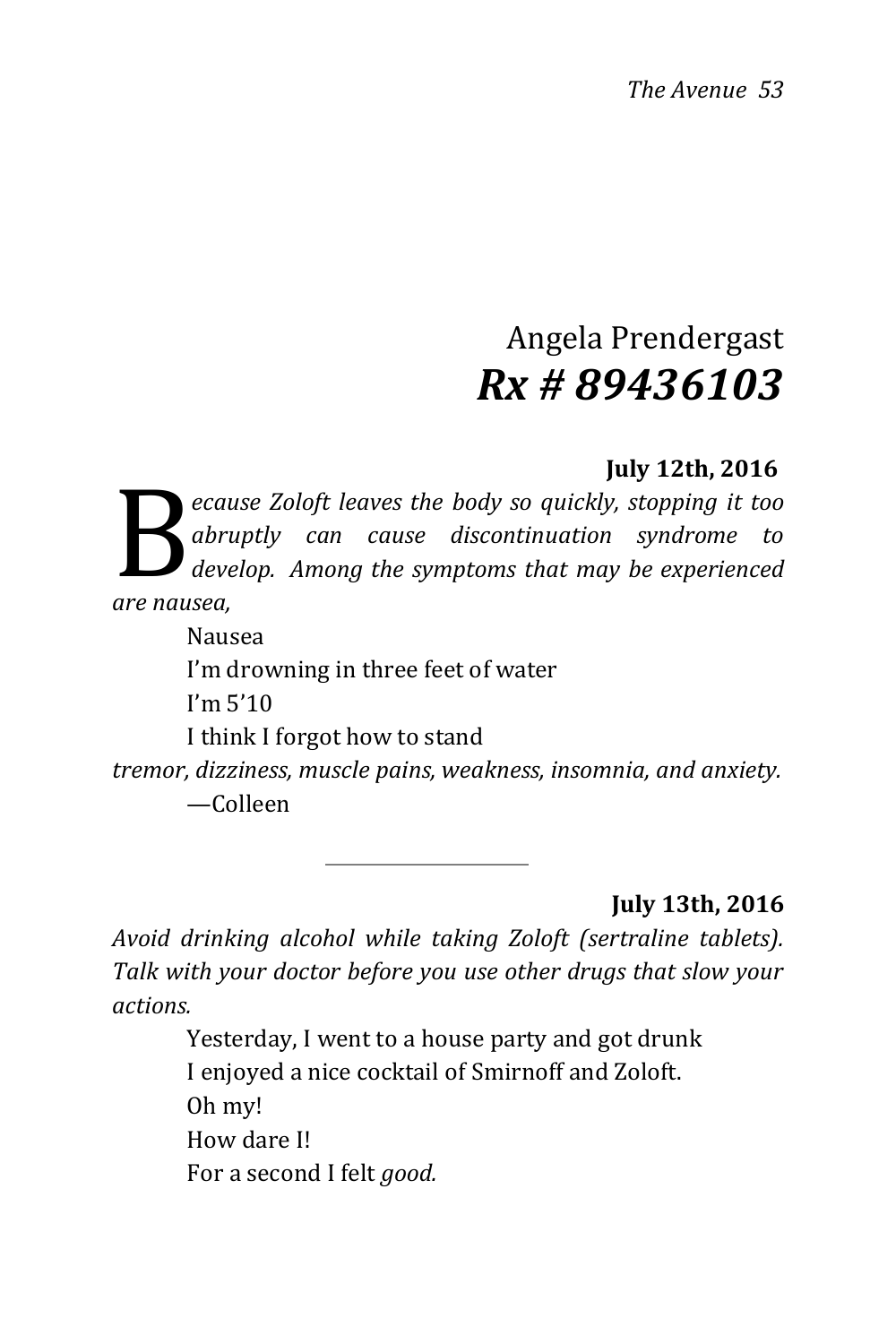I followed this beautiful boy – crystal eyes. He resembled barbed wire, taunting my comfort zone.

*This medicine may raise the chance of a broken bone. Talk with the doctor.*

> He played with me and made me feel alive again. I swear I could hear my heartbeat for the first time in two years. —Colleen

> > **July 14th, 2016**

*In some cases, Zoloft may trigger or exacerbate psychiatric symptoms.*

> As the sun begins to rise, it creeps in my room, illuminating the messy pile of clothes in my closet.

> I cringe at the sight… reaching for the string to pull the blinds shut.

Darkness returns. Much better.

I hate staring at that

cluttered mess

*Call your doctor if you experience any new or worsening psychiatric symptoms such as panic attacks….*

I must clean the closet.

Most of the clothes

outgrew me anyway.

*—*Colleen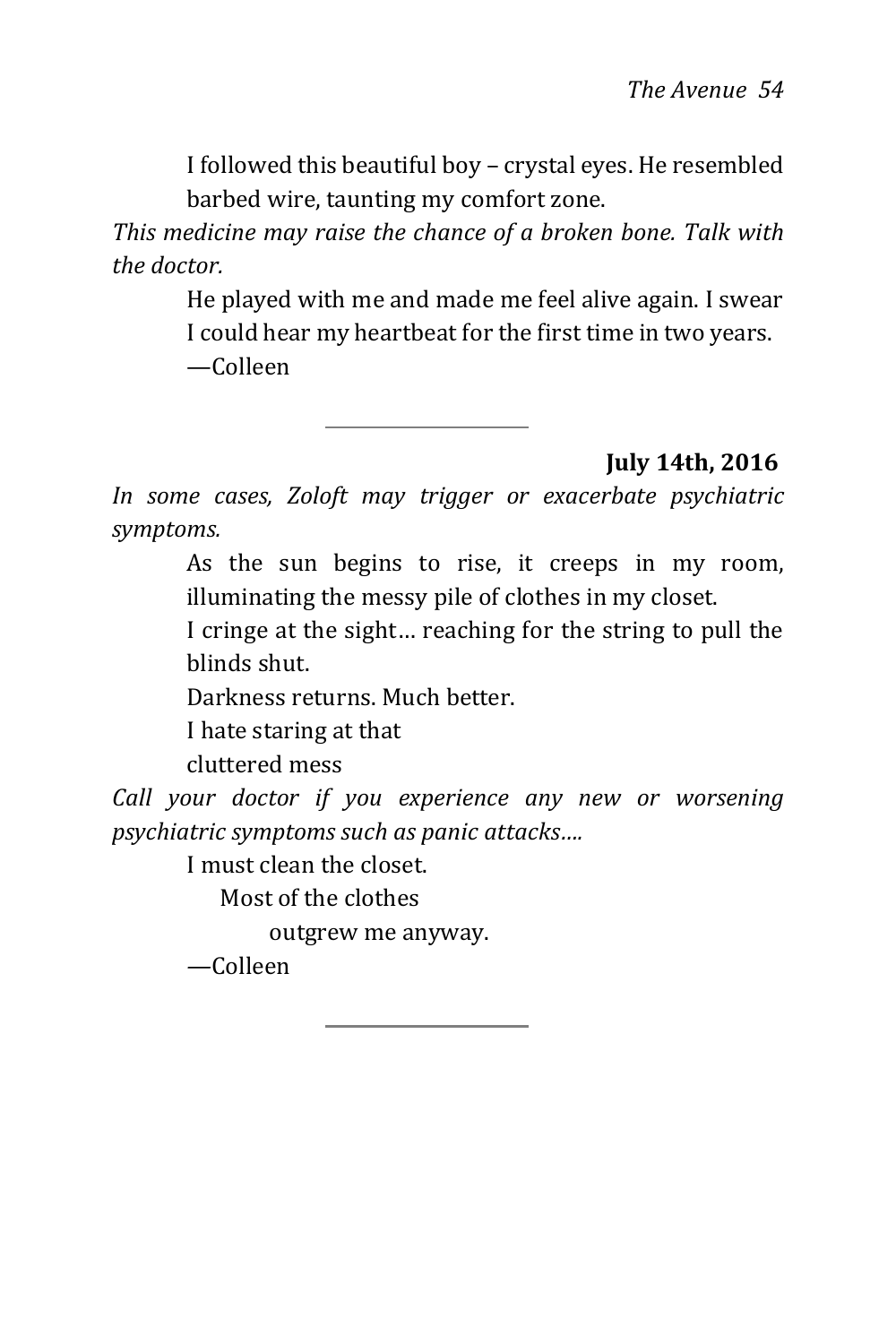#### **PSYCHIATRIC OUTPATIENT CLINIC**

666 Main Street Doylestown, PA 18914

Complete Evaluation: Psychiatrist Date of Exam: 07/16/2016 Time of Exam: 5:22:37 PM Patient Name: Hayes, Colleen Patient Number: 1000010659748

**Current Symptoms**: She reports that acne has cleared since stopping use of ZOLOFT.

Ms. Hayes reports that her mind often wanders from subject to subject quickly. She reports "Crying Spells" or episodes.

Feelings of sadness have been reported. Reports of difficulty sleeping.

Suicidality: She denies suicidal ideas or intentions. Denial is convincing. Denial is certain.

Severity/ Complexity: Based on her response to questions, severity is estimated to be moderate.

Ms. Hayes has symptoms of anxiety. Anxiety symptoms have been present for months, especially after stopping ZOLOFT, especially with the start of the new school year.

Anxiety symptoms are occurring daily. She reports occurrences of difficulty concentrating. Nausea is described.

Difficulty sleeping is occurring.